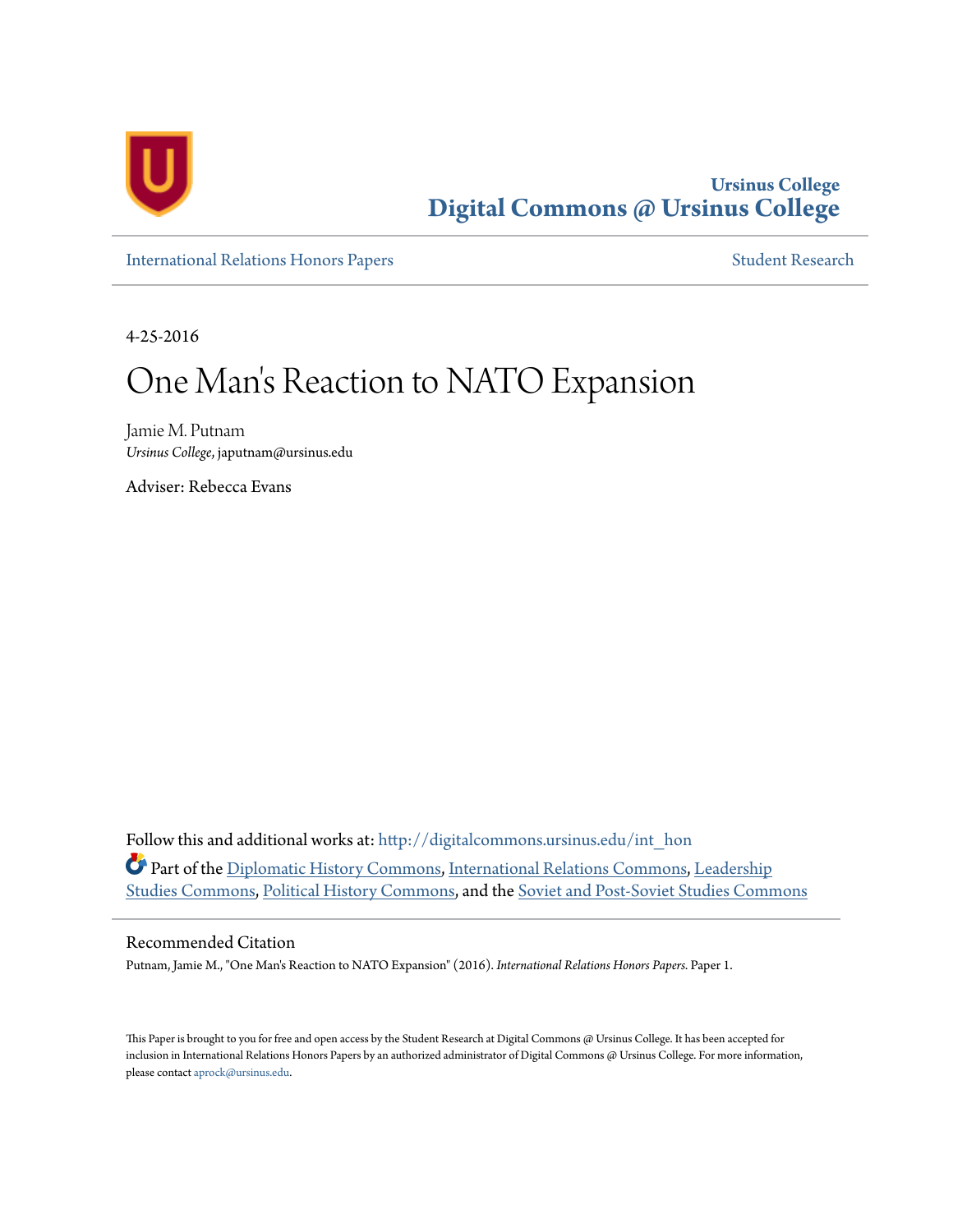# One Man's Reaction to NATO Expansion

Marie Putnam

April 25, 2016

Submitted to the Faculty of Ursinus College in fulfillment of the requirements for Honors

in International Relations and Russian Studies.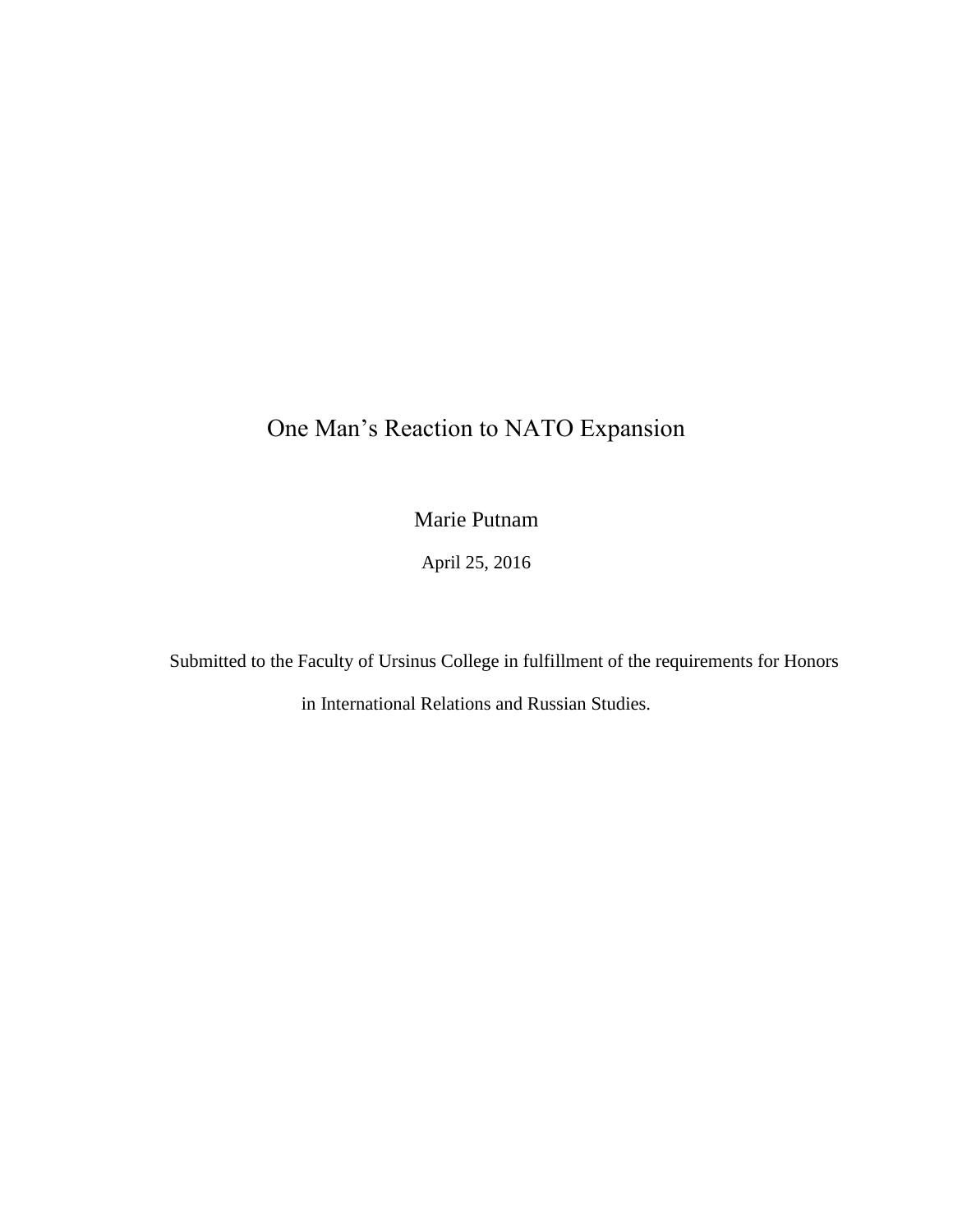### "One Man's Reaction to NATO Expansion"

#### Marie Putnam

#### **Abstract:**

President Vladimir Putin has recently been named the most powerful man in the world, a title that he has grasped as a result of his consolidation of power in the Kremlin. In this paper, multiple scholars' opinions are taken into account to examine Putin's role in creating the Russia that the world recognizes. Using the policy of NATO expansion and the events of the Ukraine crisis, Putin's impact on Russian foreign policy and the extent to which his personality and personal interests have shaped Russia's actions are analyzed. Through this study, it seems that Russia as an actor on the international stage cannot be understood without considering Putin's role in creating what Russia is today.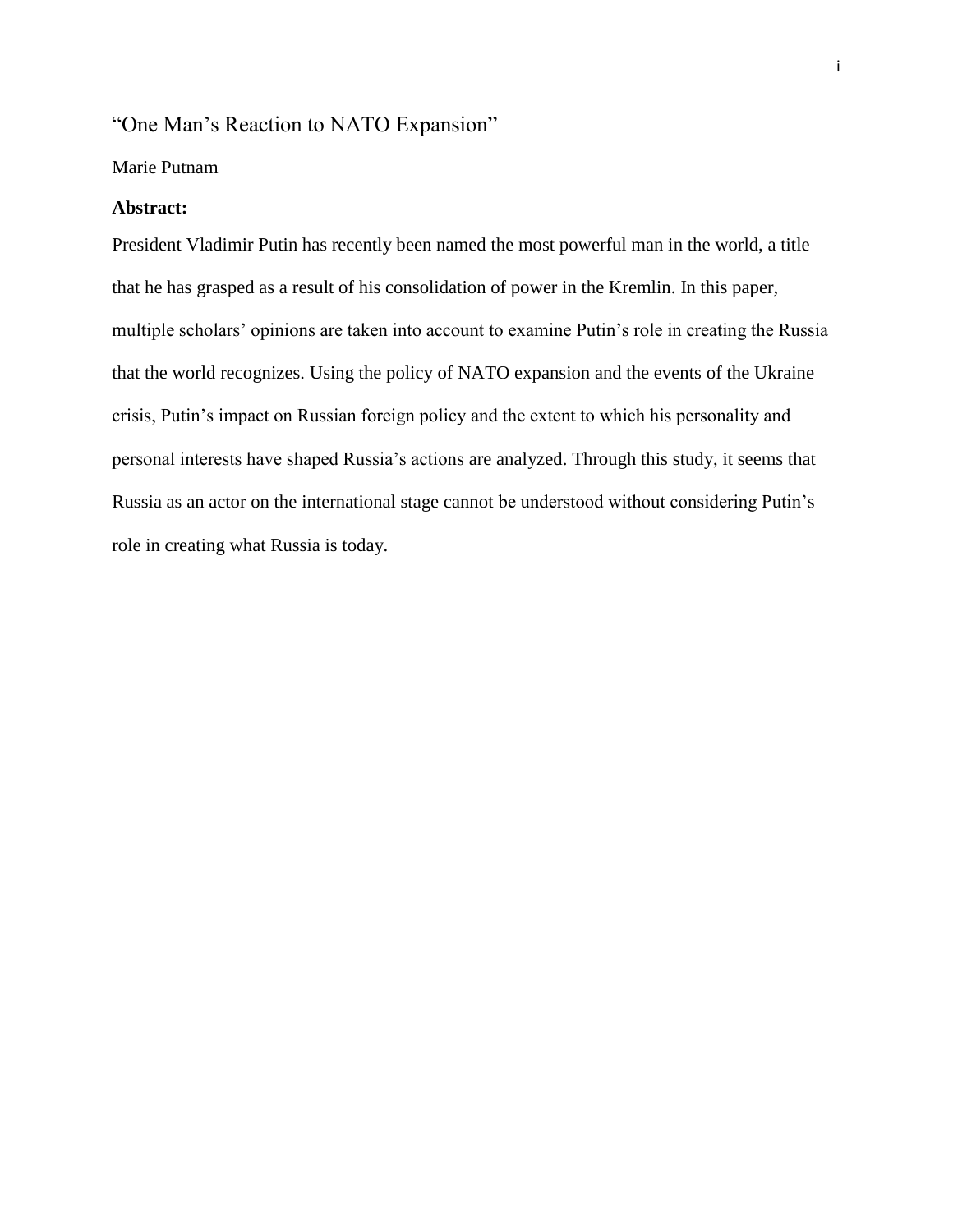## Table of Contents

| Chapter 5. Explaining Russian Foreign Policy: Differing Perspectives 47 |  |
|-------------------------------------------------------------------------|--|
|                                                                         |  |
|                                                                         |  |
|                                                                         |  |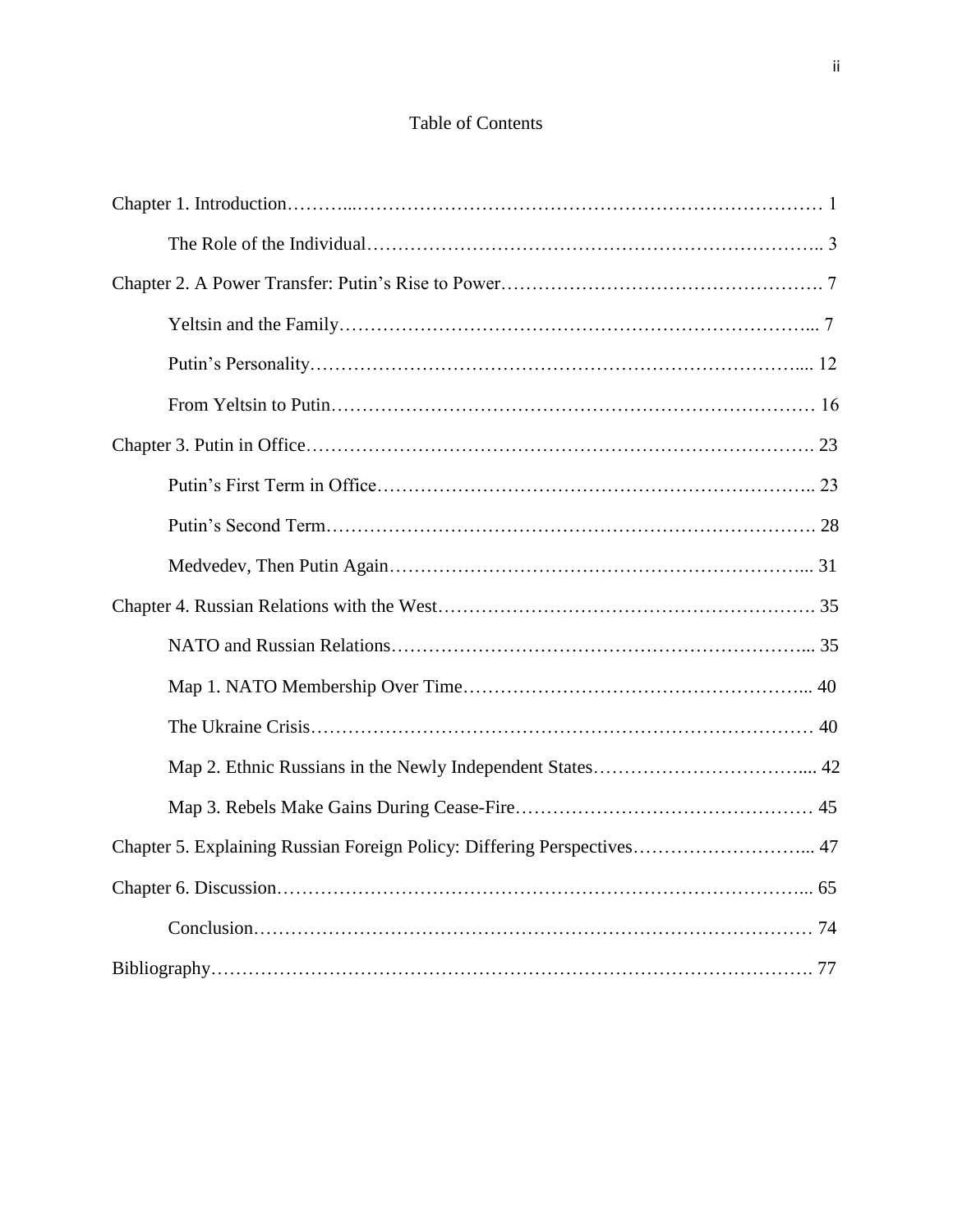#### **Chapter 1. Introduction**

From the perspective of media sources and politicians in the United States, Russia is a country that is out of control, in part because it differs from the norms of the Western World. One writer from the *New York Times* explains that policy makers in Washington D.C. understand Russia's recent foreign policy as expansionist in areas such as Ukraine and Syria, threatening the national security of the United States (Lieven 2016). Yet since the end of the Cold War, the United States and Russia have tried time and again to repair their relationship and work together through already established institutions such as the North Atlantic Treaty Organization (NATO) and new ideas, such as the Reset Button, resetting the relationship between Russia and the United States in order to wipe out the sour history of the Cold War (Smith 2008: 5-7; Giles, et al. 2015: 8-9). Both are aware that the role they claim as superpowers comes with other responsibilities, but both countries are caught up in their historical roles as enemies and cannot seem to understand the perspective of the other country, making the formation of a real working relationship very difficult. After the events surrounding the onset of the Ukraine crisis, the relations between the West and Russia have only gotten worse. The Ukraine crisis was a conflict in 2014 caused by the Ukrainian President violating his promise to sign a trade agreement with Europe and accepting a deal with Russia instead, resulting in unrest among the Ukrainian population. The Ukrainian people were split between interests in becoming integrated with Europe, or being assimilated into Russia, with Russia and the West supporting the pro-Russian and pro-Western sides, respectively. It is hard to pinpoint what started the downward trend in the already suffering relationship, but the crisis in Ukraine did not help improve matters ("The Ukraine Crisis").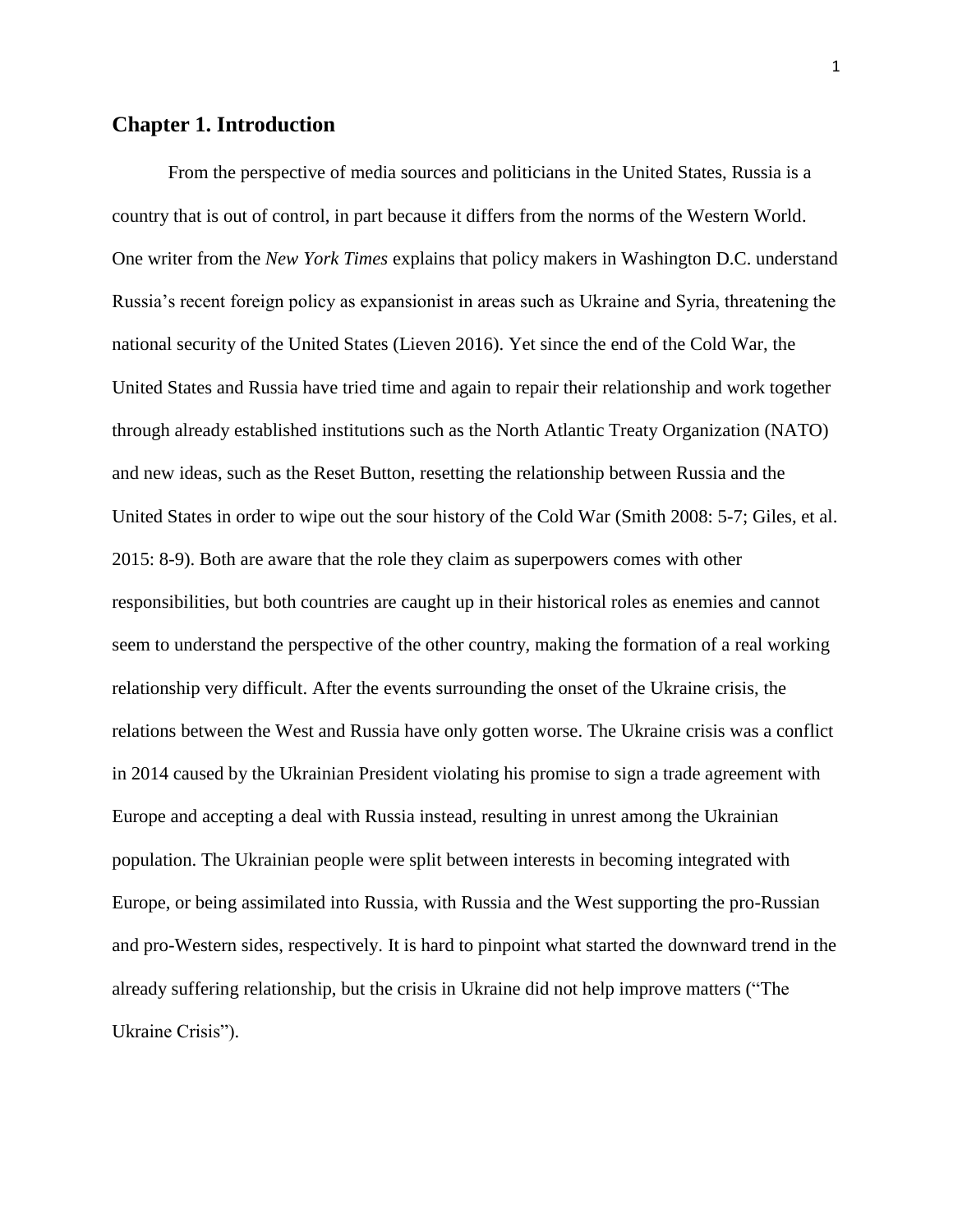Now that the Ukraine crisis is in a frozen state, and not resolution appears in sight, the amount of literature available examining the causes and the actors involved is growing. There are a range of arguments forwarded by scholars on the situation, blaming the crisis on various actors. One group claims that the crisis is the fault of the West's actions, because the West failed to recognize that its actions would be perceived as a provocation in Russia and did not act accordingly to avoid an unnecessary confrontation (Mearsheimer, "The West's Fault," 2014). Another argument says that the United States understood where Russia was coming from, because conflict between Russia and the West seemed unavoidable due to President Vladimir Putin of the Russian Federation's determination for Russia to reclaim its former power (McFaul, Sestanovich, and Mearsheimer 2014: 167-171). A third line of argument suggests that Vladimir Putin played a decisive role in triggering the Ukraine crisis. In fact, since political power in Russia is highly centralized under Putin, the president is able to exercise direct control of foreign policy (Byman and Pollack 2001: 133-143). Over the last fifteen years, despite formal presidential changes, Vladimir Putin has worked to consolidate and strengthen Russia into a power that cannot be ignored, playing a personal role in determining and implementing Russia's foreign policy. When he first entered the presidency, he watched as NATO expansion drew closer to Russian borders. When NATO prospects started to interfere with Russian interests, the Ukraine crisis was born. Putin's personal decisions and cunning personality can be seen in Russia's interests and policies, creating a connection between NATO enlargement and the Ukraine crisis (Blair 2014; Byman and Pollack 2001: 133-143; Smith 2008: 7-12).

This paper emphasizes Putin's role in Russian foreign policy, especially where the West is involved, over the last fifteen years, arguing that Russia's actions during this time period cannot be better understood without understanding Putin's individual role. Just as Putin did not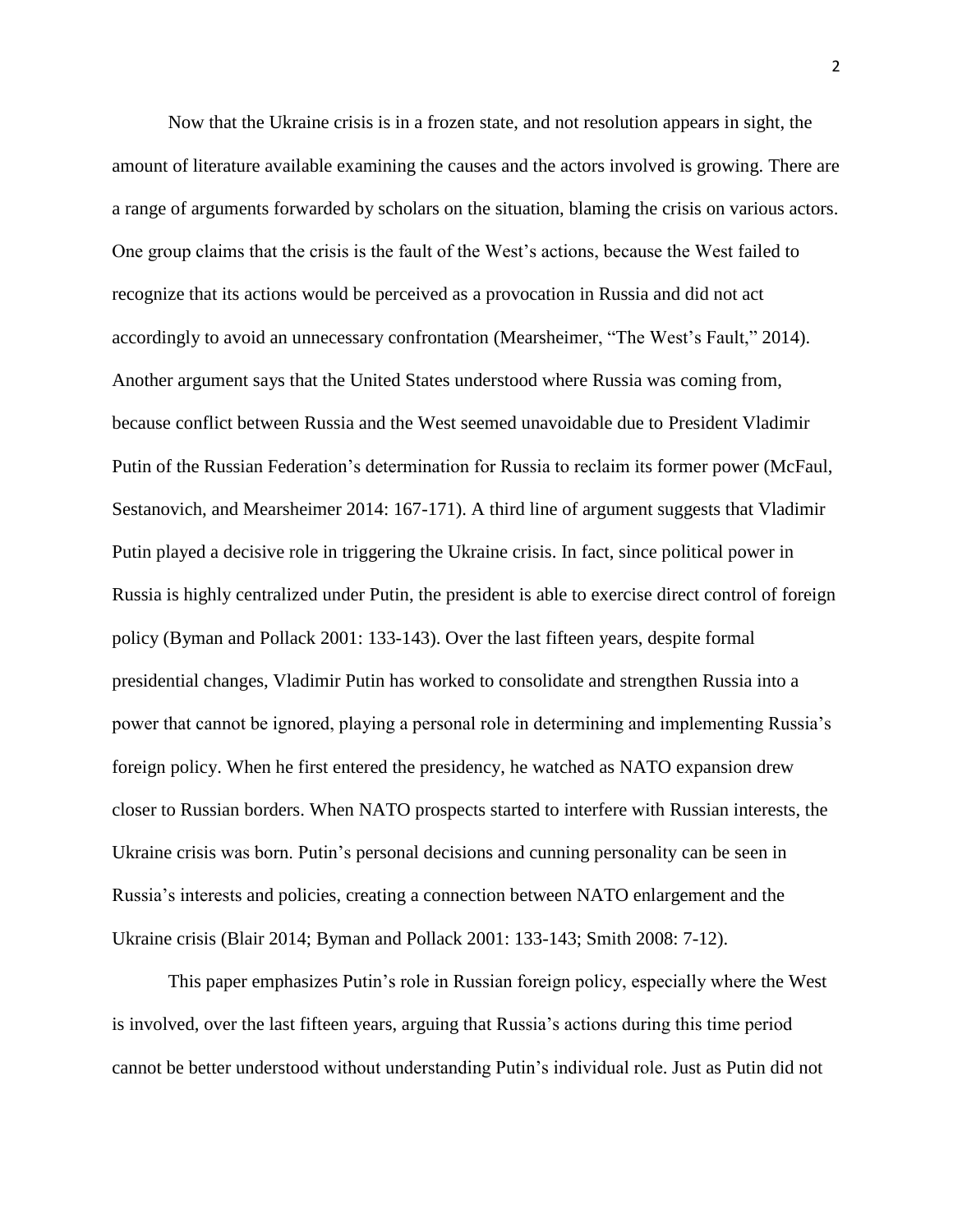understand the West, the West did not understand Putin and the role he played as a sort of puppeteer of the inner workings of the Kremlin as well as what he represents to the Russian people. Through an analysis of Putin's reactions and decisions and their effect on Russia's positions in the world, the extent to which Putin's personality plays a role in the decisions of the Kremlin will be revealed. Following an overview of Russian politics from the collapse of the Soviet Union to Putin's election to the presidency, the paper will examine the factors behind Russia's early cooperation with Western governments and institutions, highlighting Putin's perceived enthusiasm to incorporate Western institutions and form closer ties with NATO. By understanding Putin's personality, Russia's changed outlook in relation to the West can be explained. Putin's stance was not one that the West should have foreseen, as Russia did not react negatively to earlier efforts by NATO to extend membership to some former Soviet States, and Russia had in fact been courting NATO to create closer ties to the West. Russia's resulting hostility to NATO's expansion into the Russian zone of influence was not foreordained and must be explained by looking at the personal ideology and leadership of Vladimir Putin. The main idea here is that although Russia is a large country with one of the larger populations of the world, it is really the president sitting on his throne of vertical power, who has changed and dictated Russia's role on the international stage over the last fifteen years, where his personality and experiences are clearly influential pieces in his policies and actions (Byman and Pollack 2001: 138-145; Smith 2008: 3-4, 7-8).

#### **The Role of the Individual**

Daniel L. Byman, the Research Director for RAND's Center for Middle East Public Policy, and Kenneth M. Pollack, a professor at the National Defense University, argue that political scientists have made a mistake in disregarding the role that individuals play in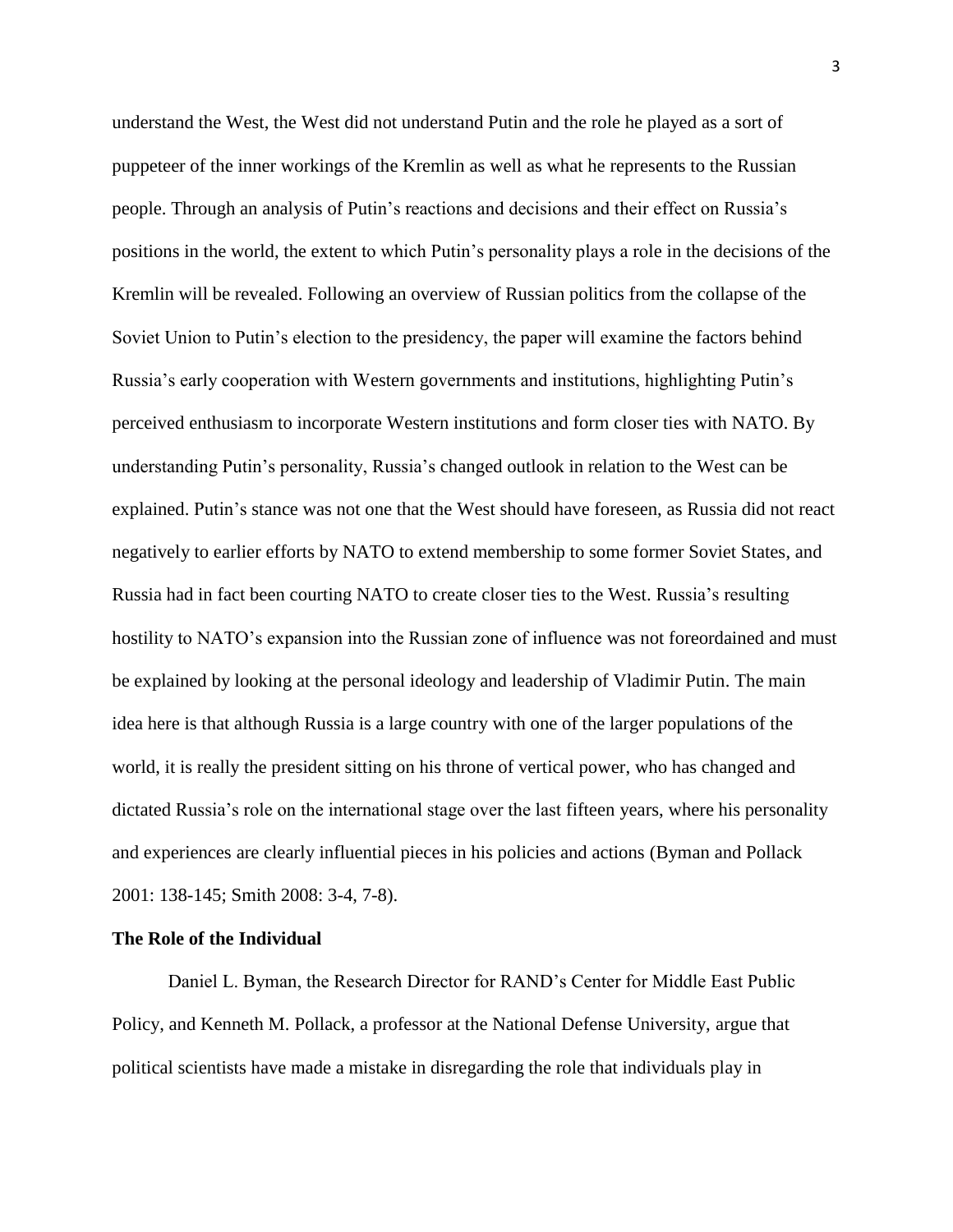international relations. They set out a general theory that emphasizes the role that individual leaders can play in shaping a country and its history, concluding that it is insufficient to explain the behavior of states by looking at their power and geostrategic interests. Byman and Pollack argue that individuals differ in their responses to situations and that these variations reflect differences in personality traits, enabling factors and interactions with others (2001: 133-143).

Maryann E. Gallagher, a professor of international affairs at the University of Georgia, and Susan H. Allen, the director of the Center for Peacemaking Practice at George Mason University, also scrutinize the first image theory by drawing connections between the personalities of individual American presidents and their foreign policy decision making. Their analysis, which can be applied to other types of world leaders, also emphasizes that different leaders will make different foreign policy decisions, depending on their underlying personality traits. More specifically, Gallagher and Allen claim that leaders who are more risk-averse will be more consistent in their foreign policy, while as risk-acceptant leaders will have in a more erratic, less predictable manner (Gallagher and Allen 2014: 1-5).

After presenting an overview of politics in Russia under Putin and his predecessor, Boris Yeltsin, this paper will investigate deteriorating relations between Russia and the West, culminating with the crisis in Ukraine that began in 2013. This paper will draw upon the theoretical approach forwarded by Byman and Pollack, agreeing that scholars should "pay attention to the goals, abilities, and idiosyncrasies of the world's leaders" (2001: 145). It will also adopt an approach similar to that of Gallagher and Allen, examining the ways in which Putin's personality and personal ambitions shaped Russian foreign policy. Through a focus on the role of the individual, Putin will be shown to have been a risk-averse leader while he was still consolidating power but a risk-tolerant leader once he ensured his control through stable,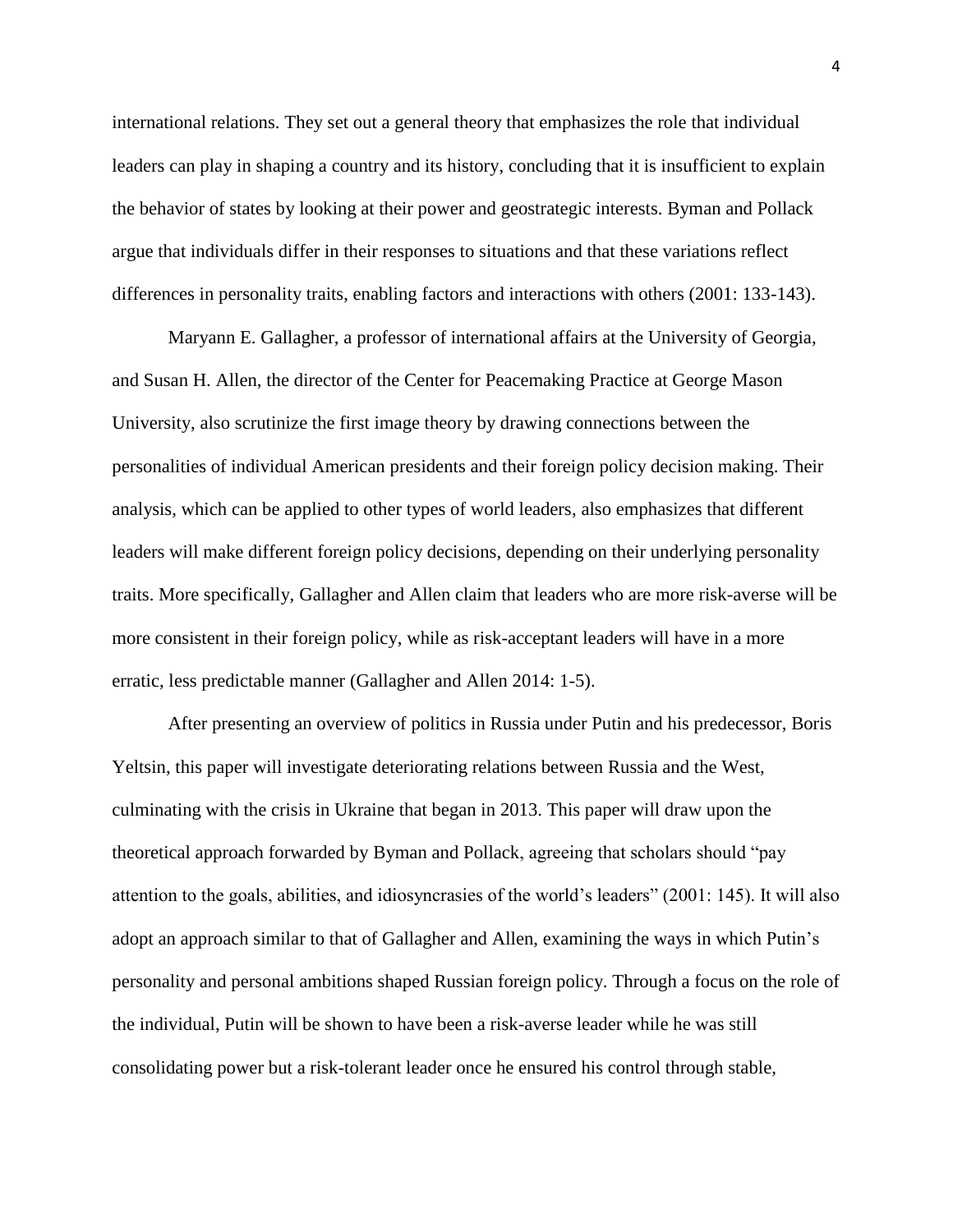centralized political institutions. Putin's foreign policy thus conforms to the predictions of Gallagher and Allen, who found that leaders are more likely to use force if they have already done so and if they possess higher scores on risk-acceptant traits such as Excitement Seeking (Gallagher and Allen 2014: 6-8, 13, 17-18).

#### **What Follows**

In order to grasp the full picture of the role of the individual discussed by Byman and Pollack in relation to Putin, it is important to first explore Putin's personal history and the history of Russia. In this paper, the two most important factors are NATO expansion and the Ukraine crisis, and Putin's relation to them. Other events relevant to the history of Russia, Putin's life before the presidency, and Putin's time as president and prime minister are recounted to provide some insight and understanding relatable to NATO's expansionist policy and the conflict in Ukraine.

In the first section, this paper examines Putin's rise from nothing, through the KGB, as he charmed the people around him, rising to new positions in the Kremlin and eventually to the side of a very influential group that operated directly behind Yeltsin. At this point, his only problem was that he had not yet captured the attention of Russian citizens and no one in the international community knew who he was. Once he overcame that, he moved swiftly into the most powerful position in Russia, the presidency.

The next section elaborates on Putin's time in office, and the major events that occurred during his first and second terms as president, as well as influence he held as prime minister. This eventually leads back to the election that brought him his third term as president. In his current term discontent over NATO expansion really took form and the Ukraine Crisis captured the attention of the world.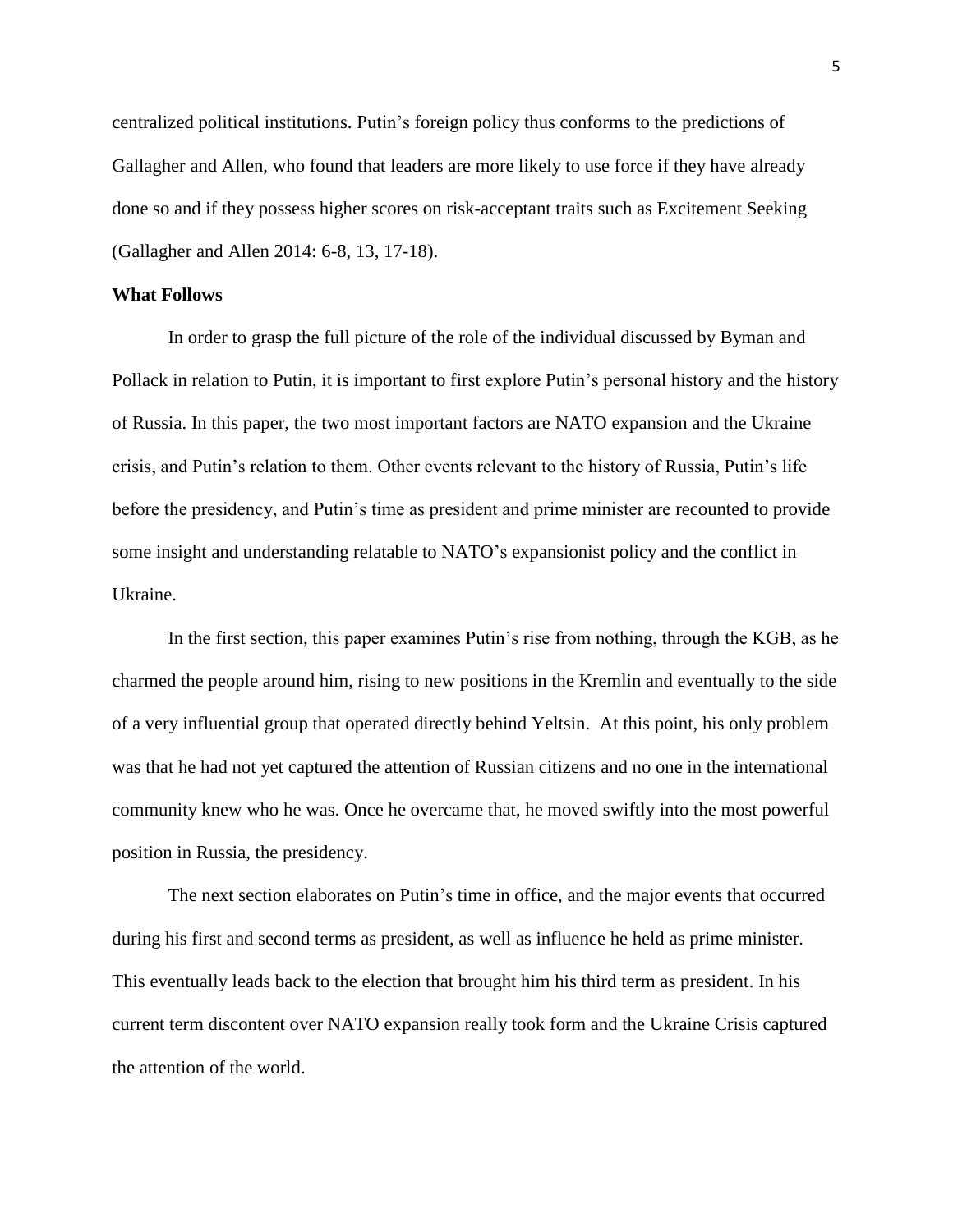The third section focuses more generally on the relationship between Russia and the West and NATO expansion after the collapse of the Soviet Union. Russia's and NATO's failed attempts at forming a continuous and beneficial relationship are discussed in the context of NATO enlargement and how that impacted Russia's policy toward NATO. This conflicted relationship brings both sides to the Ukraine crisis as they each try to pursue their own interests, to a point where Ukraine is no longer under constant scrutiny by the world because the conflict has stilled, but not stopped.

Finally this paper includes a segment about Russian foreign policy in relation to the Ukraine conflict, and the existing perspective. This section brings in scholars' opinions about the conflict and who, or what is believed to be responsible for causing it. In closing, there is a discussion about Putin's role as an individual influencing the events that led to the Ukraine crisis, and how much his personal experiences and personality played a role in shaping Russian foreign policy.

The main objective of this paper is to present Putin's role as a strong leader, influencing Russia's actions on the international stage from his position at the head of the Russian government. There have been other significant pieces that took part in shaping Russian foreign policy, but the power that Putin wields as president is arguably the most important factor in understanding Russia's actions and foreign policy decisions. The events throughout Putin's life and Russia's history as a strong, centralized, state help determine Putin's actions and reactions as he makes connections between the past and present.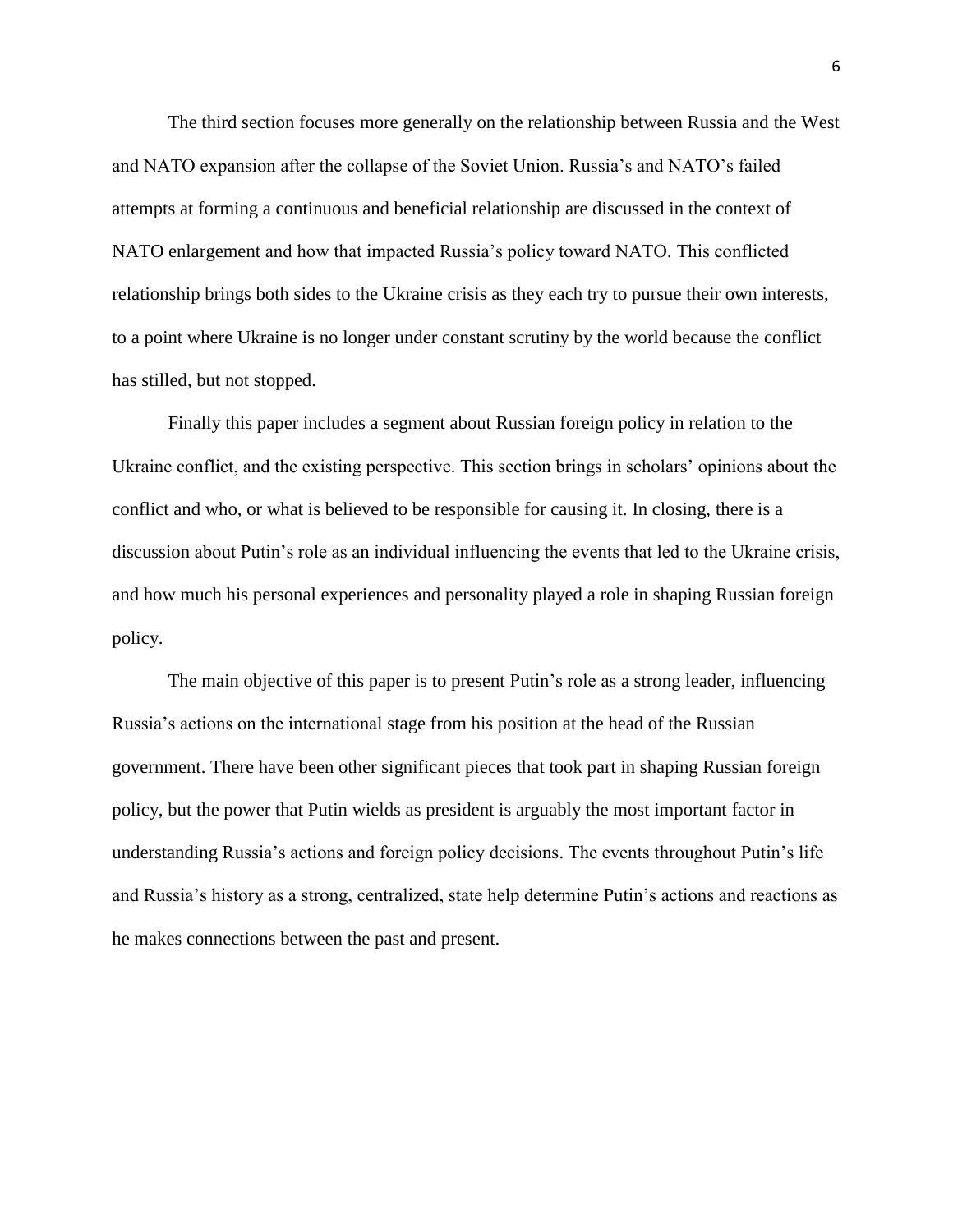#### **Chapter 2. A Power Transfer: Putin's Rise to Power**

#### **Yeltsin and the Family**

Boris Yeltsin was initially elected as president in Russia in June 1991 during a time of rejection of the communist government and support for further democratizing Russia. Even though Yeltsin had served in the Soviet Government before it collapsed, this did not damage his prospects of becoming Russia's post-soviet president, since his stint in the Soviet Government had exposed the people to him who came to associate him with more liberal-minded ideals. After the collapse of the Soviet Union in 1991, not many citizens wanted an immediate return to communism, so it was the ideal time for a more democratically-inclined government to gain the support of the people (Rutland 1998: 694-697). Not only did the average Russian choose Yeltsin over a possible communist candidate, but Yeltsin also enjoyed the support of a powerful group of wealthy individuals known as oligarchs who positioned themselves to benefit from the privatization of state companies that had begun under Mikhail Gorbachev, the last leader of the Soviet Union. These oligarchs did not want to see a return to communism because they recognized that the transition from a state-owned to a capitalist economy offered them extraordinary opportunities to accumulate even more wealth (Rutland 1998: 696-697). During his first term as president, Yeltsin had the support of the Russian people as they looked to him with hope for a new future with better conditions. As his first term drew to a close, this sentiment had changed. People were not as enamored by his liberal ideals and plans as they had been a few years earlier, and this changed feeling towards him was viewed as a problem and a threat to the people who controlled most of the nation's wealth (O'Shea; Shevtsova 2004: 67-70; Shinar 2012: 45-50).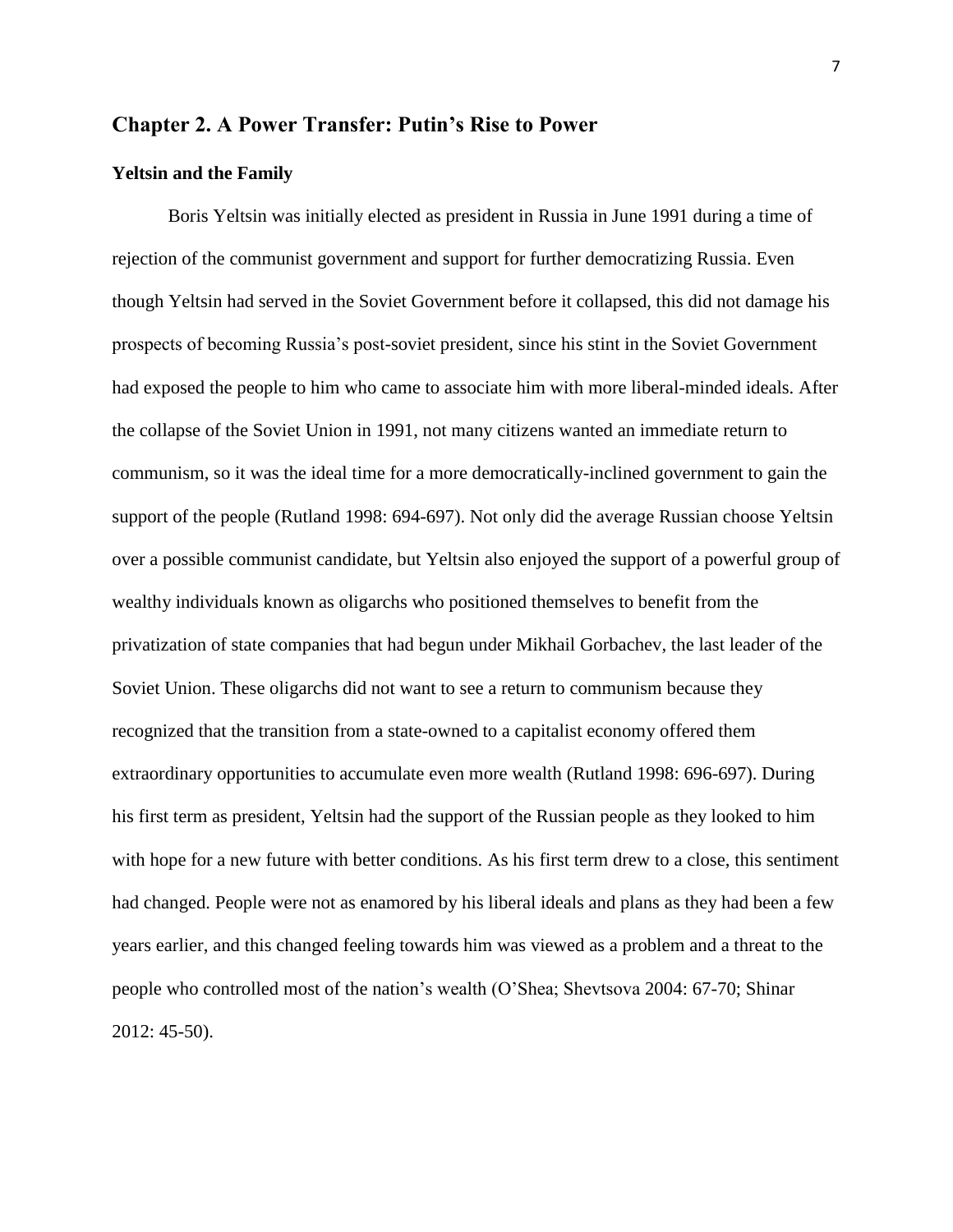When Yeltsin ran for reelection in 1996, his position as president was more contested because not everyone was satisfied with what his administration had done over the last four years. The oligarchs were concerned that Russia would return to communism, since the communist party was showing a strong following in the polls, so a group of seven economic oligarchs pooled resources to fund Yeltsin's reelection campaign. Of these oligarchs, called the "group of seven," Boris Berezovsky became most notable in Yeltsin's administration after he claimed his place among Yeltsin's personal friends. Since most oligarchs created their wealth toward the end of the Soviet Union, they were fashioned in a society that exchanged favors for political support using the oligarchs' extensive funds, gaining oligarchs more access to governmental affairs. This initially happened because the wealth of oligarchs was acquired through gaining control over lucrative state-owned companies, so that the state began to depend on the oligarchs for support and investments. The oligarchs learned they could lend money to the government in return for company shares, eventually taking the companies over as they gained control when the government defaulted on the loans that the oligarchs had provided to keep government businesses operational. Some oligarchs retained their wealth, even after supporting Yeltsin's reelection and then denouncing his presidency during his second term. Berezovsky remained one of the wealthier oligarchs because of his continual support of the Yeltsin administration (O'Shea; Rutland 1998: 696-697; Shevtsova 2004: 67-68; Shinar 2012: 6, 19-22, 45-50).

As a president, Yeltsin was caught between the ideals that came with his childhood and education in the Soviet Union, and his liberal interests and solutions. He appeared to favor the more democratic policies, such as freedom of the press, when given the option, even though some part of him wanted to follow his communist intuition. His fall back onto communist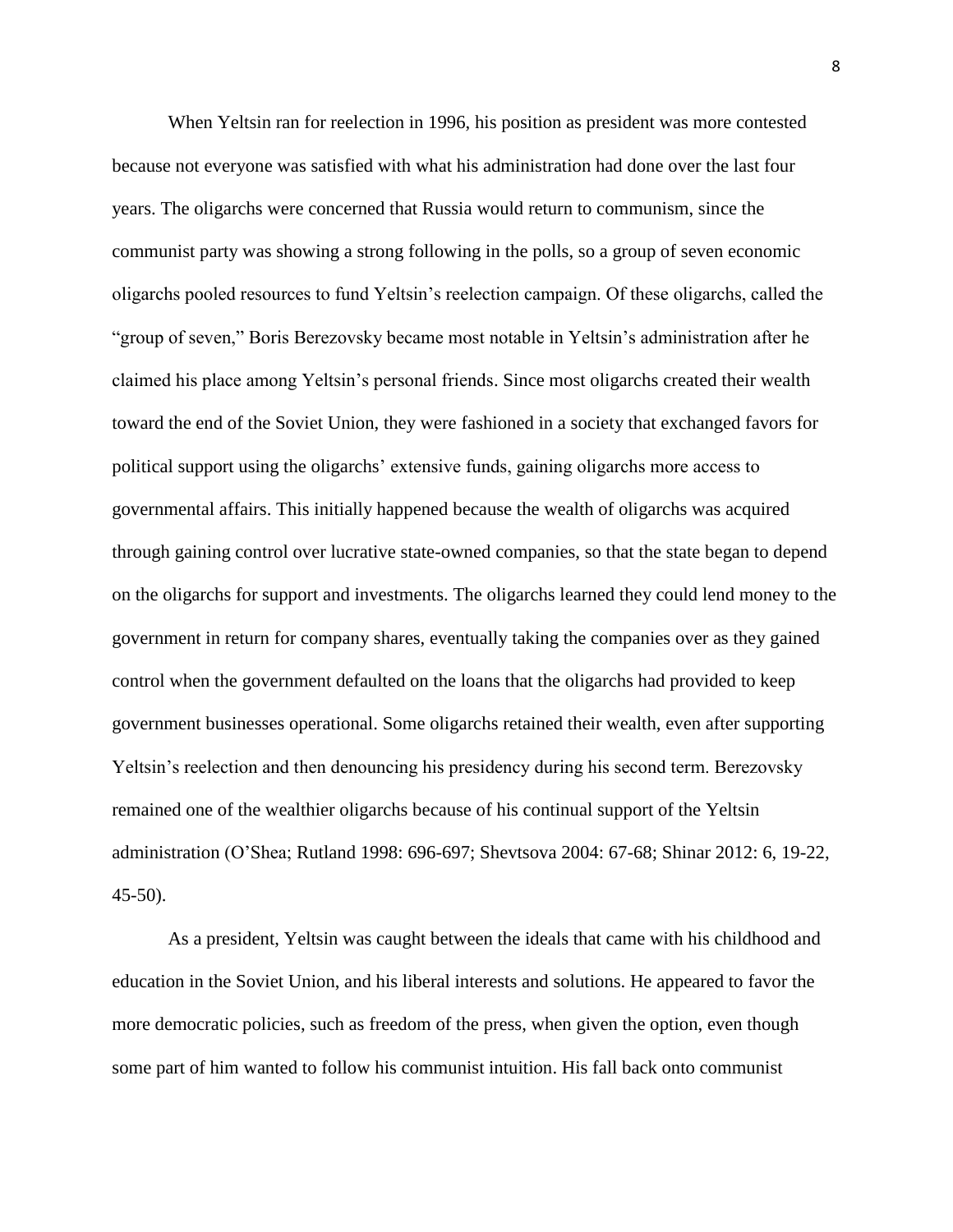practices is illustrated in his consent to economic policies that allowed for extreme concentration of wealth and encouraged corruption (Shevtsova 2004: 67-69). Anatoly Chubais, an influential member of the Yeltsin administration in the earlier half of the 1990s commented on the type of economic reforms that Yeltsin was imposing, which were promoted by oligarchical interests, saying that "[t]he fact that these would be the forces enlarging their own private property, and in the political process they would be, by definition, against communists and pro-reform – that was quite unmistakable" (Shinar 2012: 8, 30-35).

After Yeltsin's shaky reelection, he stayed in power because of a more selective group of oligarchs, which made a point to support and publicize his presidency. To an extent the two parties had a mutually beneficial relationship. Yeltsin held onto his role and title of president, appealing to the people of Russia as the popularly elected leader of the country, at the same time that he continued to serve the interests of the main group of oligarchs that supported him. His group of supporters is sometimes translated and referred to as *the Clan*, or *the Kremlin Clan,*  while in Russian media it was more commonly referred to as *the Family.* They tried to keep private lives, influencing Yeltsin behind the scenes, and not publicizing their personal affairs outside of the official roles they held in the government, but in the short period of freedom of the press granted to the Russian people under Yeltsin, most everyone was aware that they had more say in the internal workings of the government than their positions were entitled to. Without their support, their influence, and their control of the media to popularize Yeltsin, Yeltsin would have lost the public's support for his role as president very quickly during his second term (*How Putin Came to Power*; Shevtsova 2004: 68-72; Shinar 2012: 45-50).

The Family was made up of about four people who were responsible for funding and propagandizing Yeltsin's election and presidency, as well as conspiring with him behind closed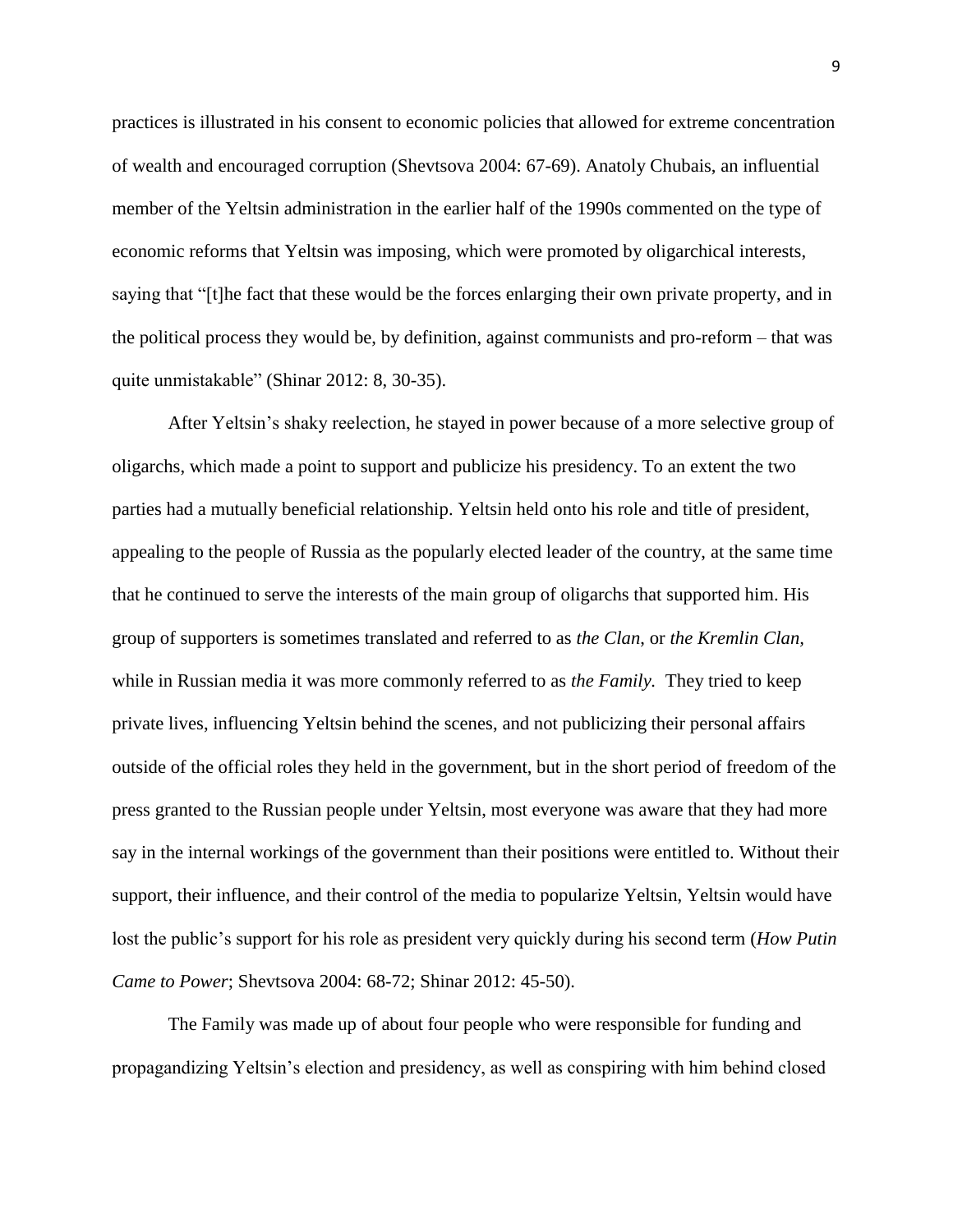doors to make sure their interests and intentions were not ignored, and that the government – namely Yeltsin - bent to their will. Yeltsin's daughter, Tatyana, was one of the members of the Family, at which time she served as an advisor to the president, exercising her power by specifically giving her input on every appointment and removal of important governmental figures ("Tatyana Yumasheva"). Valentin Yumashev, who would become Tatyana's husband, was another member of the Family, playing the role of the president's advisor for public relations in 1996, and moving to the position of the head of the Presidential Executive Board, where Tatyana was really the one responsible for his appointment there ("Valentin Yumashev"). Berezovsky, one of the aforementioned "group of seven," a well-known businessman, was a very important member of the family, as he initially gained influence with the president through his funding of the campaign, but unlike other members of the group of seven, who turned their back on Yeltsin after the reelection, Berezovsky continued to support Yeltsin after he won the reelection. Due to his loyalty, he was moved into Yeltsin's inner circle and appointed as deputy of the Security Council in 1996, then as the executive secretary of the Commonwealth of Independent States in 1998 (Shinar 2012: 21-22). The final member of the family was Roman Abramovich. His role in Yeltsin's reelection and in the government after the election in 1996 is not as widely documented, only emphasizing that he gained enough wealth and influence to make his way into Yeltsin's inner circle of advisors – the Family. In 1999 he was appointed the governor of Chukotka Autonomous Okrug, a region in the most eastern part of Russia, lacking in development and impoverished until Abramovich attempted to institute some change (*How Putin Came to Power*: O'Shea; "Ambramovich").

In addition to being responsible for Yeltsin's reelection in 1996, the Family also engineered Putin's rise to power with Berezovsky feeling as though he were the *kingmaker.*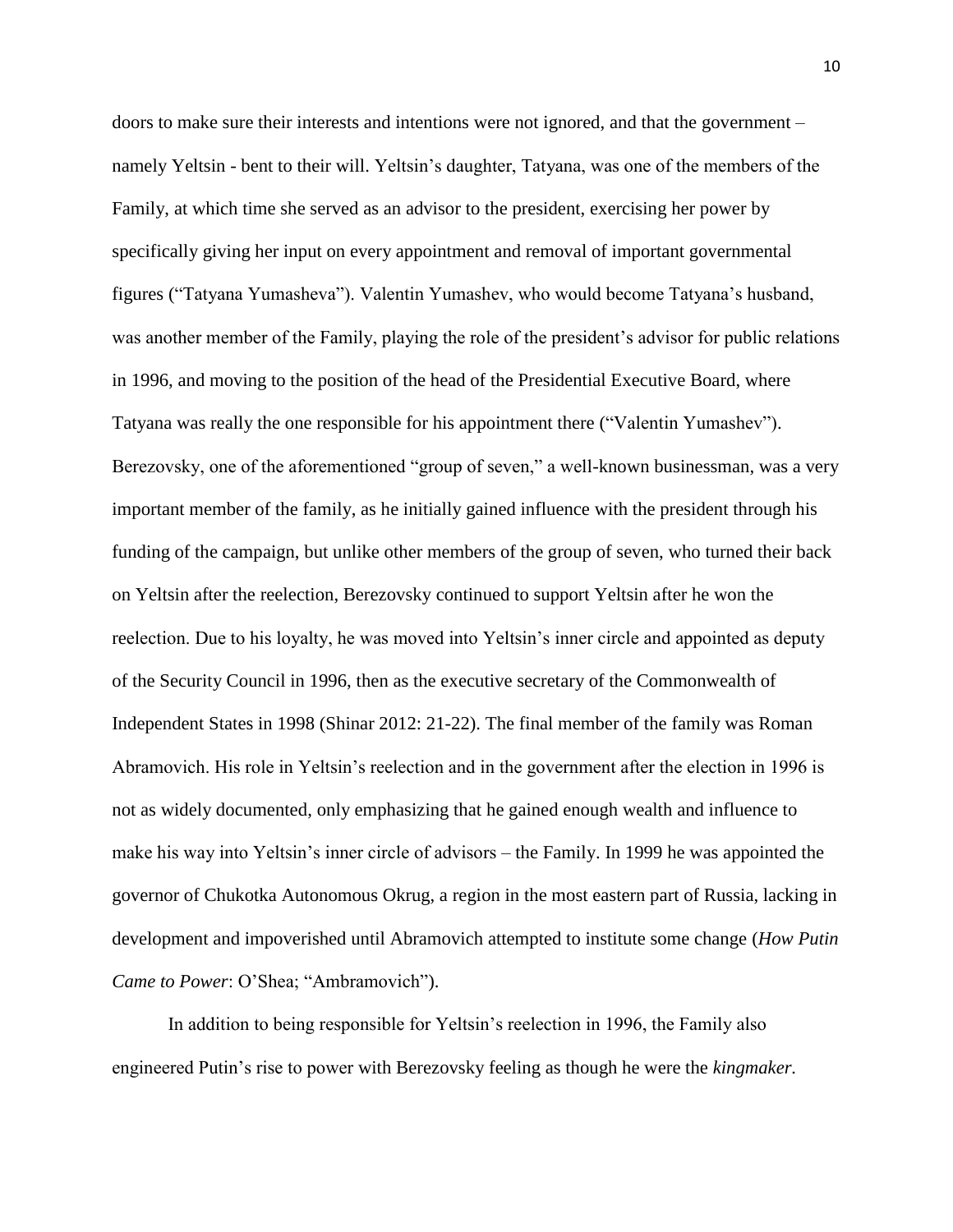Berezovsky had known Putin since about 1991 when Berezovsky was looking to expand his business into St. Petersburg. Berezovsky offered Putin a bribe, because Putin worked for the local government in St. Petersburg at the time, but Putin refused the bribe and allowed Berezovsky to open a branch of his business in the city. Berezovsky remembered Putin because he declined the bribe, which was out of character for someone in his position, and since that time, Berezovsky would take some time visit Putin any time he was in St. Petersburg (Elder 2013).

During the 1990s – and Yeltsin's two terms as president – Yeltsin's health was declining rapidly. Before the 1990s, Yeltsin had suffered minor medical conditions mostly concerning his heart, but as his stress and drinking increased over his presidency, his condition worsened. He was in and out of the hospital on numerous occasions during his presidency, mostly due to heart problems, and even had heart surgery during his presidency. These hospital visits were usually downplayed or completely denied by the press and by his personal security, but they were the cause of frequent cancelations of diplomatic trips and meetings. The Family did not want Yeltsin to appear to be incapable of holding such an important political position, so they tried not to publicize the severity of his various conditions, although they could not cover up his heart surgery. They were also worried about how Yeltsin's deteriorating condition might impact how he was viewed by other political leaders. In the few years before his resignation, which took place four months before the end of his presidency, he was often seen stumbling around and unsure in his speech, taking long pauses to answer simple questions. His unsteadiness was often attributed to his medical conditions, but one could not rule out the possibility that it was from drinking, which it frequently was (O'Shea; Shinar 2012: 54-56; "Yeltsin's Health Record").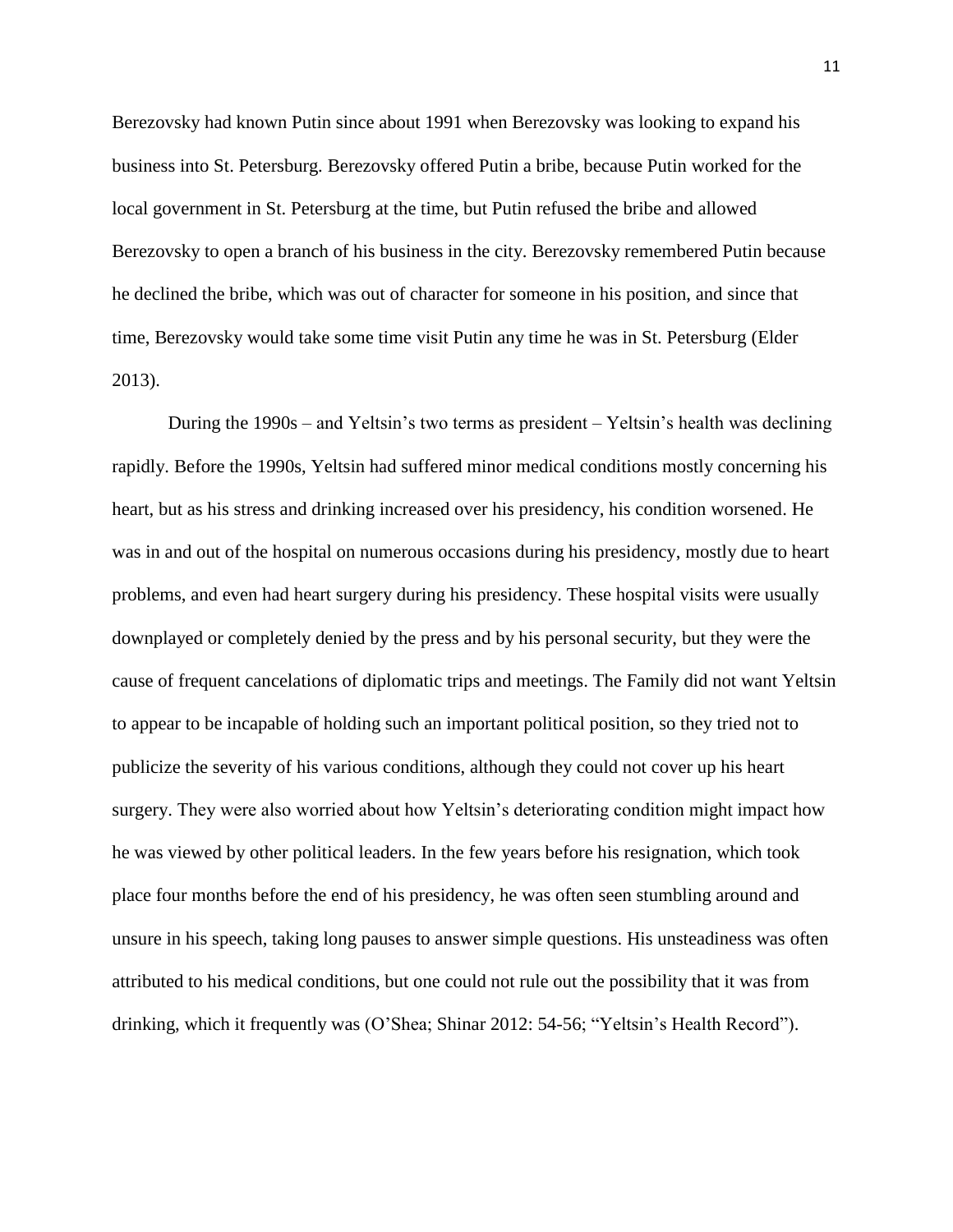Yeltsin's image was deteriorating; the image of an ill president with a drinking problem was not the kind of image of Russia that the Family wanted to present. With this in mind, the Family launched a frantic search for a replacement for Yeltsin, hoping to find someone who would continue serving the interests of the Family by preventing the Communist Party from taking over the government. (*How Putin Came to Power*; Shevtsova 2004: 67-68).

#### **Putin's Personality**

It is said that President Vladimir Putin of the Russian Federation has a presence such that when a person meets him, a person wants to believe in him and what he stands for. Putin has a knowledge of people that enables him to convince the person he is talking to of similar interests and goals, forming a relationship with a feigned connection. He can listen to a person's experiences and interests and turn this information back on them to make it appear that he grew up a similar way, or had similar experiences in his past to make him more relatable to the person with whom he is speaking. Putin's ability to create a sense of mutual trust was most publicly demonstrated and documented during former President George W. Bush's first meeting with Putin in 2001. Putin and Bush apparently came away from that first meeting with plans of continuing their relationship with elements of friendship added to the diplomacy – Bush inviting Putin to his ranch in Texas, and Putin inviting Bush to his dacha, located in a woodsy area next to the Black Sea (Roxburgh 2012: 30-35).

After the meeting between the two presidents, President Bush was asked if he trusted Putin, to which he responded, "He's an honest, straightforward man who loved his country. He loves his family. We share a lot of values… I wouldn't have invited him to my ranch if I didn't trust him" ("First Meeting between Bush and Putin" 2001) Bush doesn't speak Russian and Putin can only say a few phrases in English, so it is interesting that a statement with so much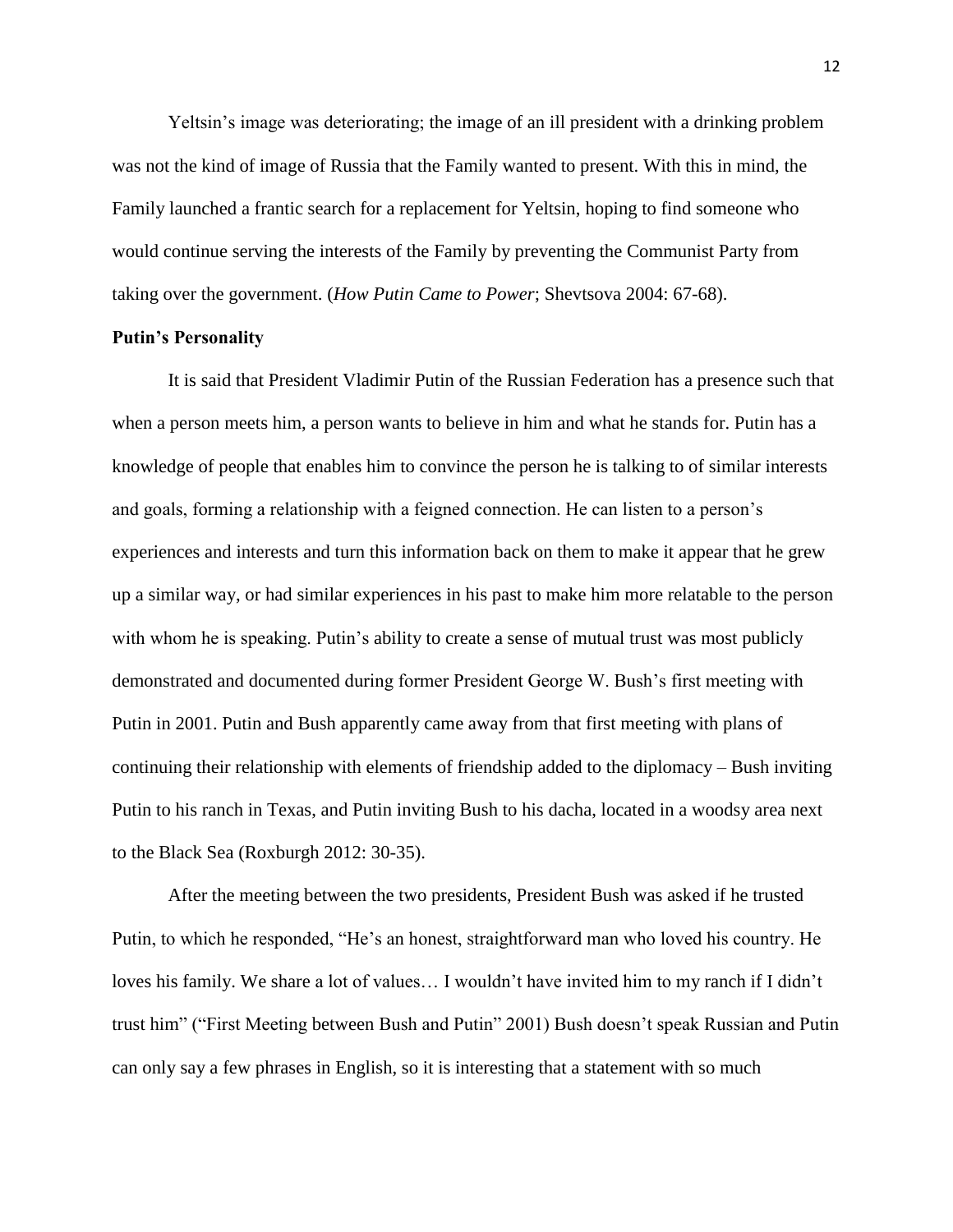conviction could be made off of the information gleaned from the translators present at the meeting. Perhaps this level of trust felt by Bush in his relationship with Putin can be attributed to a statement where Bush claimed, "I looked the man in the eye. I found him to be very straightforward and trustworthy. We had a very good dialogue. I was able to get a sense of his soul; a man deeply committed to his country and the best interests of his country" ("First Meeting between Bush and Putin" 2001; Roxburgh 2012: 35). How could a man, holding the position that President Bush held at the time, be so sure of a person, as he was of Putin, after one meeting with them that he would make a statement like this? What in Putin's life has given him the knowledge and ability to become the man he is today, and be able to convince people to trust him after one meeting? Perhaps delving into Putin's past will provide more information on the man Putin is today and what influences the decisions he makes in office ("First Meeting between Bush and Putin" 2001; Roxburgh 2012: 30-35; "Vladimir Putin").

Putin was born in the Soviet Union in 1952 in the city that was known as Leningrad, before its name was returned to what it had been before Soviet time, St. Petersburg. All of Putin's developmental years were spent in the Soviet Union, where he grew up in a very strict communist family that would not have dreamed of dabbling in contraband items, which were popular among others at the time. As a young adult, Putin began his career in the KGB, where he started in 1975. After several years in Leningrad, Putin was reassigned to East Germany. In both locations, his job was to be an expert at mingling. He was good at gaining people's trust and rooting out those whom he deemed trustworthy. He spent time on the ground making contacts and connections for the KGB, and through the use of his German language skills and mingling ability he rose to the rank of Lieutenant Colonial (Roxburgh 2012: 15-20; "Vladimir Putin").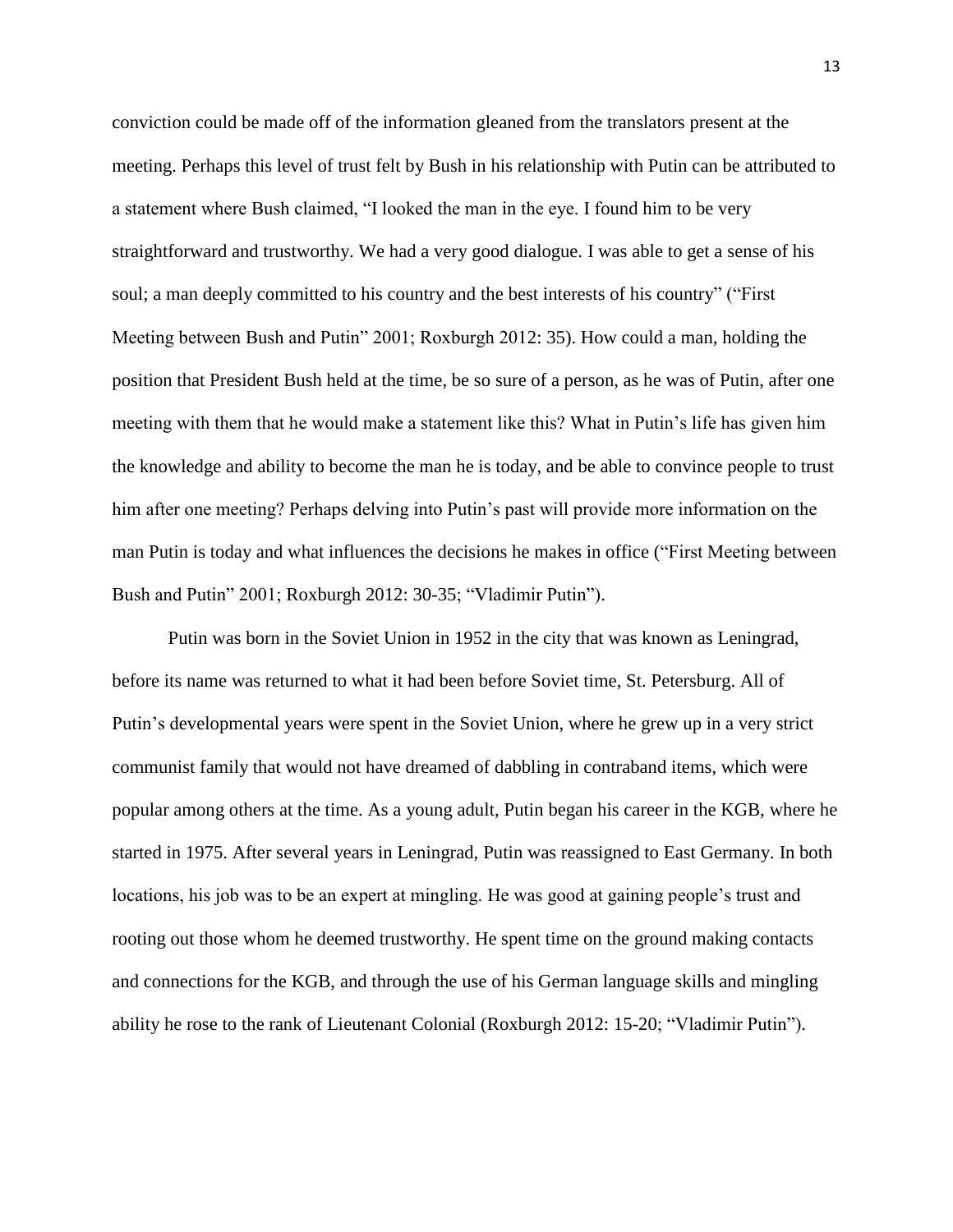Putin was stationed abroad in East Germany for the last years of the Soviet Union, so he was not present to witness and experience the impact that the new and final leader of the Soviet Union, Mikhail Gorbachev, had on Soviet policy, and how that, in turn, affected the people of Russia. Instead, Putin was cushioned by the communism of East Germany in his experiences and beliefs since the government of East Germany did not institute the kinds of liberal reforms that Gorbachev did, although the people had access to West German media broadcasts. Back home in the Soviet Union, Gorbachev was attempting to implement more liberal policies such as *Glasnost'*, or openness, and *Perestroika*, or restructuring. *Perestroika* aimed at restructuring the political and economic systems in the Soviet Union to allow for citizens to have more of a say in their government through contested elections and to restore economic growth by freeing up parts of the economy. *Glasnost'* referred to social and political reforms providing the people of the Soviet Union with more rights. Both of these policies went against the grain of the Soviet Union's traditionally communist teachings, and since Putin was abroad for both of these changes, he had lived, thus far, with the traditionally communist opinion that most anything that came from Western culture was frowned upon, and often forbidden, in the Soviet Union (Roxburgh 2012: 15-20; "Vladimir Putin").

Taking into account Putin's history in the KGB, having his life generally shielded from Western culture and turned against Western ideals, it may seem surprising that he quickly involved himself in liberal politics when he came back to Russia after the fall of the Soviet Union. His first job after returning to Russia was working as the campaign manager for his mentor and father-figure Anatoly Sobchak, a liberal candidate for governor of St. Petersburg. When Putin first found himself in Sobchak's office, there was an immediate father-son relationship that formed. Putin served Sobchak out of a deep sense of loyalty and trust, which has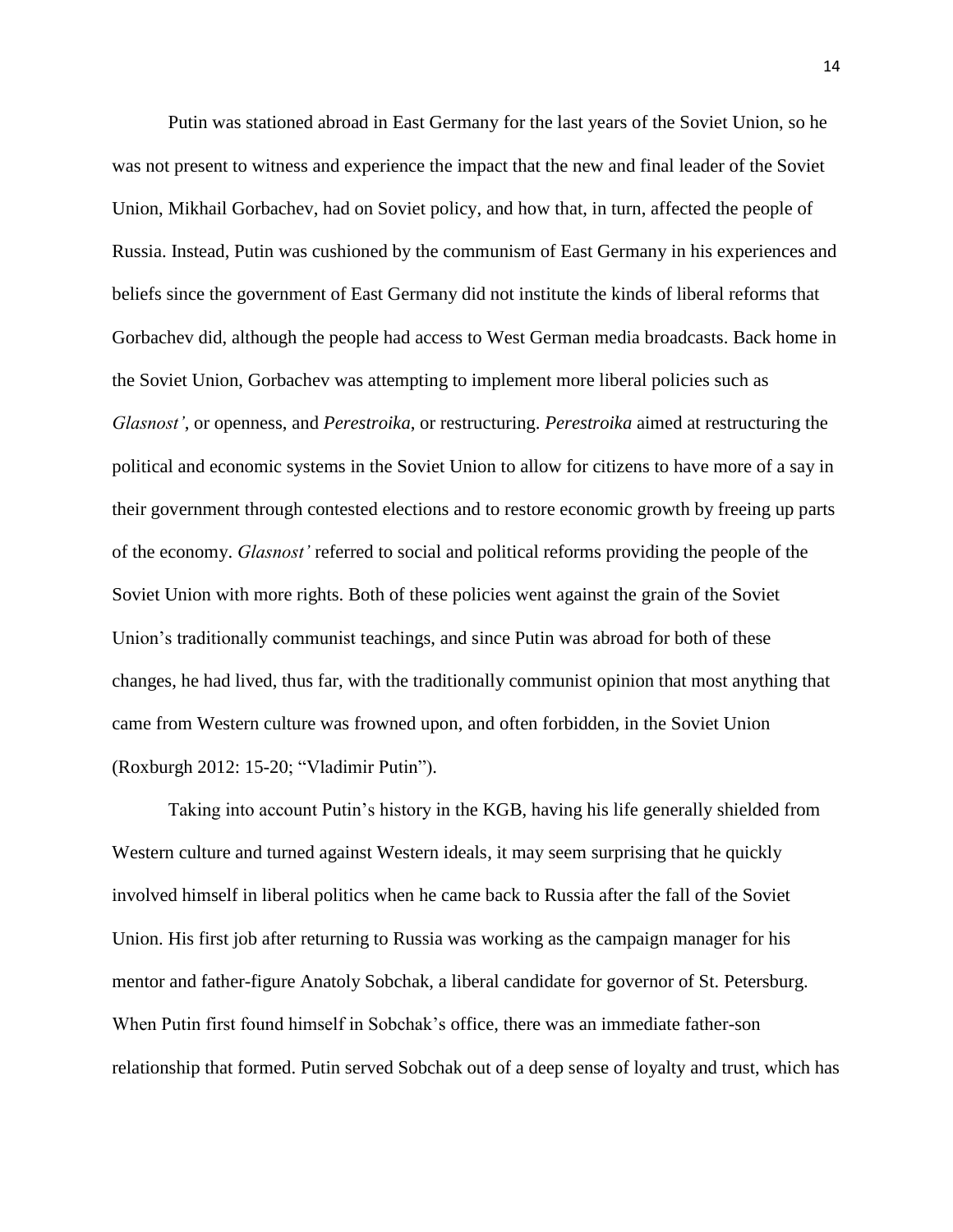helped form the circle of people Putin surrounds himself with today, always looking for that loyalty. After Sobchak won, Putin became deputy mayor under him, working for the implementation of liberal policies for the people of St. Petersburg, policies and ideals that he had been taught to turn against his whole life. In 1996, while Yeltsin was on his reelection campaign, Sobchak was running for reelection at the local level. When he was defeated, Putin picked up and went to Moscow with no real plan of what he was going to do there (Roxburgh 2012: 18-20; "Vladimir Putin").

In 1997, Putin was appointed to his first political position in Moscow, quickly moving up in the government. Always busy and hardworking, he caught the eye of the Family. As someone who appeared to be loyal but incapable of running a country, someone who was used to taking orders because of his KGB background, he seemed to be the perfect person for the Family to use to draw the attention away from Yeltsin's failing health (*How Putin Came to Power*; Roxburgh 2012: 19-25; "Vladimir Putin"; "Yeltsin's Health Record").

During Yeltsin's presidency, as his health was declining, he made a few attempts to display a healthier version of himself to the world. Putin's widely recognized and propagandized displays of strength – physical fitness and health – mimic Yeltsin's creation of a healthy image. However, Putin's strength propaganda is more than imitation because he was brought into the Moscow government due to the fact that Russians had lost faith in Yeltsin as a result of poor health and love for the bottle. In contrast, Putin never drinks in public, and it is debated whether he drinks alcoholic beverages at all, despite the strong Russian traditions surrounding them. If he does, he only does so in the privacy of his family during holidays. Putin's determination to showcase his strength and physical fitness is an extreme demonstration of his capability to function effectively as the president. In this way, he can be sure that the Russian people have the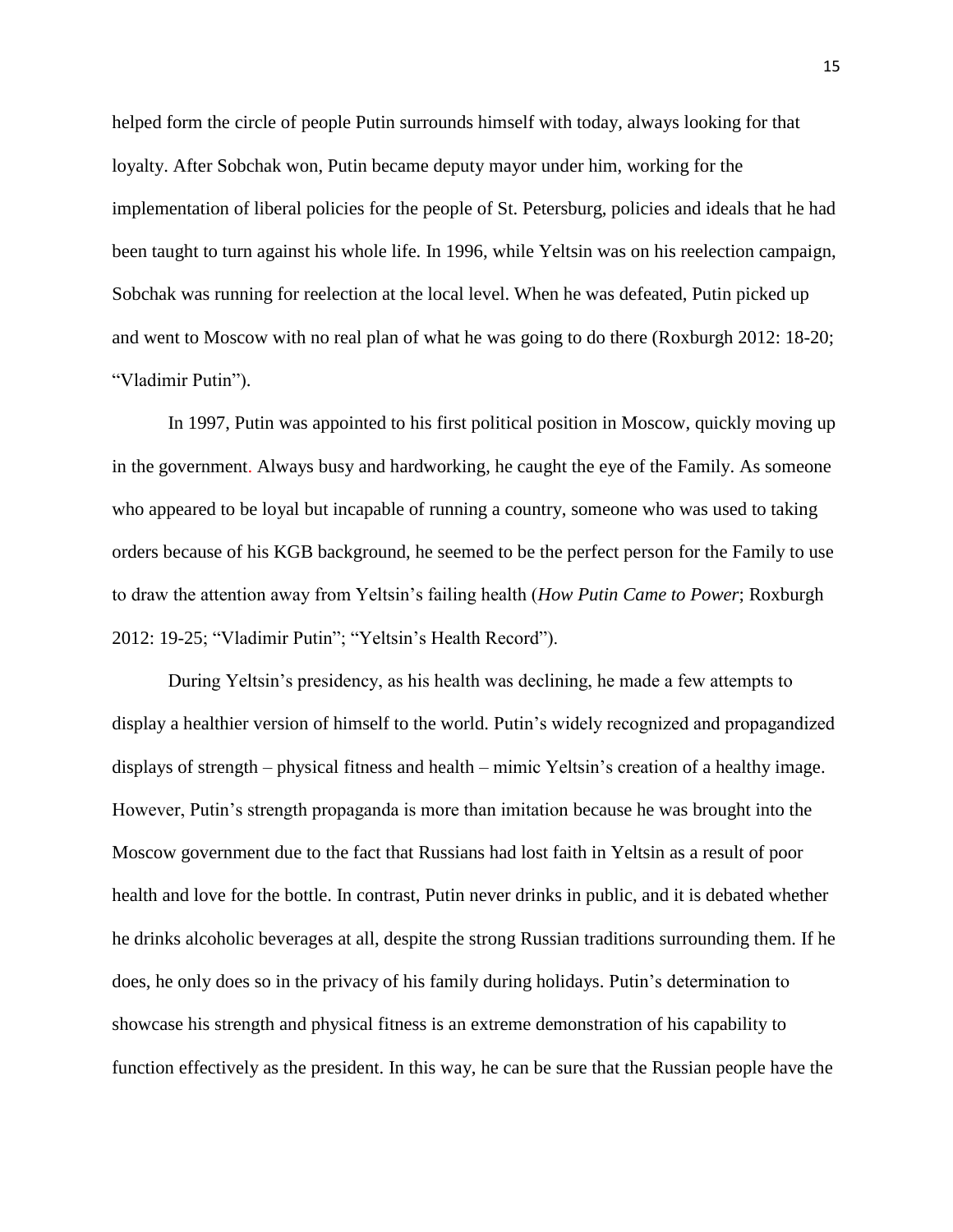utmost confidence in his physical abilities to do his duties, as well as his sober, mental abilities to carry out his responsibilities. It has not gone unnoticed that this is also the image he presents to the rest of the world, perhaps initially in the hopes that he could inspire confidence in himself as the leader of the Russian Federation, after the world experienced the situation that was Yeltsin (Roxburgh 2012: iv-viii).

#### **From Yeltsin to Putin**

As Yeltsin's health declined, and he continued his detrimental drinking habits, the Family desperately sought a new Russian prime minister who could run as an incumbent in the fast approaching elections. Months went by and they seemed to have no suitable options. Yeltsin continued to make blunders in front of the media, pressuring the Family to worry more and look harder, but the circle of people in which they were looking for a new prime minister was very small, making their job more difficult. In addition to the stress of looking for a replacement, the Family, as well as other important government officials, were being investigated by the Communist Party for money laundering and bribery in what would be called the Mabetex affair. The head of the Communist Party employed Yury Skuratov, the Russian Prosecutor General, to lead the investigation, since Skuratov also had Communist Party affiliations, hoping for an outcome that would give the Communist Party more public support (*How Putin Came to Power*; Shevtsova 2004: 67-68; Tagliabue and Bohlen 1999; "Yeltsin's Health Record").

Mabetex Project Engineering was a Swiss company charged with renovating and restoring the Kremlin in Moscow. In its dealings with the Moscow government, money and gifts were given from Mabetex to government officials, especially credit cards funded through Mabetex accounts that the officials could use to cover their bills. All officials who received any money or bribes, especially President Yeltsin and his daughters, completely denied that this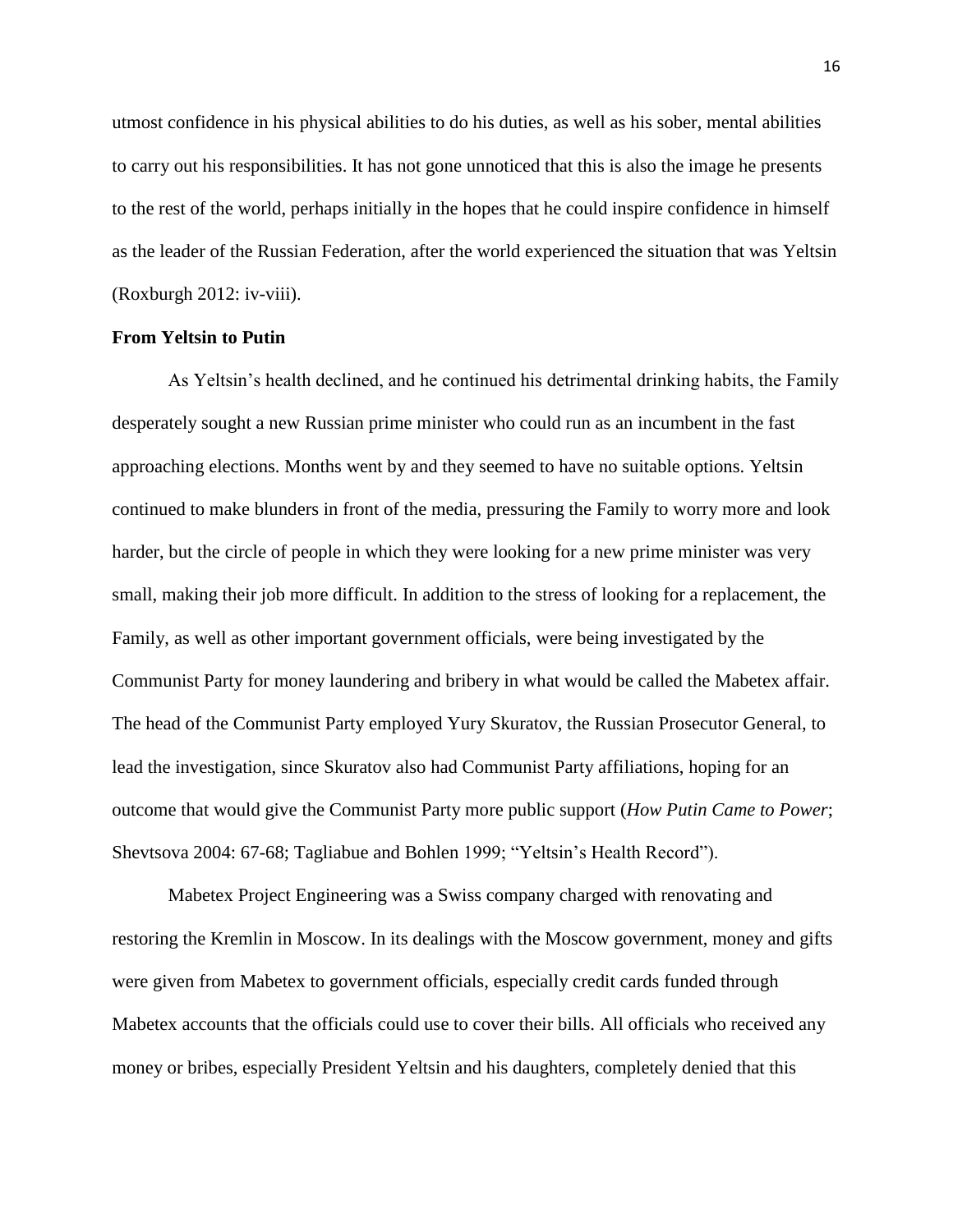affair had happened, even though there were eyewitnesses who claimed to have seen the exchange of gifts (*How Putin Came to Power*; Tagliabue and Bohlen 1999).

Initially it seemed as though the Family would have to settle for a man named Yevgeny Primakov to fill the position of prime minister. Primakov was the foreign minister of Russia at the time, and since the Duma would have to approve the candidate for prime minister, with his high-level KGB background it was thought that he could please both the Communist Party and the more reformist political groups. He was appointed prime minister of Russia in 1998, and although he may have satisfied the people and various parties that existed within Russia, news coverage outside of Russia was accompanied with an element of skepticism about someone with such a strong Soviet background becoming the Prime Minister (*How Putin Came to Power*; Peterseim).

Primakov did not like the power and influence that the Family wielded in the government. The Family's feelings towards him were equally distasteful, because, although he was more moderate than some members of the Communist Party, he still had very close ties to the Party. With his newfound position and power, Primakov tried to rein in the Family's power. He ordered a full economic report on corruption in the government, which at the time when the government was still being investigated for the Mabetex affair, dissatisfied other high level officials (*How Putin Came to Power*; Peterseim).

Skuratov was also still investigating the Mabetex affair, and with two public figures looking into the Family's affairs, the tarnish of corruption hung over the government. The Family did not like Skuratov and Primakov poking into the government's records and decided they had to do something about it. The public was suddenly facing a Skuratov scandal. A indecent video had been released to the government showcasing a man that looked very much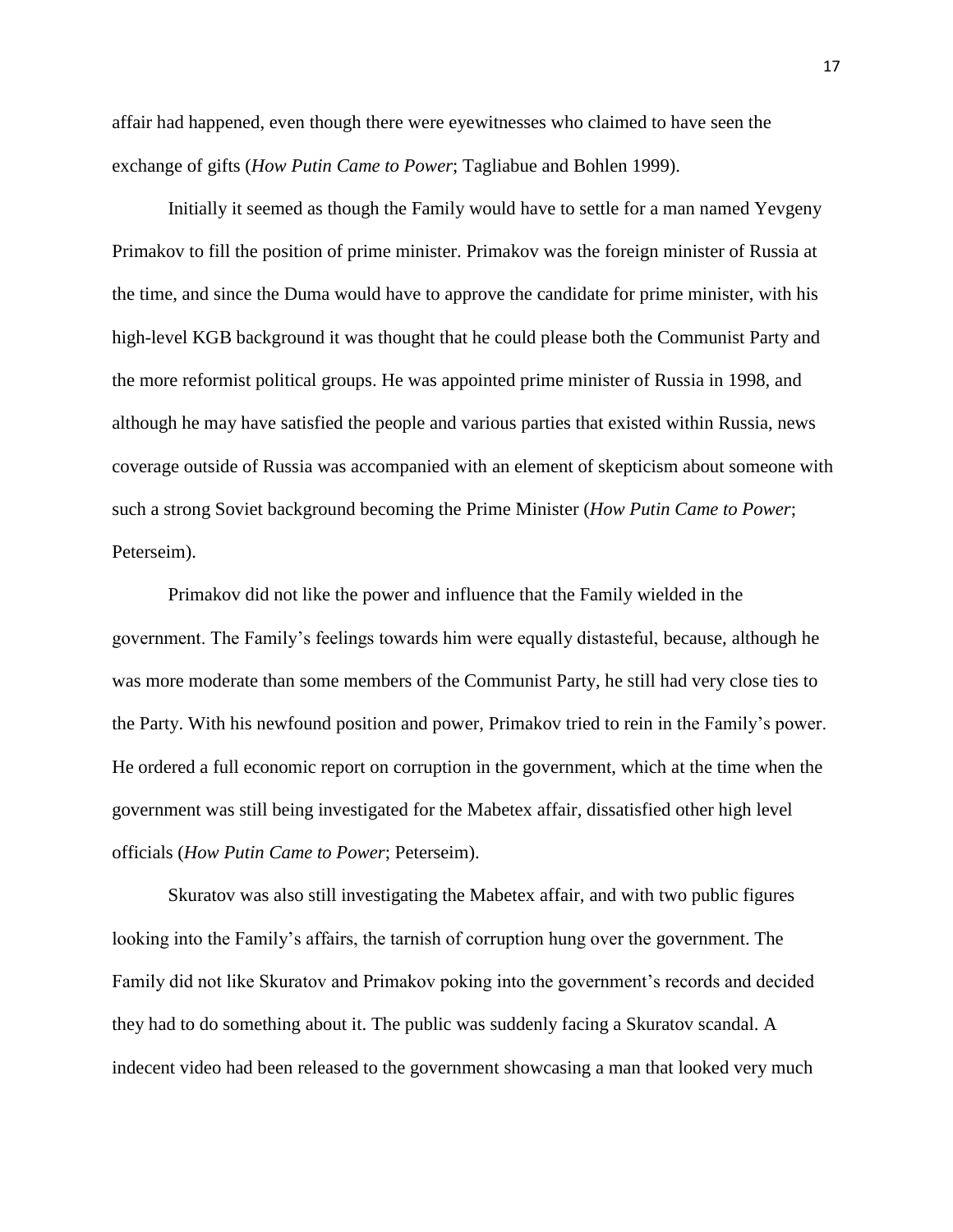like Skuratov. Although it looked like Skuratov, the identity of the man in the sex tape was shrouded in uncertainty. Skuratov of course denied that it was him in the video, and when the video was shown to parliament and leaked to the public, both parties were unsure about the man's identity and if it was really Skuratov (*How Putin Came to Power*; Tagliabue and Bohlen 1999).

In 1998, during the investigation of the tape allegedly containing Skuratov, Putin held the position of the Director of the Federal Security Service (FSB). It being his job to protect the interests and the people in government, found himself in the position where he would prove his loyalty to the Family. He verified and confirmed that the person in the video was indeed Skuratov (although this is still questionable). As a result, Skuratov was removed from the Mabetex investigation as well as from his position as Prosecutor General because members of the parliament could not have someone with such a tarnished reputation holding these positions (*How Putin Came to Power*; Tagliabue and Bohlen 1999; "Vladimir Putin").

Putin's decision to support the government and verify the video in favor of the Family's interests pleased both the Family and Yeltsin himself. To them he had shown a level of loyalty to their interests that they greatly coveted, and potential for a future position in the government, since they still were not satisfied with Primakov, especially after his investigation into the economic affairs of the government. Putin was promoted to the position of Secretary of the Security Council of the Russian Federation in March 1999 and the Family turned its attention to removing Prime Minister Primakov from office. Primakov had high approval ratings, in part because of his investigation into the government's level of corruption, and he still was in the very public position of prime minister, so the Family could not simply get rid of him. The game of musical chairs the government was playing continued as Primakov was eventually released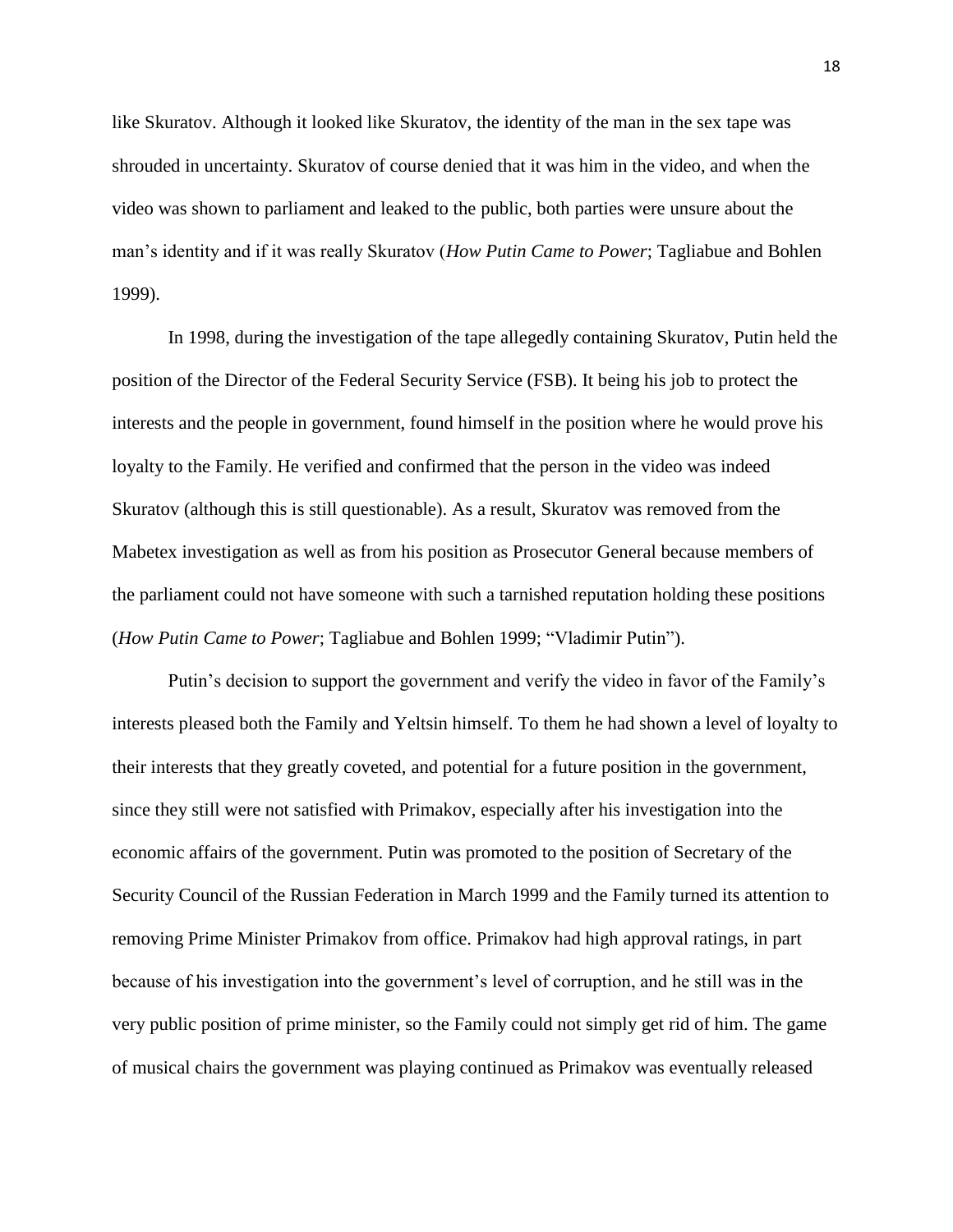from his duty and office of prime minister after only eight months of holding the position (*How Putin Came to Power*; Shevtsova 2004: 72-73; "Vladimir Putin").

Even after being removed from the position of Russian prime minister, Primakov remained popular with the citizens of Russia, in part because of his previous investigation into the government corruption. Primakov launched a new political party, Fatherland-All Russia, to compete against Yeltsin's Unity party in the Duma elections of 1999. This greatly worried the Family because of Primakov's dislike of their control in government affairs, and the Family still did not have a suitable candidate that Russia could rally behind. If Fatherland-All Russia were to gain enough influence in the government, or Primakov be elected as president in the upcoming 2000 presidential elections, the Family's influence and control in the Kremlin would be greatly reduced. Fortunately for the interests of the Family, Fatherland-All Russia lost the 1999 elections and Primakov failed in his subsequent bid for the presidency in 2000 (*How Putin Came to Power*).

With Primakov out of office and heading his own election campaign, the Family was floundering again, with no prime minister who could take Yeltsin's position, and time running out. The Family remembered Putin's loyalty, but wondered how someone, who held such a low position compare to the Premiership, and with such limited political experience could hold the position of prime minister. As was illustrated previously, Putin knew how to please people and make them trust him, and he seduced everyone as they talked to him, while considering him for the position of prime minister. In 1999 when Berezovsky was tasked with asking Putin to take the position of prime minister, the family and the government reportedly knew next to nothing about Putin aside from his KGB past, his loyalty, and his charm. Even Berezovsky who had known him for years, and was responsible for introducing him to the Family, did not know very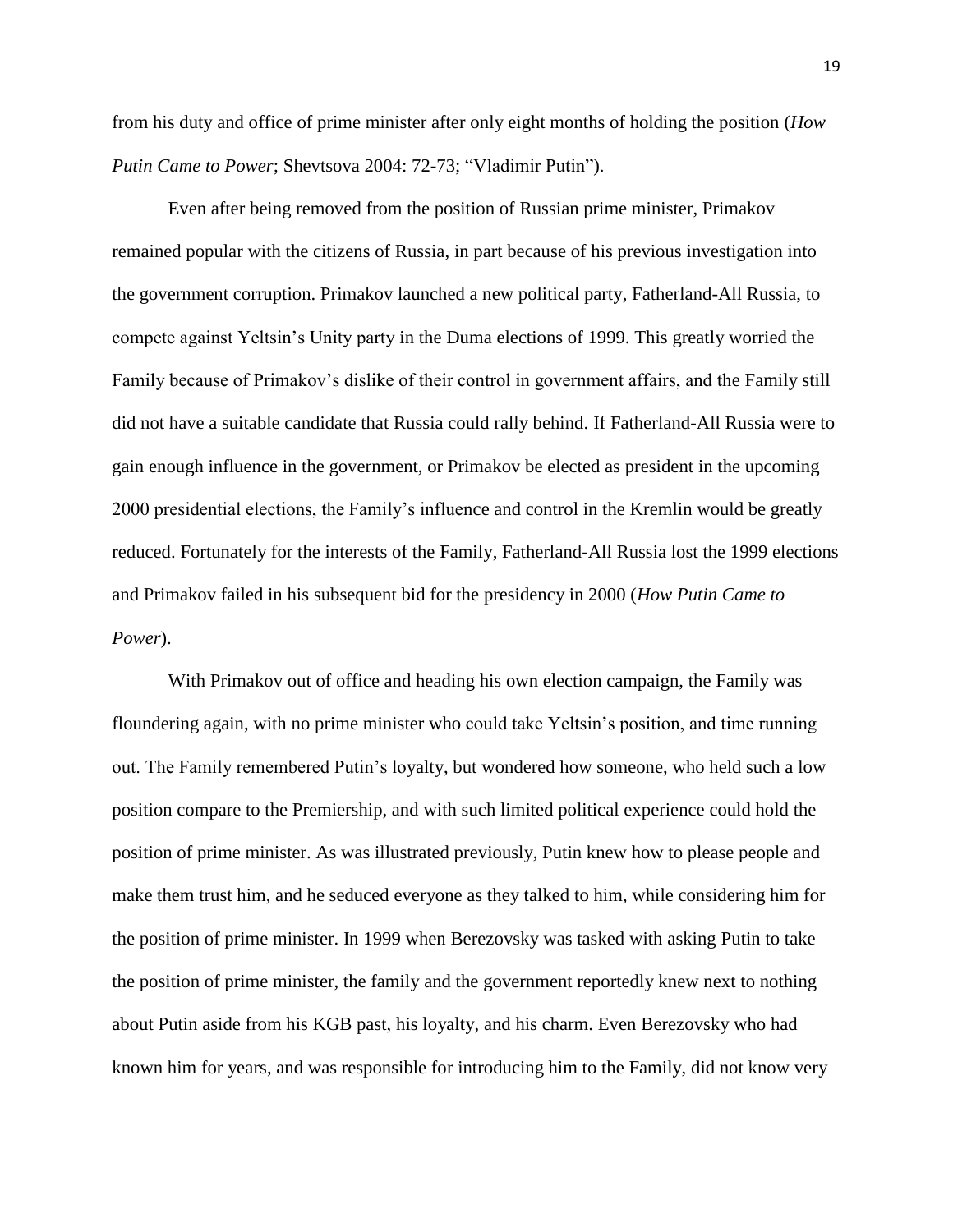much about Putin and viewed him as someone who the Family could easily shape to their will because of his seemingly malleable and boring personality (Elder 2013). The Family thought without the political experience he would be an easy person to push around to do their bidding, or that he could serve as the face of the government while really doing nothing. When Berezovsky asked him to take the place of prime minister, he said, "You'll keep going to work like you did before; we will just move your office. We will do all of the work for you" (*How Putin Came to Power*; "Vladimir Putin").

Even though the Family did not really know Putin, he became the Family's choice for the position of prime minister because they had no better and no other option. Unfortunately, just because the Family was satisfied, this did not mean the public was pleased. The general population had no idea who he was, and the election was months away, so the Family had a lot of work to do to make Putin's name known, and have the public love him and accept him as their next leader. Fortunately with their resources and control of several media outlets, this was not an entirely impossible task (*How Putin Came to Power*).

The events of Chechnya were escalating as Putin was being considered for prime minister, but their seriousness caused Russia to need a prime minister, which gave Yeltsin the opportunity to officially appoint Putin. From there it was an uphill climb. Primakov was the popular face in the polls in the months before the election and Putin was little known. Putin supported the campaign into Chechnya, showing his strength and his love for Russia, winning the Russians over as he acted the part of the country's hero, but he still did not have enough popularity. Veterans and soldiers liked him for his attention to them and to the conflict in Dagestan, the oblast', or region, next to Chechnya where the conflict had spread, and many Russian troops were fighting. Putin was still far behind Primakov about eight months before the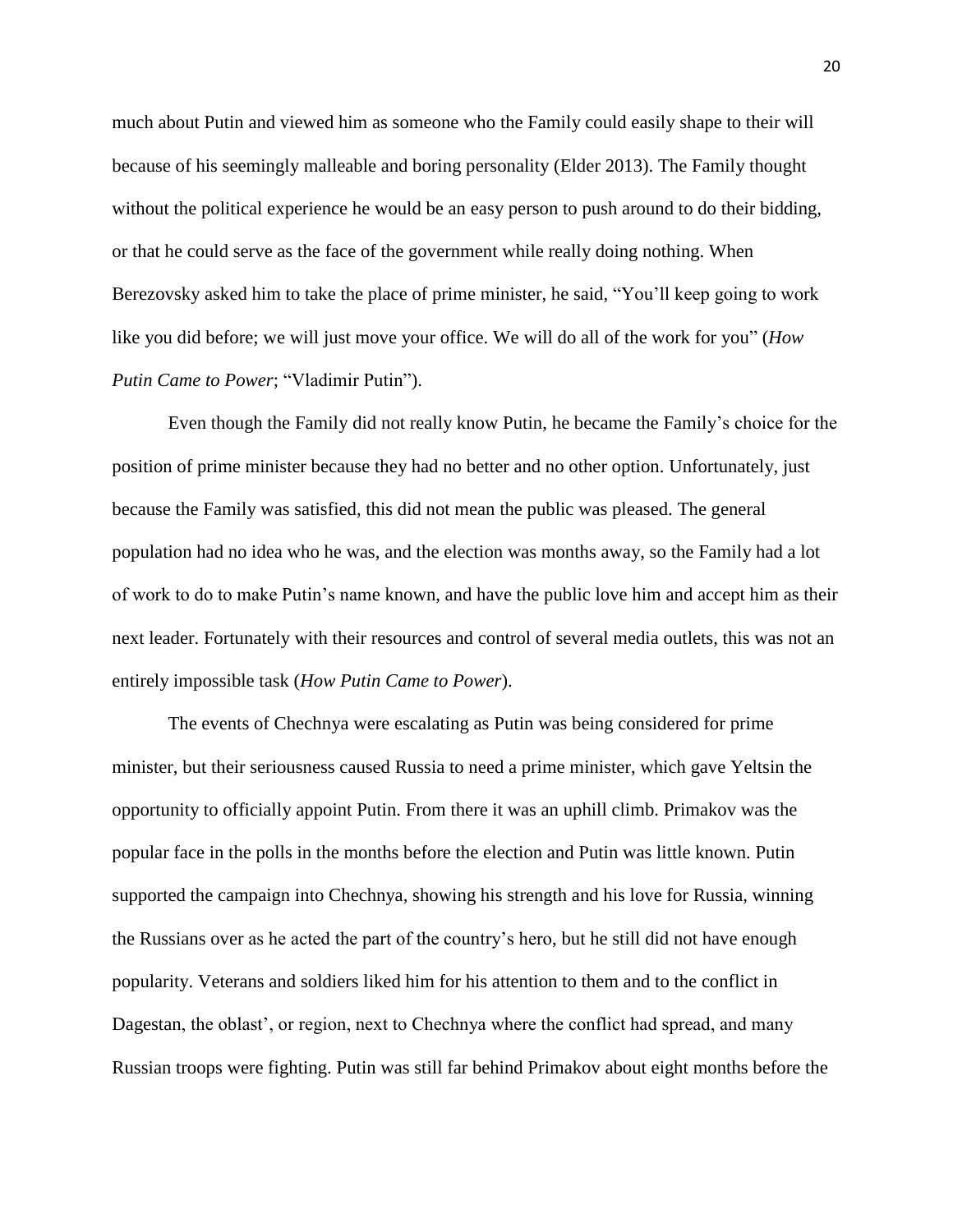election, with 3% in the polls, barely scratching the surface of the population and his potential for support (*How Putin Came to Power*; Peterseim; "Vladimir Putin").

In September 1999, Russia suffered three different bombings of apartment buildings. The bombings were blamed on Chechen rebels, and the government, with Putin heading the investigation, was credited with preventing further bombings, reportedly finding more explosive material in the basement of another apartment complex. Questions were raised by the international press and Russian citizens alike whether the government had staged these bombings, or if Chechen rebels were actually responsible. Russian citizens lived in a state of fear after the bombings occurred, wondering if their home would be the next target, so no one thought to question if the Chechen rebels were the perpetrators until later. Instead Putin used the event as a way to make gains in the polls, acting as a hero to the Russian people and launching another attack into Chechnya himself. With the events of Chechnya, and Putin's heroic campaign to find the culprits, he climbed in the polls, eventually overtaking Primakov with the elections six months away (*How Putin Came to Power*; Myers 2003).

At this point the Family had been discussing Yeltsin's early retirement. Outside of his tightknit circle of friends and family, no one knew this was being considered. Four months before the elections, Yeltsin was asked to step down, and when he agreed, with full immunity for himself and his family, even the television broadcaster asked to record his resignation speech had no idea what he was going to do or say before he said it. The speech was broadcast on December 31, 1999, and Putin became the Acting President (*How Putin Came to Power*; O'Shea; "Vladimir Putin").

In his four months as Acting President before the 2000 elections, Putin understood the importance of the media, having said at one point, "Reality's what you show them. If you don't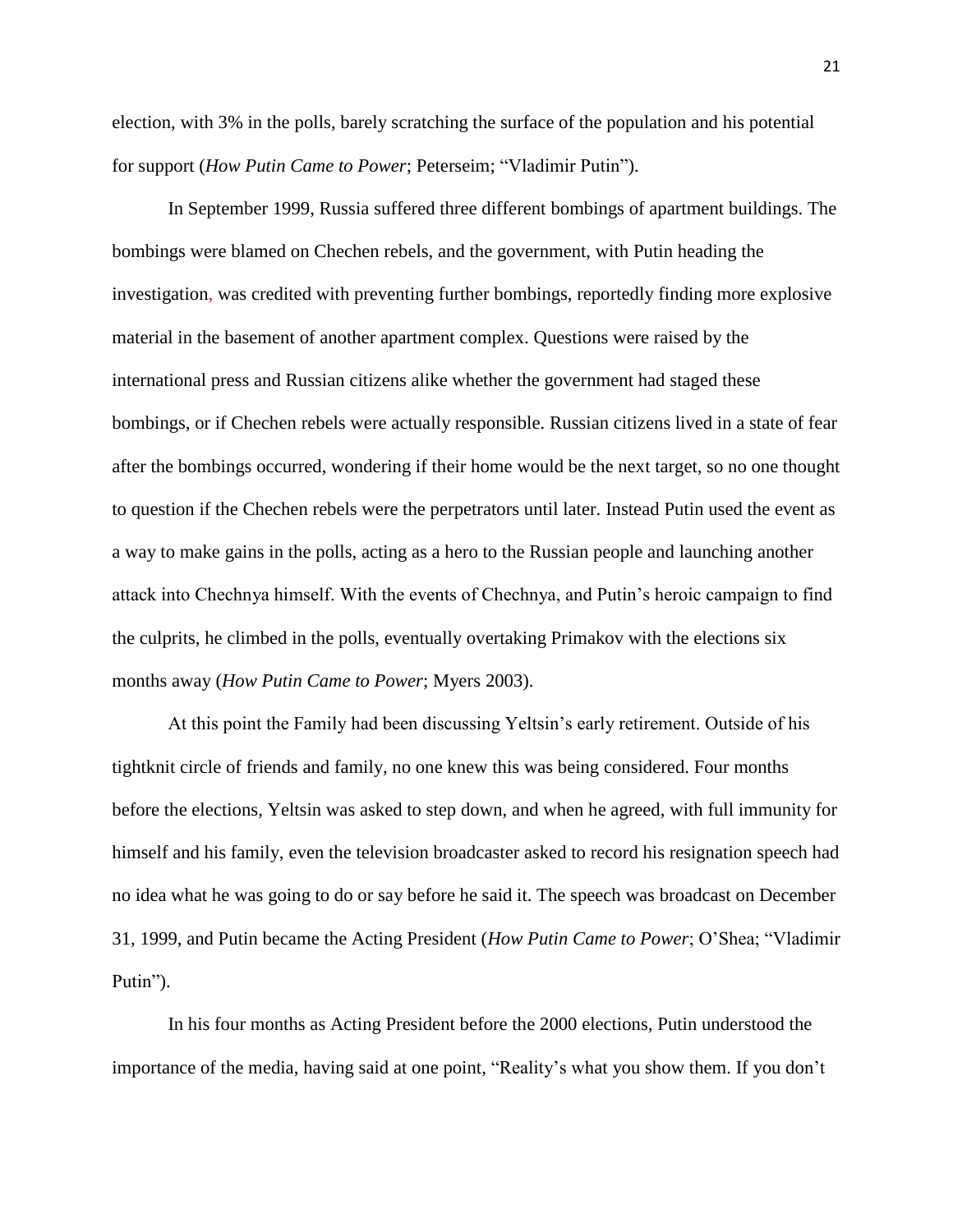show them, it doesn't exist" (*How Putin Came to Power*). He used the media as a tool to document the sacrifice of Russian soldiers in Chechnya and paint the Chechens as barbarians, reintroducing propaganda. Even with the reintroduction of the well-known Soviet tool of propaganda and the reinstatement of the Soviet-Era national anthem, he continued to be completely opposed to the Communist Party and promised to continue Yeltsin's reforms (*How Putin Came to Power*).

In 2000, Putin was voted in as President of the Russian Federation, shortly after scattering and prosecuting the Family. Finding they were wrong about his pliability, some fled the country; even oligarchs who had been close friends of Putin before he was elected president in 2000 fled Russia because they feared the risk of being arrested, including Berezovsky who had quickly started criticizing the Putin administration after Putin's election. Putin quickly abandoned Yeltsin's policies and reforms, muting the free press that the country had known for the last decade. At the cost of what Americans would consider freedom, Putin brought stability and power back to Russia after the blunders of Yeltsin (*How Putin Came to Power*; Puddington and Piano 2005; Shevtsova 2004: 67-68).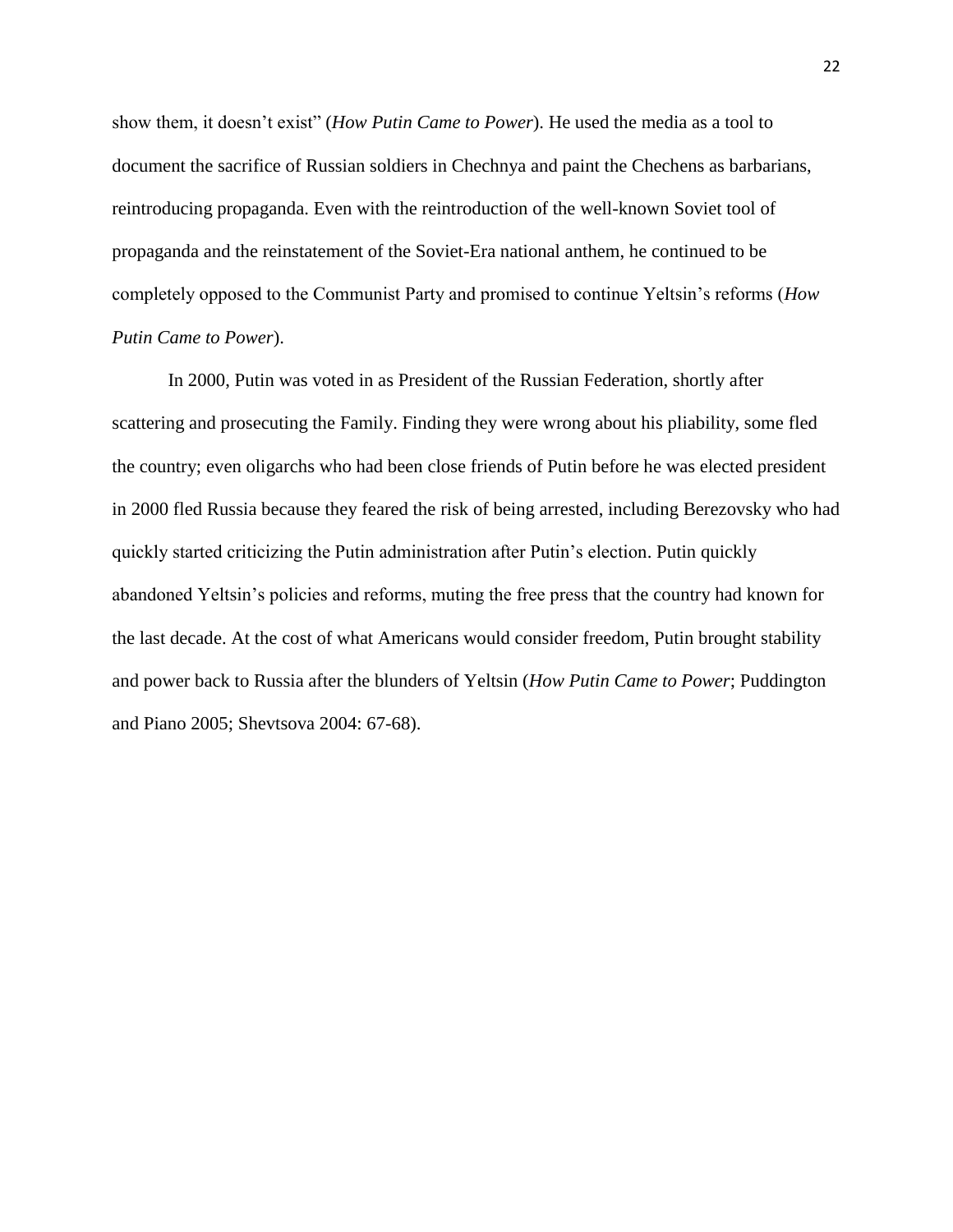#### **Chapter 3. Putin in Office**

#### **Putin's First Term as President**

Before Putin's presidency, Russia had taken part in trying to suppress a nationalist uprising in Chechnya, a Muslim region of Russia. This first Chechen War lasted from 1994 until 1996, when Russia saw that the conflict was not making any progress and decided to withdraw its forces (Rutland 1998: 696). In August 1999 Putin took over the end of Yeltsin's term and became acting president. A few months later, as part of his campaign to gain enough votes to win the election in 2000, he launched the Second Chechen war. Initially the West did not agree with the Putin government's justifications that its actions in Chechnya were aimed against terrorists that had harmed the lived of Russian civilians (Mirovalev 2014).

It is important to remember that Putin came to power at the hands of a group of wealthy oligarchs, who were running the highest rungs of the Russian government behind closed doors. After Putin was officially elected president for his first term in March 2000, he made a point, within the first year, to rid Russia of many of these oligarchs, even though some of them had been considered close friends. In doing so, the Russian government gained control of more media outlets, which it has continued to utilize to spread pro-Putin propaganda and any other message the Kremlin wants to present to the Russian people on its own terms. One of the reasons for Putin's interest in the media occurred after the Russian submarine, the *Kursk*, sank in 2000, tarnishing Putin's image and leaving him grasping for a way to regain his popularity (Giles, et. al. 2015: 1-5; Roxburgh 2012: 61, 71, 84).

Like many Russian leaders before him, Vladimir Putin started his time in office with the goal of making Russia a great power again. However, he seemed to start down the road to this objective with more of a Western approach, focusing on restoring the economy after the failed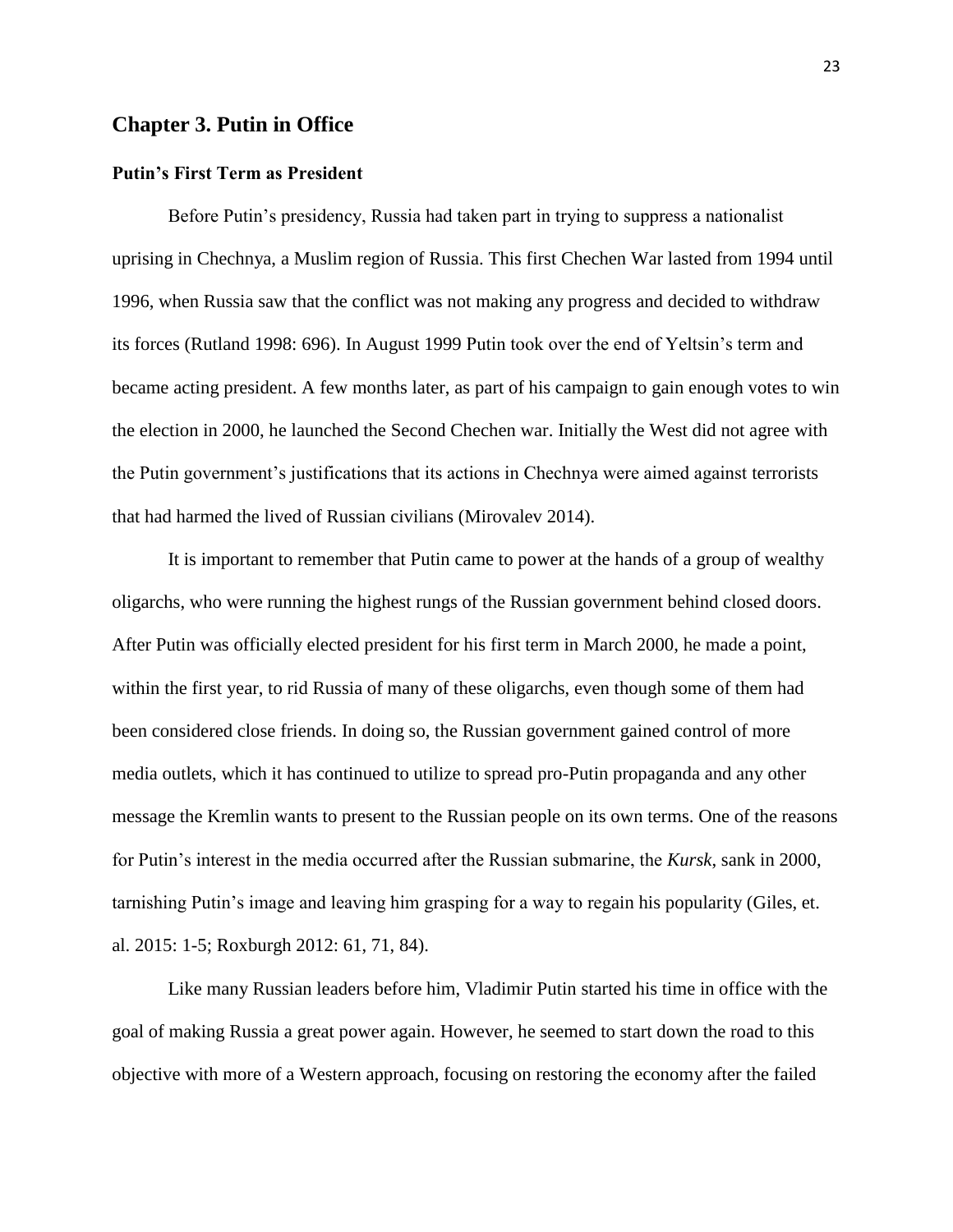policies of the Yeltsin Administration, to get there. His first term, therefore, started out on the road to westernizing and democratizing Russia, following the wishes that Yeltsin had expressed before he left office and spreading hope in the Western world for successful relations with this vast country (Giles, et al. 2015: 2-4).

In the beginning, Putin opted to try rebuilding the Russian state up from the chaos that Yeltsin had left behind. Putin set three main goals to focus on to start returning Russia to greatness, but in the context of Yeltsin's pro-Western ideals. First, Putin wanted to build a strong, unfragmented state, recentralizing institutions in the government that Yeltsin had partitioned out to other ruling entities. Next, he wanted to create a successful competitive market economy based on democratic standards. Yeltsin had tried to implement his own version of a capitalist economy, but it had not lasted due to the ruble's falling value in 1998, and Putin hoped that his approach would be more effective. Finally, Putin intended to integrate Russia into the community of advanced industrial nations after he had stabilized Russia and restored its prosperity (Giles, et al. 2015: 2-3; "Vladimir Putin" 2015).

A market economy and shared values were not the only democratic-leaning policies from his predecessor that Putin intended to implement or uphold. He expressed the need for political parties that had genuine support from the masses, instead of parties with parasitic government officials. Freedom of speech and freedom of the press were also important points in his first term, emphasized in his vision of Russia. However, these promises were quickly broken when the government took control of most major news stations, as Putin recognized his discomfort in having the media tarnish his image. Moving from a Russia that was used to constant propaganda and repression directly to a system with complete freedom of speech and the press did not allow the government and private corporations to find a balance in which both parties could operate.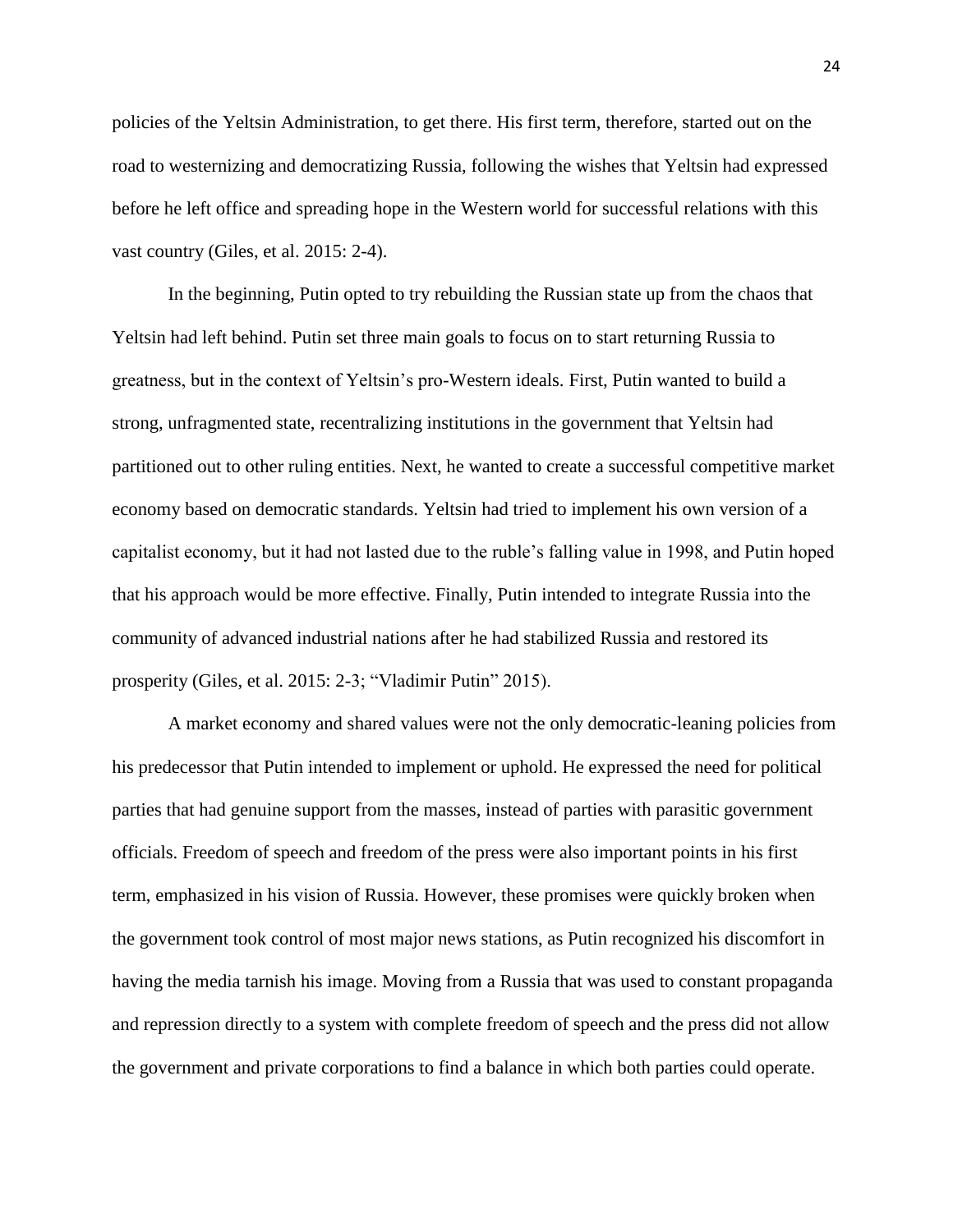Putin's invitation of Western officials to Moscow was just one area in which he reached out in a show of the country's newly democratic tendencies, referring to integration with Europe as an important aspect of Russian foreign policy (Giles, et al. 2015: 2-6).

Putin and President George W. Bush of the United States, at the time, seemed to form a friendly and workable relationship after their first meeting, such that on September 11, 2001, Putin was the first world leader to express sympathy and support for the United States after the terrorist attacks on the World Trade Center and the Pentagon. Soon after, Putin made his first trip to the United States to visit Bush on his ranch in order to discuss missile defense and arms reduction policies, and although the two leaders did not come to an agreement at that time, their friendship continued (Giles, et al. 2015: 5-7; Smith 2008: 5-6).

After the declaration of the War on Terror by President Bush, the West became more understanding of Russia's actions against the Chechens. The American point of view towards terrorists had changed and hardened, allowing the West to be more accepting of Russia's attempts to control its own internal terrorists. This change and acceptance in the Western world opened a door for Putin to start discussing the renewal of relations with NATO again. Although Putin made it clear that Russia was not pursuing NATO membership at that time, NATO's secretary general and Russia decided it would be ideal for Russia to have power equal to many of the NATO members within the alliance, even allowing veto power of NATO decisions under some circumstances. This suited Russian interests because Russia has a history of choosing a more independent path in a world of groups and alliances. In addition, Putin said that Russia had the power to protect itself and did not need membership in the alliance at the time (Mirovalev 2014; Smith 2008: 5-8).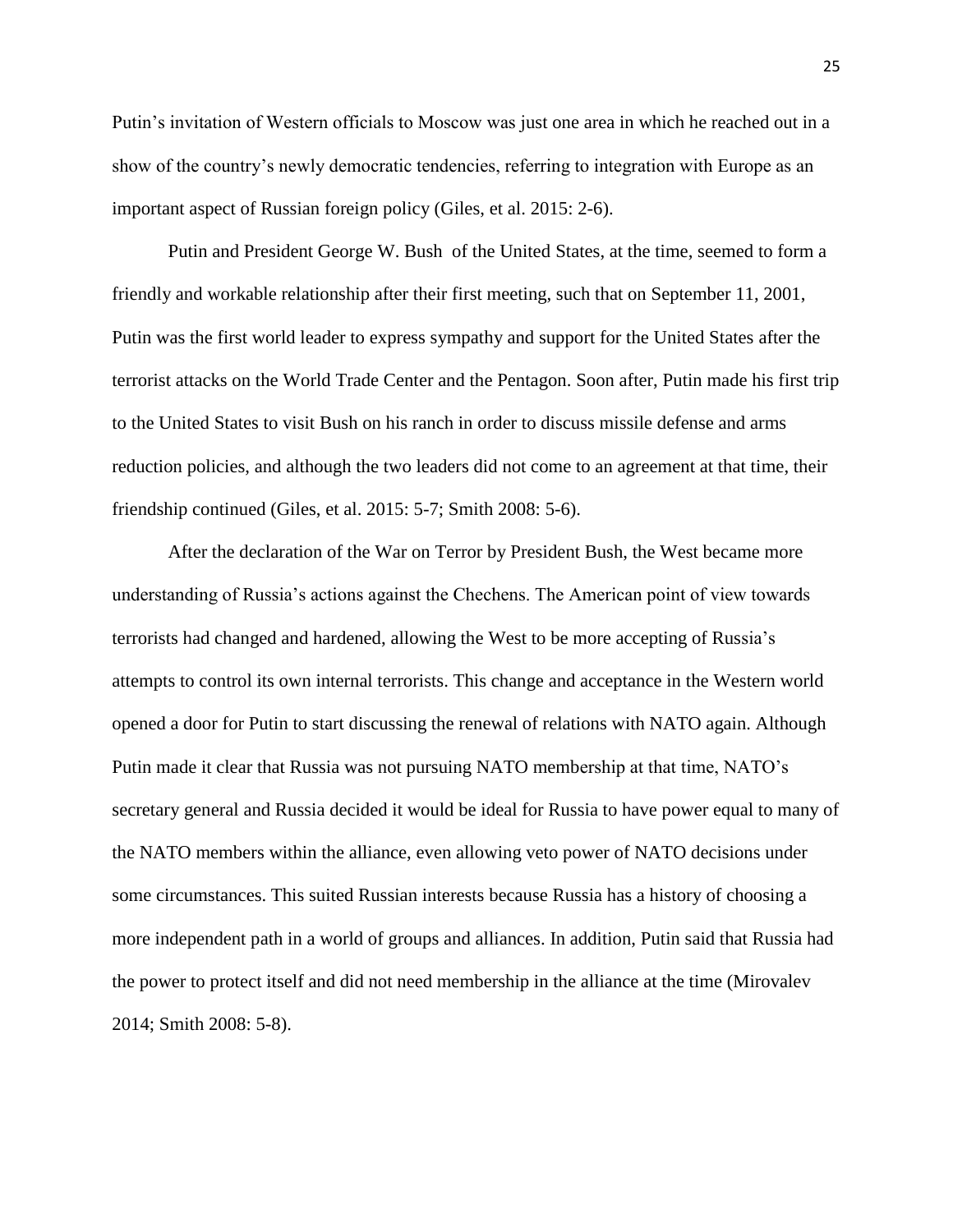Following the positive turn Western-Russian relations had taken, in 2002 the United States and Russia signed a nuclear disarmament treaty, which required both countries to reduce the number of nuclear weapons they possessed over the following ten years. Beyond a nuclear disarmament agreement, this treaty was more symbolic for Russia and the United States, signaling a new era of relations after the Cold War. The growing trust between the two leaders spilled over into the economic side of their relationship, where Bush promised to try to lift the Jackson-Vanik agreement, which had served to restrict normal trade with the Soviet Union, but no longer seemed necessary. Following the disarmament treaty, Russia signed the 2002 NATO-Russia pact, officially renewing and strengthening the relationship between the two players ("Leaders sign major nuclear arms deal" 2002).

Russia seemed to be on a path to more pro-Western policies and actions; however, there was a new disagreement over Iran that reopened wounds of distrust between the two nations. While the U.S. viewed Iran's growing military power as a threat, Putin insisted on supporting the Iranian government, participating in arms trades. The U.S. wanted to prevent the growth of military strength in Iran, so Russia's growing relationship with the country caused disagreements (Winchester 2009: 6, 19-20). Not only were there new external concerns with regard to Russia, but a closer look at Russian domestic politics indicated the rise of anti-democratic movements within the government. People who had opposing opinions to Putin's ideas and party were dying mysterious deaths or being arrested. Even more well-known people were not safe from his regime, as Anna Politkovskaya, a renowned journalist who spent much of her time writing critical reports about the government's actions in Chechnya, learned when she was assassinated in Moscow in 2006 (Roxburgh 2012: 162-167). The Chechen rebel group had continued to be a problem, causing injury and death in several of parts of the country, which resulted in the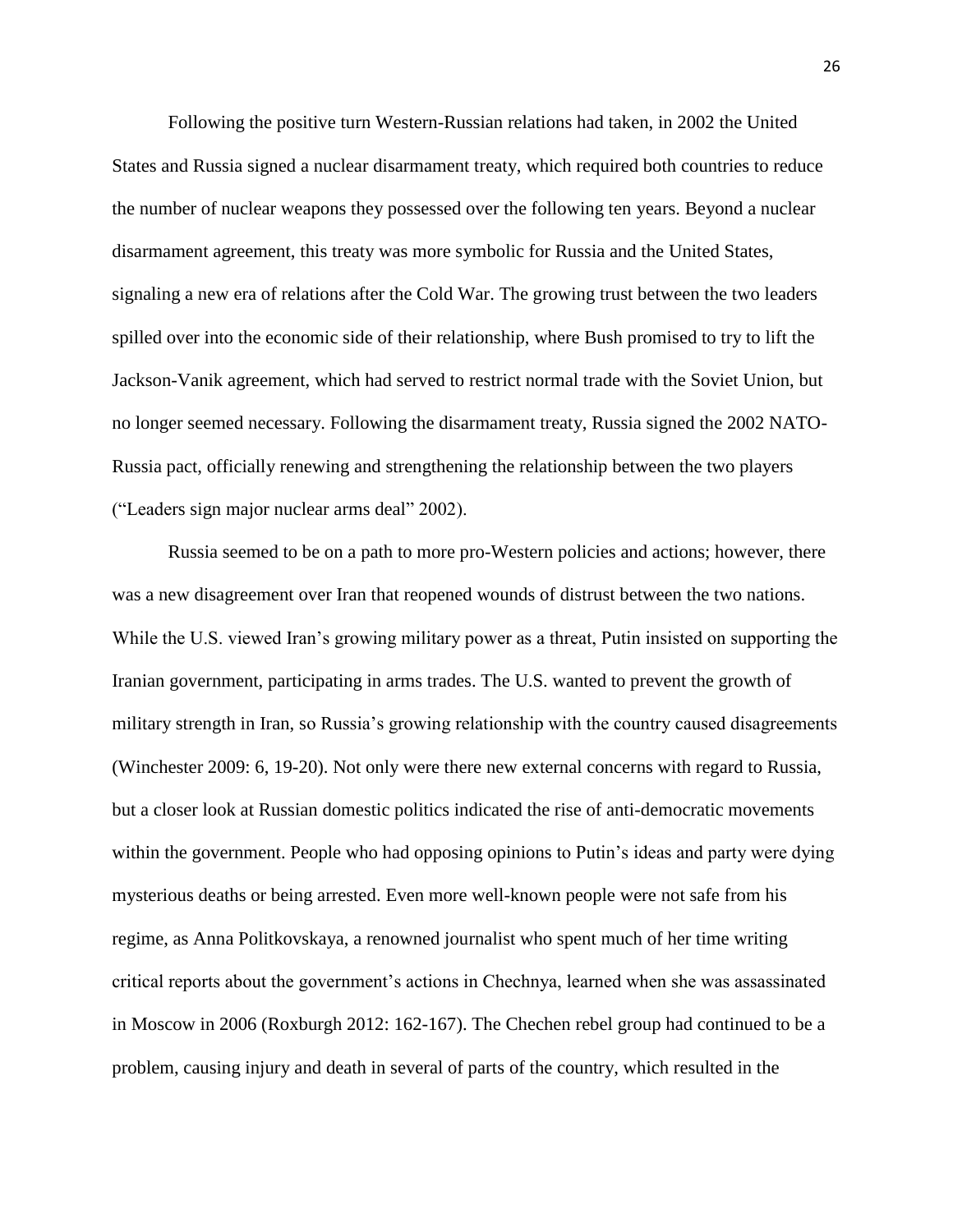government tightening internal security. In order to achieve a sense of security, Putin was centralizing control over the government, bringing more institutions under his direct influence, while at the same time tying his country closer to the West through NATO and a friendship with the president of the United States (Giles, et al. 2015: 2-4; Mirovalev 2014).

Although Russia seemed to be more accepting of democratic ideals and institutions, events on Russia's border proved otherwise. In 2003 the Rose Revolution broke out in Georgia, as Georgian citizens fought to install a more democratic government in place of the Soviet leader who had been left in Georgia after the fall of the Soviet Union. The Russian government blamed the United States for the revolution believing that it had been manufactured to overthrow a pro-Russian government in order to replace it with a pro-Western one. Other parties believe the events in Georgia did not constitute a revolution, and instead were the actions of a coup intended to overthrow the incumbent government. Despite friendly encounters in the area of nuclear disarmament and NATO agreements, the United States was interfering in territory directly related to Russian interests. Due to this United States disregard of Russian interests in the Russian zone of influence, Russia did not want the United States to establish military bases in other formerly Soviet states in order to gain more direct access to the war the United States wanted to launch in Afghanistan after the events of September 11, 2001. The United States had tried to access Central Asian countries directly before, discounting the power of Moscow to set up bases after receiving mixed signals from different Russian officials. The United States continued in its pursuit for a base that would be more conveniently located, which concerned Russia ("Georgia's 'Rose Revolution'"; "How the Rose Revolution happened" 2005; "Leaders sign major nuclear arms deal" 2002; Roxburgh 2012: 35-40).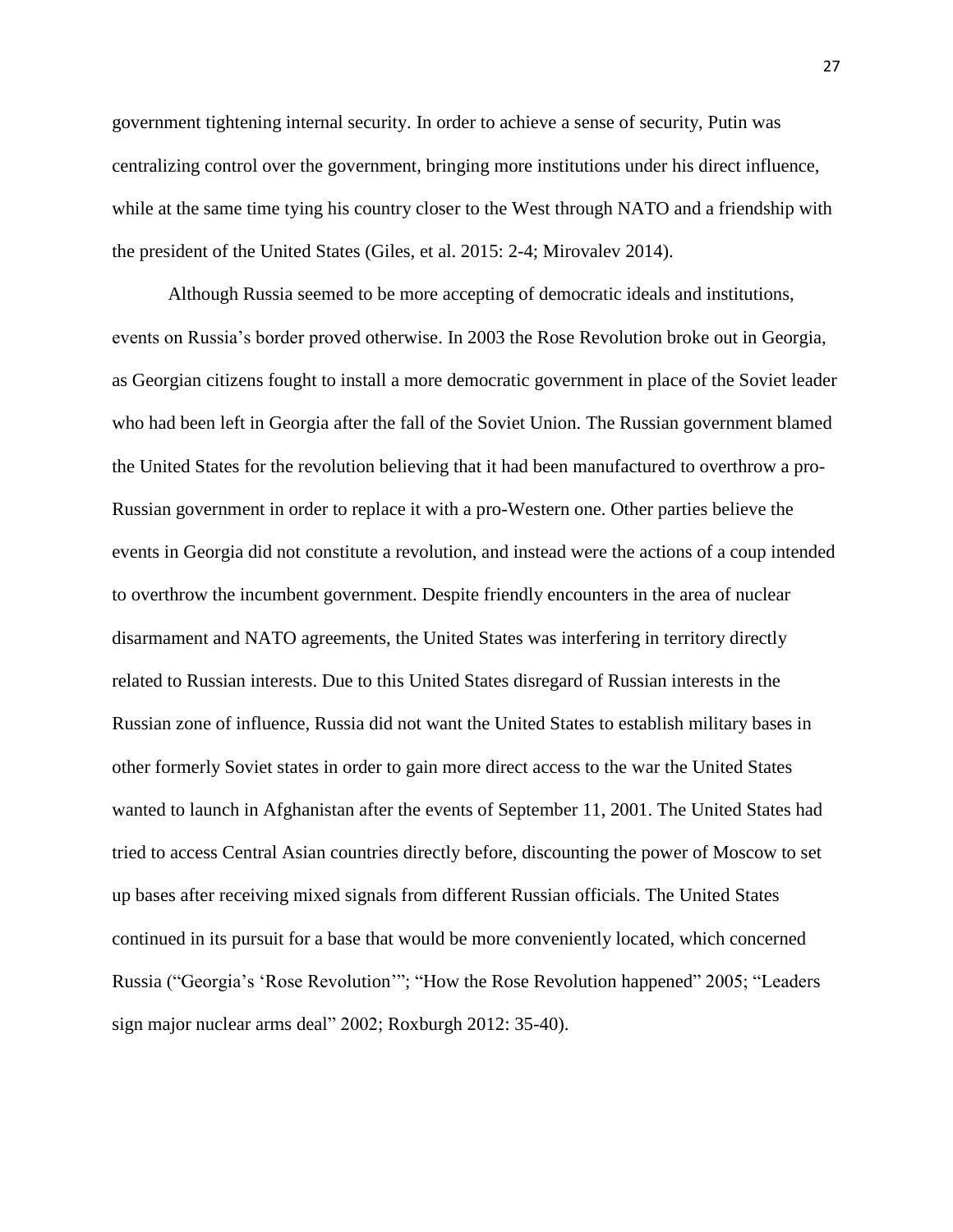In sum, Russia and the United States were both trying to form closer relations with the each other. However, after years of conflict and being on opposites sides of the spectrum politically and economically, the states could not trust each other to follow treaty or agreement guidelines. Even during the disarmament treaty, each world leader was reluctant to destroy so much of his country's nuclear arsenal because he did not think the other member of the treaty would follow through. This rift in the formation of Russia's relationship with the West was due to it being cast across historical boundaries of memories and feelings from the Cold War, which would take more time to cross. Instead, both countries assumed the worst of the other and went behind the other's back to achieve goals in their own self-interest. A relationship that had started to show promise was falling apart before the alliance had time to be tested ("Leaders sign major nuclear arms deal" 2002).

#### **Putin's Second Term**

Despite the failed attempt at creating a working relationship with the West during his first term, Putin was reelected for a second term as president of the Russian Federation in March 2004. By the end of his first term, Putin had consolidated control over a strong, centralized state, using his influence as president to bring the media, legislature, judiciary, and regional administrations under more direct control from the Kremlin. Close to his reelection, it was obvious that he was using his presidential position to consolidate power and wealth (Giles, et al. 2015: 4-7; Smith 2008: 8-11; "Vladimir Putin" 2015).

In addition to consolidating political power and influence with the control of government institutions and the media, Putin turned away from the idea of a Western-style capitalist economy, choosing to nationalize larger organizations so as to finance the Kremlin's interests. The perceived changes in the direction of Russian goals and policies, back to what appeared to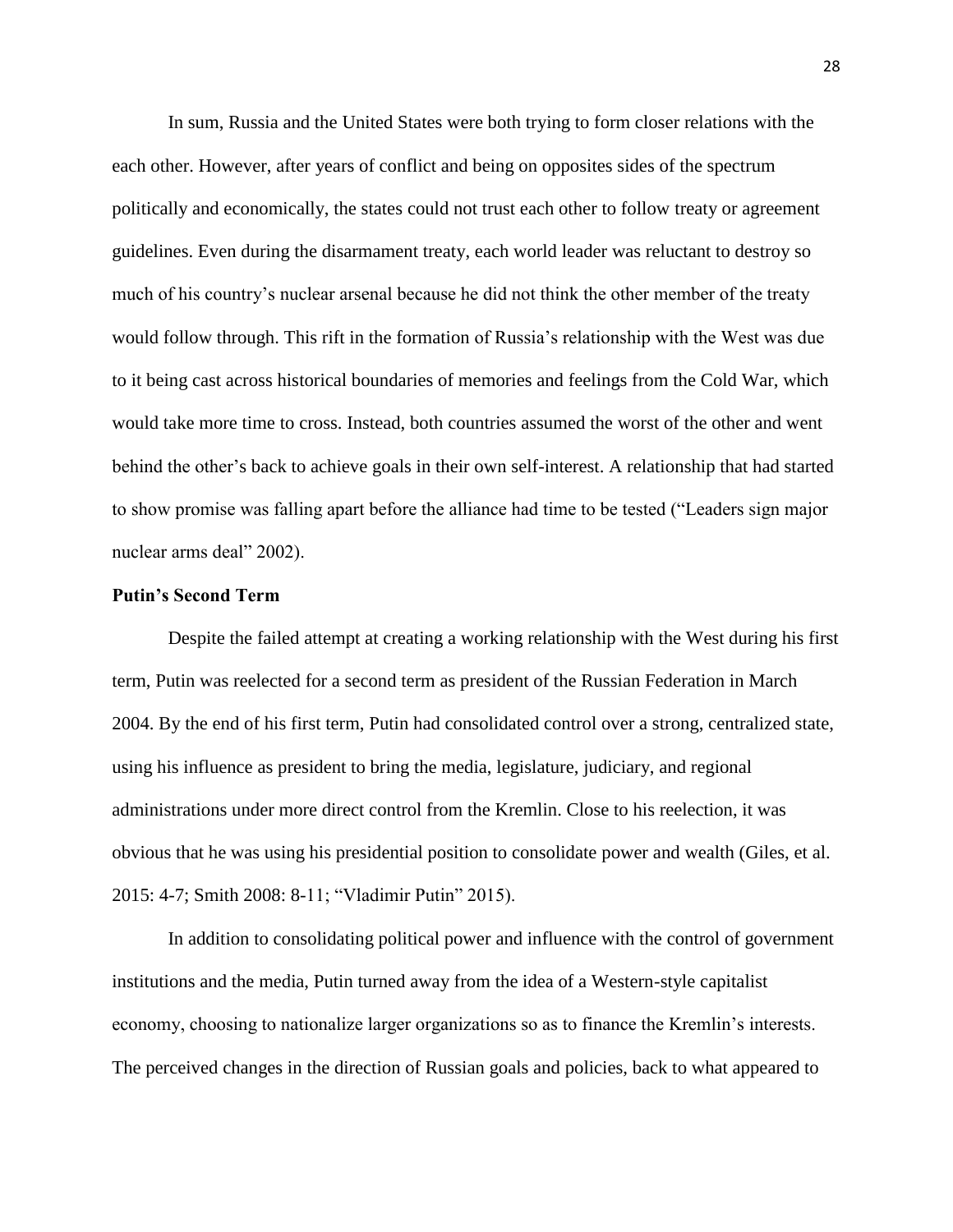be a more Soviet-style centralized government and power, soured the West to pursuing closer relations with Russia. Russian citizens, on the other hand, largely embraced the changes in the government, as a strong, centralized government was what they had been used to for years under the rule of the Soviet Union. They embraced the potential for a stronger government and leader to bring their country back to the level they viewed as its rightful place in the world – a world power, contested only by the other strong nations. After years of botched attempts by the Russian government to incorporate democratic practices, reverting to the old ways was not viewed in a negative light (Giles, et al. 2015: 3-7; "Vladimir Putin" 2015).

Later in March, after Putin's reelection, seven more European nations were accepted as member states of NATO – Bulgaria, Latvia, Estonia, Lithuania, Slovakia, Romania, and Slovenia. These states had been active candidates openly seeking NATO membership. The difference with this group of states was that the impact of their joining Russia's traditional enemy, NATO, was still a blow to Russian power. All of these states except one, Slovenia, had been members of the Warsaw Pact, and three of them had been part of the Soviet Union before its demise. The idea that these states had chosen to switch sides, to join NATO rather than seek out a new alliance with Russia, was unnerving. The Baltic States remained even more of a concern, since they had been members of the Soviet Union and now brought the borders of NATO right up against the Russian border without a buffer zone in between. Not only did this situation encroach on Russia's sphere of influence, it aggravated concerns about Russian security (Shanker 2004; Smith 2008: 12-14).

To counter the feeling of insecurity caused by the shrinking territory of the Russian buffer zone with the Western world, Putin continued to consolidate governmental procedures and institutions. He took away elections at the regional level for governors and made the positions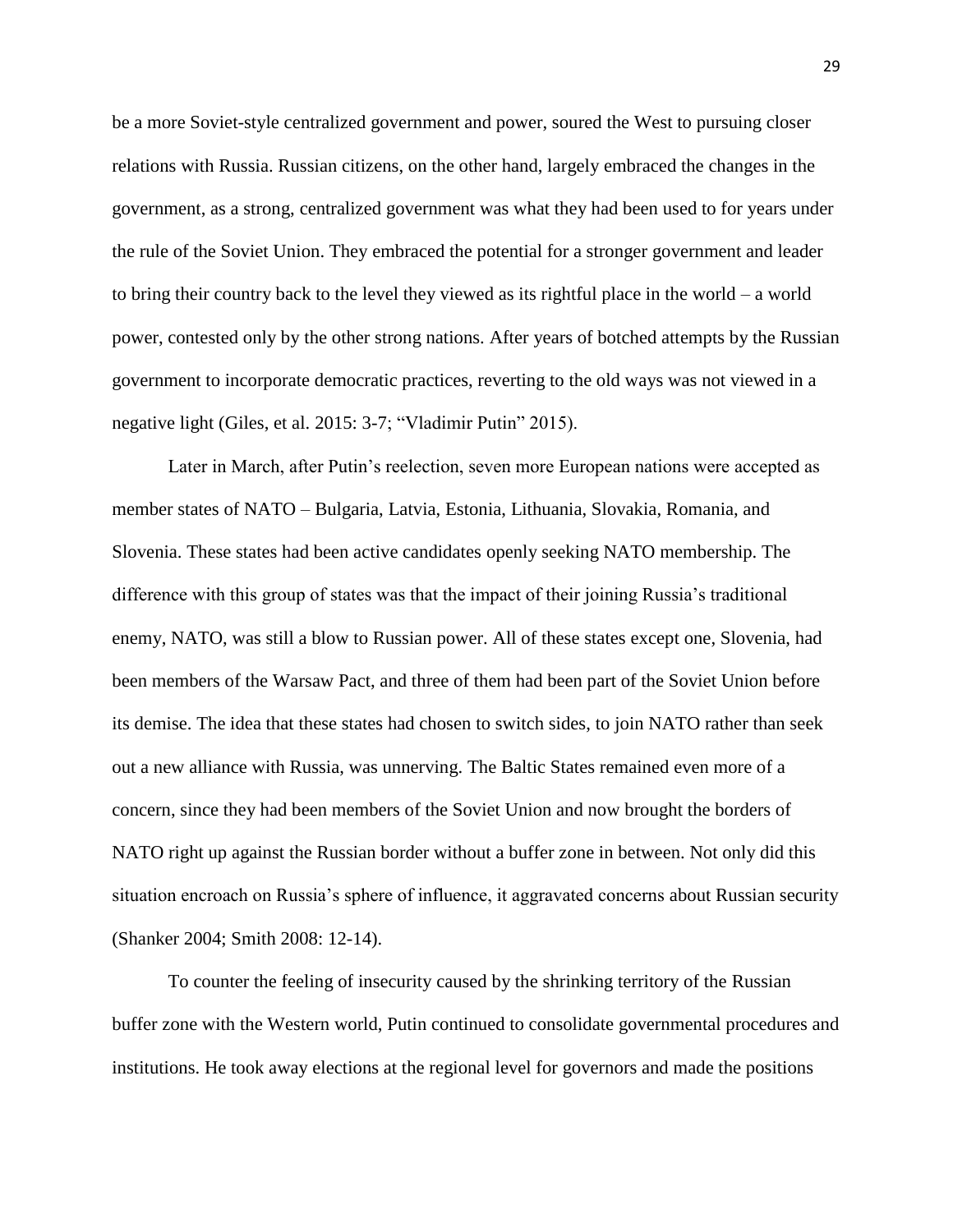accessible only by appointment from the Kremlin, ensuring that only officials with parallel interests to his own were in charge of the further reaches of Russian territory at all times. Putin also made sure to keep close tabs on states that he considered vital to Russia's place on the world stage, such as Georgia and Ukraine (Giles, et al. 2015: 3-8; Smith 2008: 8-10).

In November 2004 the Orange Revolution erupted in Ukraine after allegations of a corrupt electoral system arose during the presidential elections. Russia thought that this was perhaps another Western-backed revolution to integrate more democratic ideals in states close to Russia. Viktor Yushchenko led the revolt against the potentially rigged elections, succeeding in the call for a re-vote that would take place under more fair circumstances. He won the re-vote, becoming Ukraine's new president, but aspects of the Orange Revolution continued because people still were not happy with the actions of the new president as he tried to veto legislation that would take some of his power away. The people wanted a shift to a more democratic government, and Yushchenko's vetoes of democratically inclined policies were inhibiting that transition. In addition, Yushchenko sought economic agreements with Russia that allowed Russia more of a hold over Ukrainian affairs ("Chronology of the Orange Revolution" 2007; Smith 2008: 12-13; Steele 2005).

Although Putin denied his dislike of a pro-Western president coming to power in Ukraine, his opinion was obvious in the way he spoke of the Orange Revolution and his repeated support for the pro-Moscow candidate. What really irked Putin was not the outcome of the election so much as the Western interference in Ukraine, which resulted in an increase in the support of a more democratic government. To Putin, the Orange Revolution was a repeat scenario of the Rose Revolution that had happened earlier that year in Georgia, signaling Western attempts to spread democracy into the Russian sphere of influence. His real concern,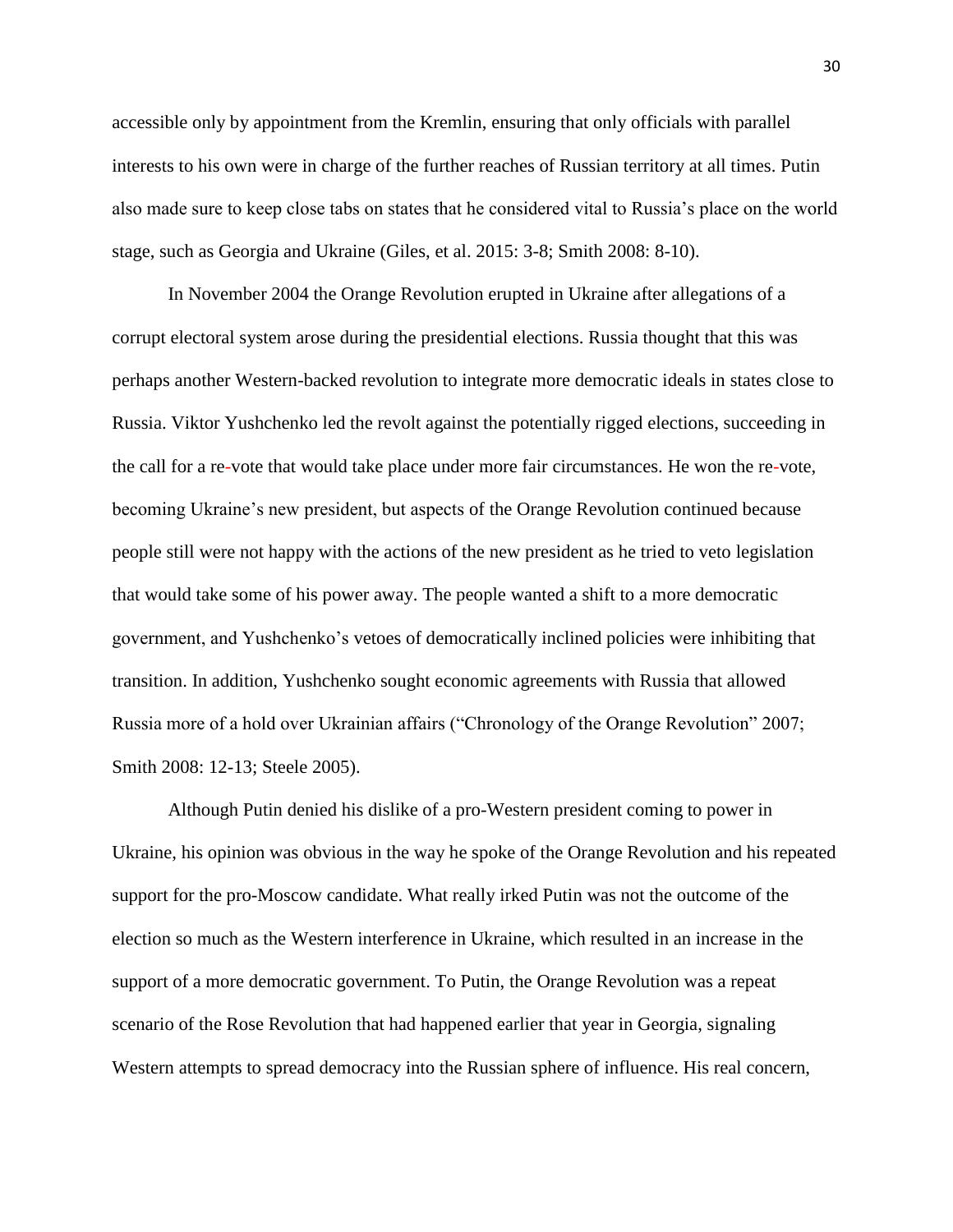however, was that with the color revolutions taking place so close to Russia's border, influence from the revolutions could spread to Russia, creating a color revolution movement within Russian borders ("Chronology of the Orange Revolution" 2007; "Georgia's 'Rose Revolution'"; "How the Rose Revolution happened" 2005; Steele 2005).

After the color revolutions, Putin accused the United States ambassador to Russia of trying to spread pro-democratic ideals on the street in Russia in an attempt to stir up a new political movement. NATO enlargement and Western meddling in Russia's zone of influence were starting to irritate Putin. He could not let Russia languish at a level where it was below the status of a power that played an important role in world politics, and he could not let Russian interests continue to be ignored (Shanker 2004; Smith 2008: 1-3, 12-13).

Putin had insisted that the Russian constitution would not be ratified to allow him to take on a third consecutive term. However, despite his clear statement that he would step down from the presidency in 2007, riots broke out all over Russia before the elections showing support for the leader and asking him to take on a third consecutive term. Russia had found its Strongman, a centralizing force holding Russia together at a level recognizable on the world stage again (Steele 2005).

#### **Medvedev, Then Putin Again**

Despite calls for Putin's reelection, Dmitry Medvedev was endorsed by pro-Kremlin political parties and won the presidency in 2008 with over 70% of the vote. Stipulations alleging that the vote was unfair because of restricted access to media for other candidates were ignored by the Kremlin. Medvedev was inaugurated on May 7, 2008, and Putin became the prime minister of Russia. In the United States at the end of that year, Barack Obama was elected the new president, giving both superpowers a new face. Another shift took place in the politics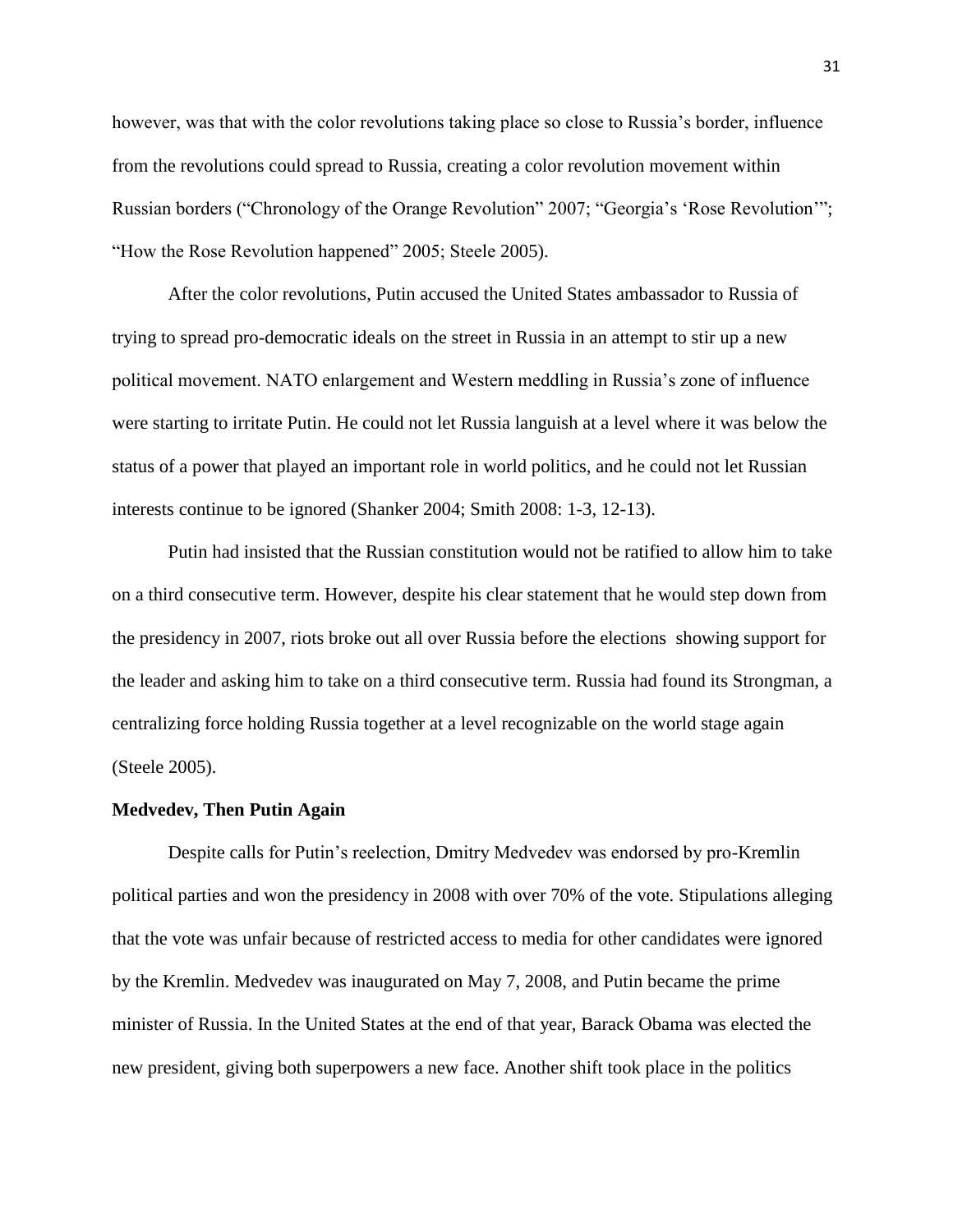between Russia and the West in 2008 as the Bucharest Summit concluded, stating that the Ukraine and Georgia would become members of NATO in the future ("Enlargement" 2015; Steele 2005).

Although a new Russian president was voted in, Putin still played a major role behind the scenes, letting Medvedev be the face of the government, but instructing him on Russia foreign policy. In November 2008, Putin's hold on the people and the government became apparent as the Russian Parliament passed a bill to extend the next presidential term after 2012 from four to six years, foreshadowing Putin's return to his role as president (Giles, et al. 2015: 8-10; "Vladimir Putin" 2015).

During Medvedev's presidency, Russia and Ukraine had disagreements over gas pipelines and gas transport to Europe. Putin, as prime minister, was the Kremlin representative to come to an agreement with Ukraine, acting from behind the scenes to smooth relations with that state. However, new presidents for both Russia and the United States in 2008 effectively created a reset button, giving Russia a new place in the world and another opportunity to pursue relations with the United States. With the event of this reset button, there was the hope that Medvedev would stray from Putin's vision of the Russian government to try his own hand at a more democratic approach. Russian-European Union (EU) relations followed this belief with the Partnership for Modernization in 2010. Putin still had control of the government from his position as prime minister, so the intentions implied by the reset button did not come to fruition (Giles, et al. 2015: 8-9; "Vladimir Putin" 2015).

After the reset button, Medvedev made a few attempts to pull away from Putin's grasp, such as his denunciation of the reopening of harmful plants, in a pledge to pursue a greener environment. However, Putin's statements appear to be laced through Medvedev's policies and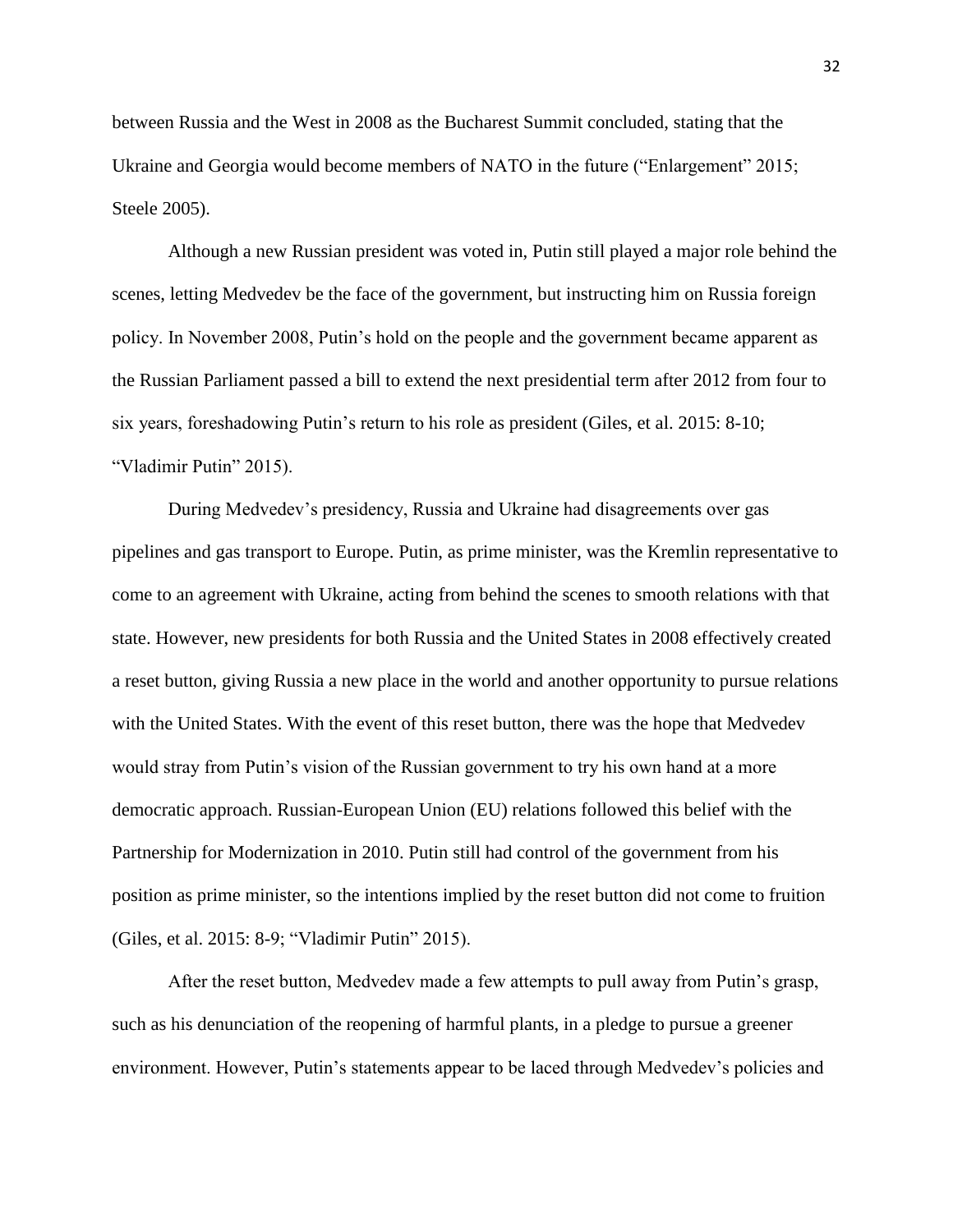positions, initially tying Medvedev to Putin's interests. As Medvedev's presidency dragged on, the split between Putin's and Medvedev's interests became more obvious as Medvedev became more willing to speak out against Putin. Unfortunately Medvedev's courage in expressing these differences came towards the end of his presidency. In 2011, Putin was announced as the choice presidential candidate for his party, *United Russia*, and he suggested that Medvedev come back as prime minister (Giles, et al. 2015: 8-10; "Vladimir Putin" 2015).

In 2012, Vladimir Putin was elected for his third, but not consecutive, term as president. This time the term would last for six years instead of four. Medvedev, as planned, took his place at Putin's side as acting prime minister. Although Russian citizens had wanted Putin to run for a third consecutive term four years earlier, they had since changed their minds, and protesting the way the election was orchestrated in 2012. The citizens dislike the corruption in the government that resulted in a system where opponents to *United Russia* did not have a chance to win. The Kremlin had a monopoly on Russian media outlets, only broadcasting the campaigns of candidates from his own party, namely himself. Putin still had a strong hold over the government, in spite of the protests, and continued to respond to external limits imposed on his country with a new policy of his own. One example of this was Putin's ban on allowing American families to adopt Russian children, in response to the US government's negative reaction to Russian internal affairs. ("Vladimir Putin" 2015).

Putin's third term as president continued the same pattern of centralizing and gathering institutions and organizations under the Kremlin's control through 2012 and 2013. This centralization was paired with continuous barriers to opposition candidates for governmental positions, as well as the silencing of citizens who spoke out against the government. Earlier in Putin's presidency, there had been some questionable arrests and deaths, but the Putin that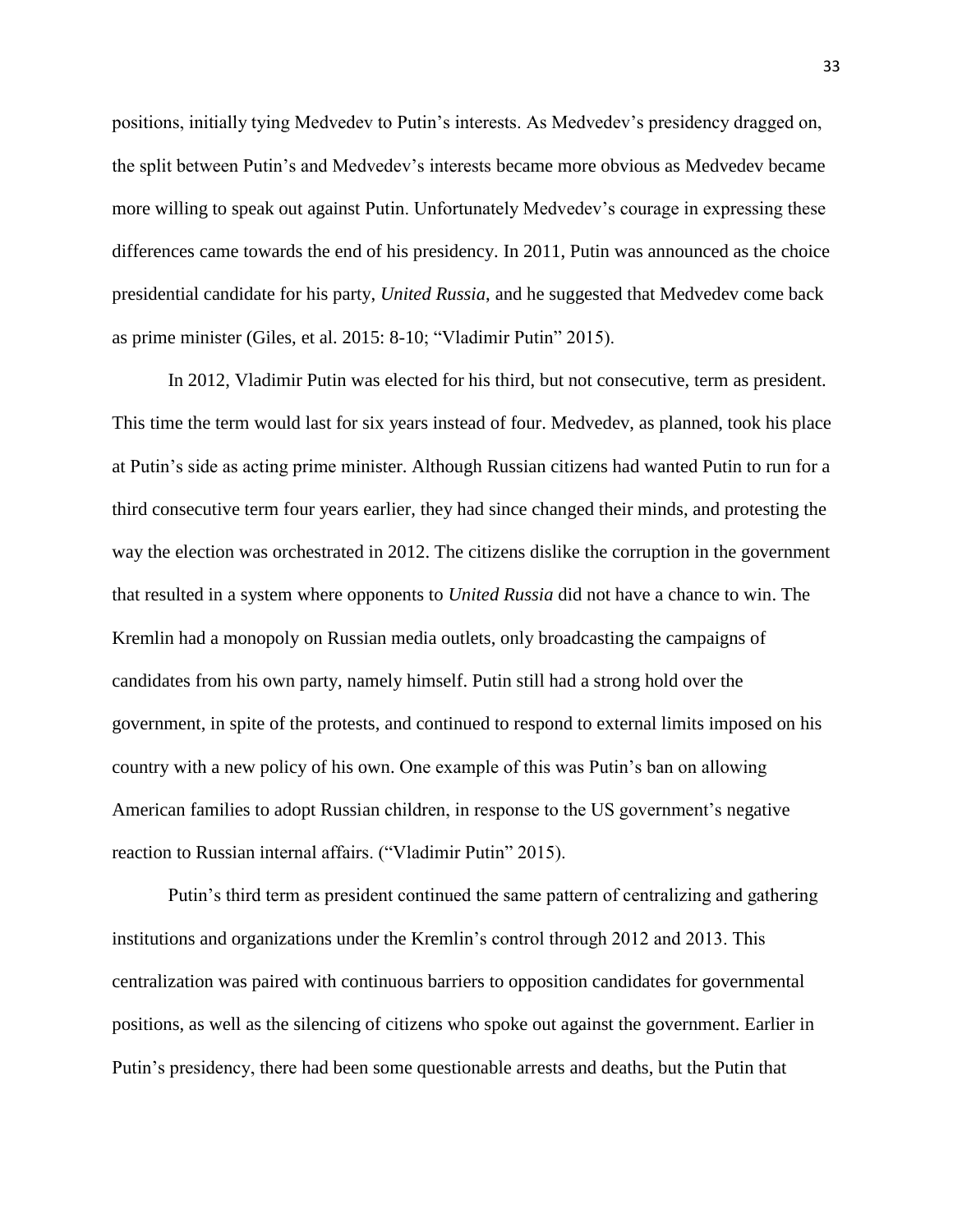appeared to the world then, and the Putin who was now in his third term, were different. Putin had been on the path to achieving his power-hungry interests earlier on, when he started to centralize power, but his original intent in consolidating the government was to make it more stable, as stated in the first of his three goals for the future of Russia at the beginning of his presidency. The Kremlin had not reached a level of corruption and dictatorial tendencies until Putin's third term ("The Ukraine Crisis").

Although Russia and the West tried to reset relations on a number of occasions since the end of the Cold War, misinterpretations on both sides and mutual mistrust from a messy history continued to push the two sides apart. It was these different perspectives from Russia and the West that created the political climate between Russia and the West that eventually resulted in the Ukraine Crisis ("The Ukraine Crisis").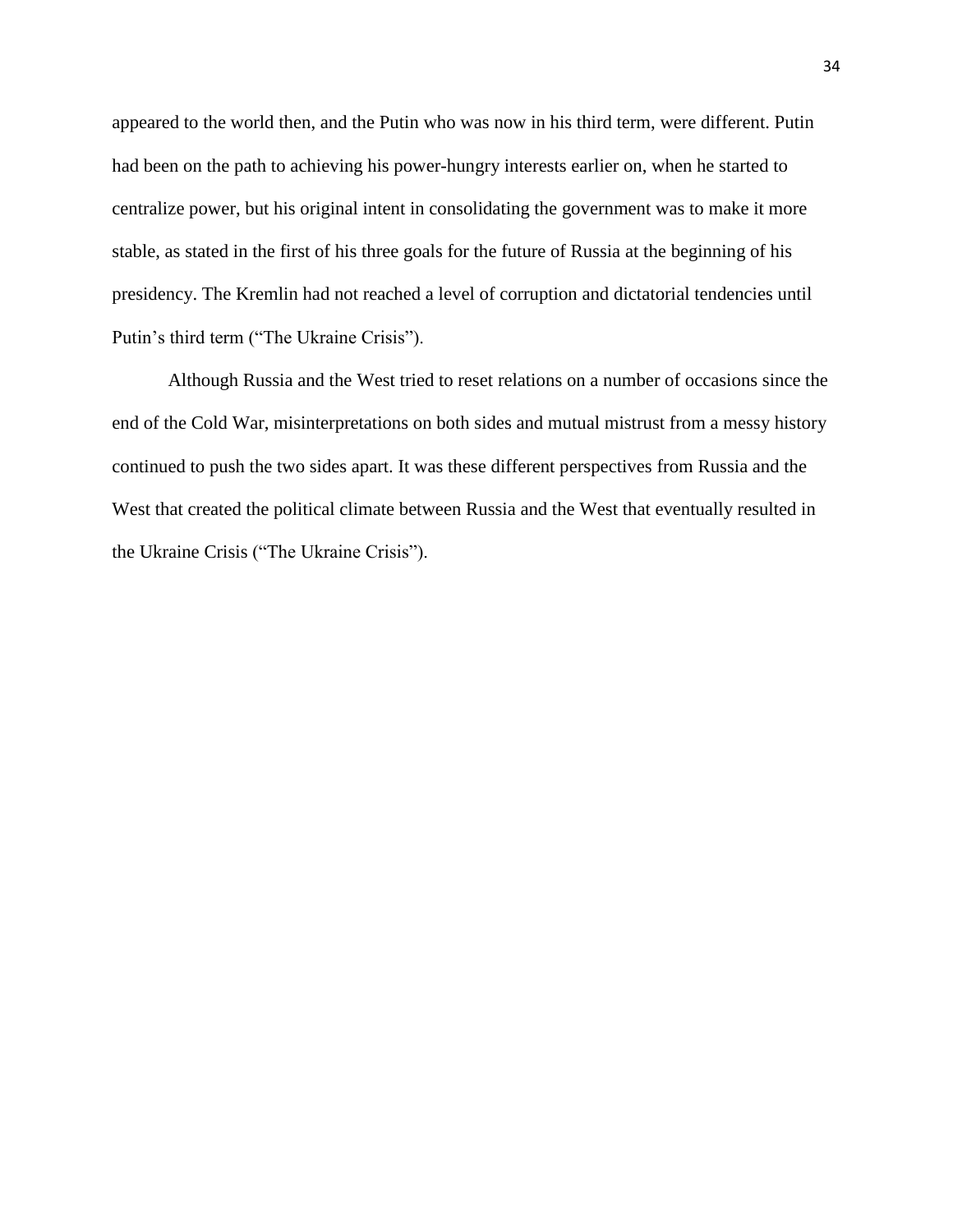# **Chapter 4. Russian Relations with the West**

#### **NATO and Russian Relations**

The North Atlantic Treaty Organization (NATO) formed in 1949 when the Cold War was escalating, as a means to contain the Soviet Union and to check Soviet power. Since its formation, NATO has continued to adopt new members into its fold. As NATO pursued the expansion of its membership with an "open door policy," the Russian Federation and NATO sought the formation of a mutual relationship. They started to work together after the end of the Cold War and fall of the Soviet Union in 1991 when Russia joined the North Atlantic Cooperation Council, and later the Partnership for Peace Programme in 1994 under the guidance of former Russian President Boris Yeltsin (Usackas 1999). Yeltsin is remembered as a more pro-Western leader than Putin, seeing cooperation with NATO as paramount to shaping the best future for Russia, as well as intending for Russia to someday gain membership in NATO. However, when NATO made its intention of enlargement clear, Russia faced a dilemma because of the fear of isolation and insecurity that having such a large, and historically opposing, organization on Russia's doorstep instilled in Russian citizens. Yeltsin had to make the decision either to strengthen ties with NATO or to isolate Russia further from this growing alliance ("Enlargement" 2015; "Founding Act" 1997; "NATO's Relations with Russia" 2015; Smith 2008: 3-4).

Ultimately, Yeltsin chose to bring Russia and NATO closer together. Initially NATO offered Russia a participatory role in its Partnership for Peace (PfP) program, but for the Russian president, this was not enough. Yeltsin agreed to join PfP but also wanted closer ties ensuring an equal status, comparable to other NATO members, with the opportunity to advance Russian interests and influence in NATO. In 1997 this relationship was formalized through the formation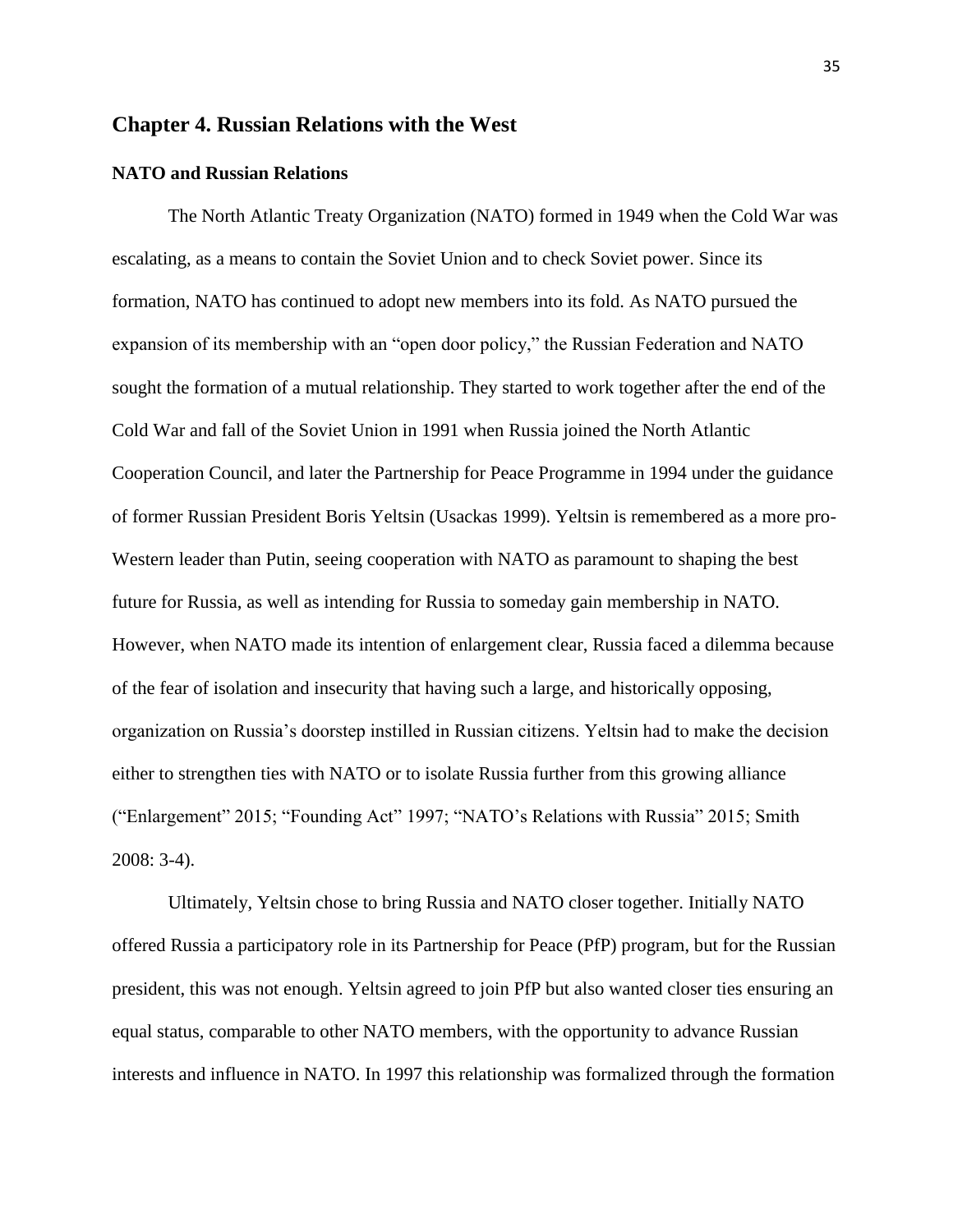of the NATO-Russia Founding Act, or the Founding Act on Mutual Relations, Cooperation, and Security between NATO and the Russian Federation (Smith 2008: 2-4).

One of the benefits of the Founding Act for Russia was the creation of a Permanent Joint Council (PJC) in which Russia could participate to work with NATO on matters of security. This created what seemed to be a solid foundation to further association and collaboration between the two parties. However, tensions soon emerged and the Founding Act proved to be good in theory but problematic in practice. The Founding Act was signed in Paris, France, on May 27, 1997, but each party, NATO and Russia, had other interests and intentions they wished forward, and planned on using the Founding Act to accomplish these alternative goals. On the NATO side, it was an appeasement of Russia for continued expansion in Europe and for potentially moving into what Russia considered its zone of influence, and on the Russian side, the cooperation was an opportunity to limit the buildup of military power in Europe and to influence the placement of nuclear weapons. The fact that the parties started off with alternative interests and goals, in opposition to what was strictly stated in the Act, condemned the relationship of NATO and Russia from the start, upsetting both parties ("Founding Act" 1997; Mendalsohn 1997; "NATO's Relations with Russia" 2015; "Russia-NATO Relations;" Smith 2008: 3-4).

On March 12, 1999, the countries of Poland, the Czech Republic, and Hungary joined NATO, after Yeltsin approved their membership, thus moving the borders of NATO closer to the borders of Russia (see Map 1 for a depiction of the additions of each group of states to NATO membership). Despite Yeltsin's blessing, the temporary peace accomplished with the potential of the Founding Act was disrupted, furthering Russian citizens' discomfort. However, it was not just the shrinking cushion between Russian borders and NATO, the strongest international alliance at the time, it was the nature of the countries accepted into NATO in 1999, and the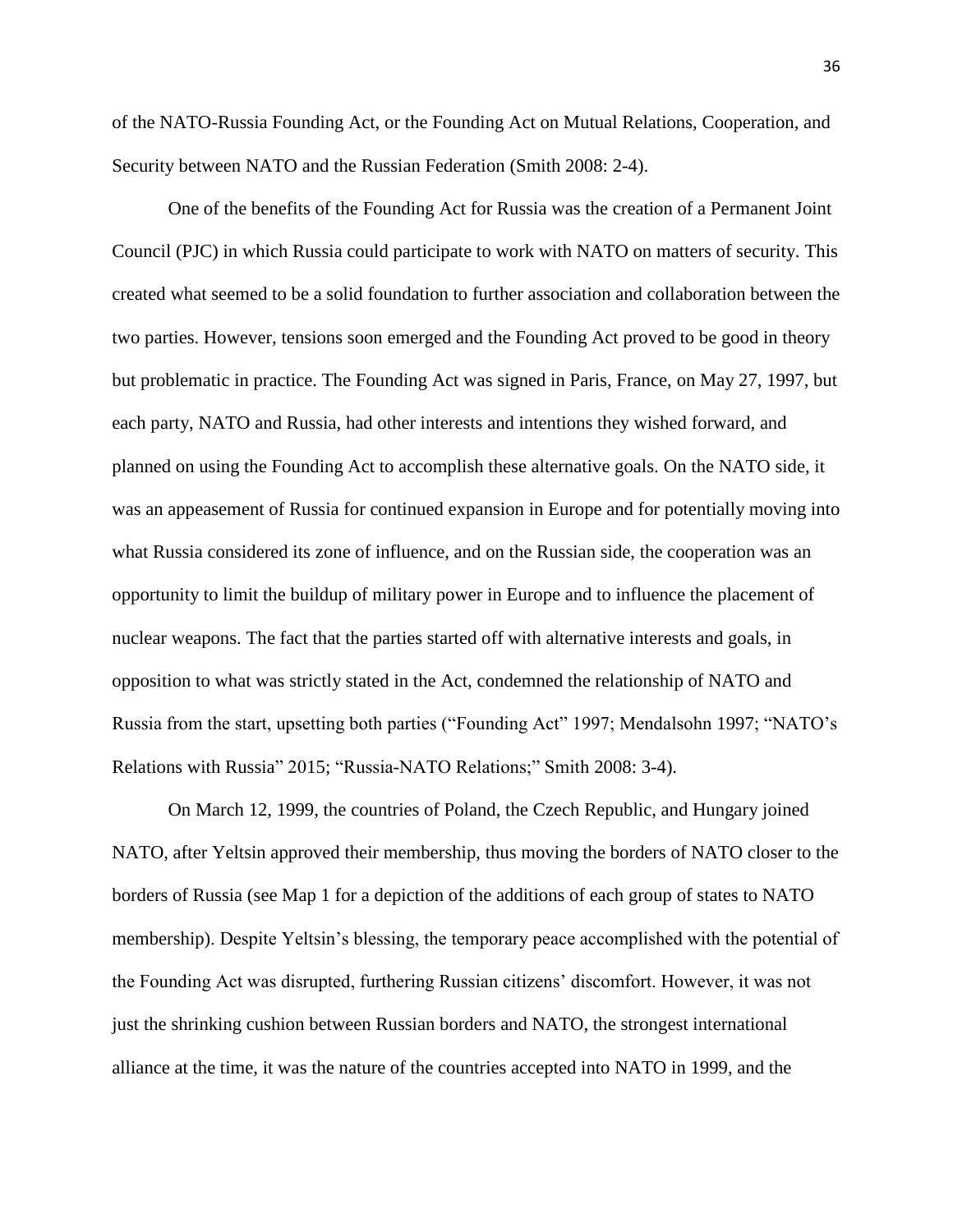circumstances under which they had been accepted, that frustrated Russians. To Russians, these three countries had historically been allies, making the Russian people question why they would seek an alliance with NATO rather than with Russia. Public opinion in Russia had already started turning anti-Western and anti-NATO as western economic policies applied in the country failed and seemed to be responsible for plunging many Russians back into poverty. Having former allies side with the West and be accepted into NATO—allies who had been members of the Warsaw Pact, a pact created to counter NATO's growing power during the Cold War—did nothing to subdue the growing anti-Western sentiment in Russia, even though the circumstances were different from those that had plagued the years of the Cold War (Mendalsohn 1997; "NATO's Relations with Russia" 2015; Perlez 1999; Smith 2008: 8-11).

History is very important to Russia, and actions, decisions, and opinions are often steeped in the context of Russian history, whether or not that history is relevant to other nations. In this case, the situation was such that Poland, the Czech Republic, and Hungary felt the need to counter Russia's claim over their allegiance. They had never actually wanted to be Russian allies during the Cold War and wished to establish their position in the international community by joining NATO. Further, it did not occur to Russia that former Soviet Bloc countries might see Russia's initiative in extending an olive branch to NATO and forming a relationship with the West as an indication that it was okay for them to follow suit and pursue their own relations with NATO (Brovkin 2009).

On March 24, 1999, during the same month that Poland, the Czech Republic, and Hungary, all former members of the Warsaw Pact, joined NATO, NATO began a bombing campaign against Serb military forces in Kosovo which were engaged in a brutal offensive against Kosovar Albanians. NATO launched air strikes without authorization from the United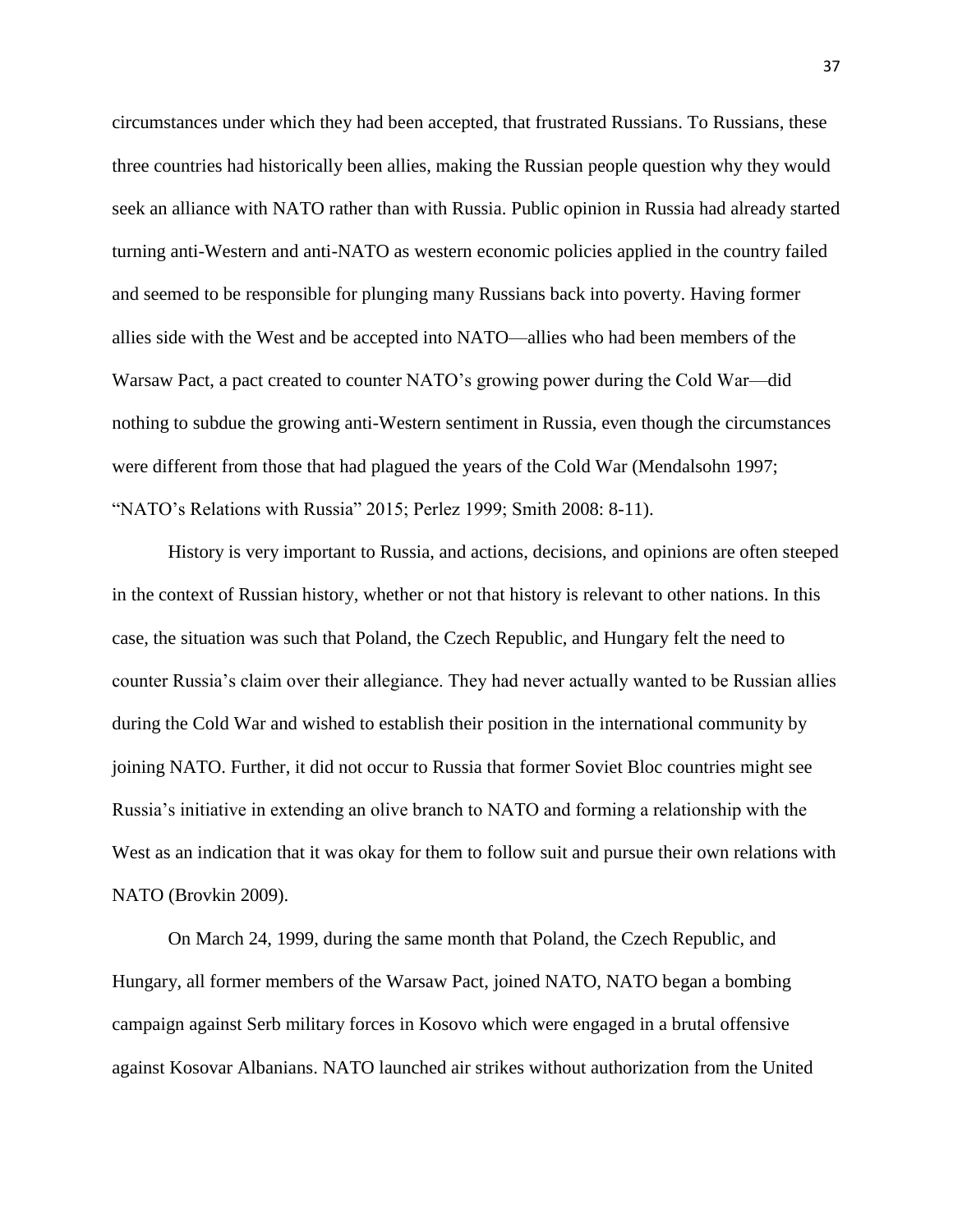Nations Security Council (UNSC), an act viewed as violating international law. This action further exacerbated Russia-NATO relations, because Serbia was Russia's only continuous ally in Europe, and a sovereign state, making Russia label NATO's actions as "aggression." Russian citizens worried, seeing the potential development of a snowball effect. Since NATO could authorize military action against a nation without UNSC sanction, nothing was stopping Russia from being another target on NATO's list, especially since Russia still had close relations with Serbia, the country whose rights had just been violated. One aspect of the Russian people's interpretation of the situation, which they did not realize, was that their media was one-sided propaganda in favor of the Serbian regime. This media coverage, fed to them by the government, left out the reasoning behind NATO's actions for even the most educated people who would be expected to have access to alternative information networks (Brovkin 2009; "Russia-NATO Relations"; Smith 2008: 1, 4-5).

In 2000, a group of countries called the Vilnius Group, which included the Baltic States of Latvia, Lithuania, and Estonia, as well as others, was created. This group of smaller countries aspired to membership in NATO under the "open door policy," which promised that every democratic nation could be considered for membership, regardless of its geographic location (Usackas 1999). At this point, the presidency in the Russian Federation had been transferred to the new strongman, Vladimir Putin. He had begun his presidency trying to renew relationships with the West and NATO after the fiascos of the Yeltsin era. Putin seemed to make a genuine effort at reaching out to the West and invited the NATO secretary-general to Moscow, as well as other major Western leaders. With Putin in place as the new Russian president, NATO expansionist policy continued, and most members of the Vilnius Group were accepted as NATO member states in 2004. This brought NATO borders and Russian borders up against each other.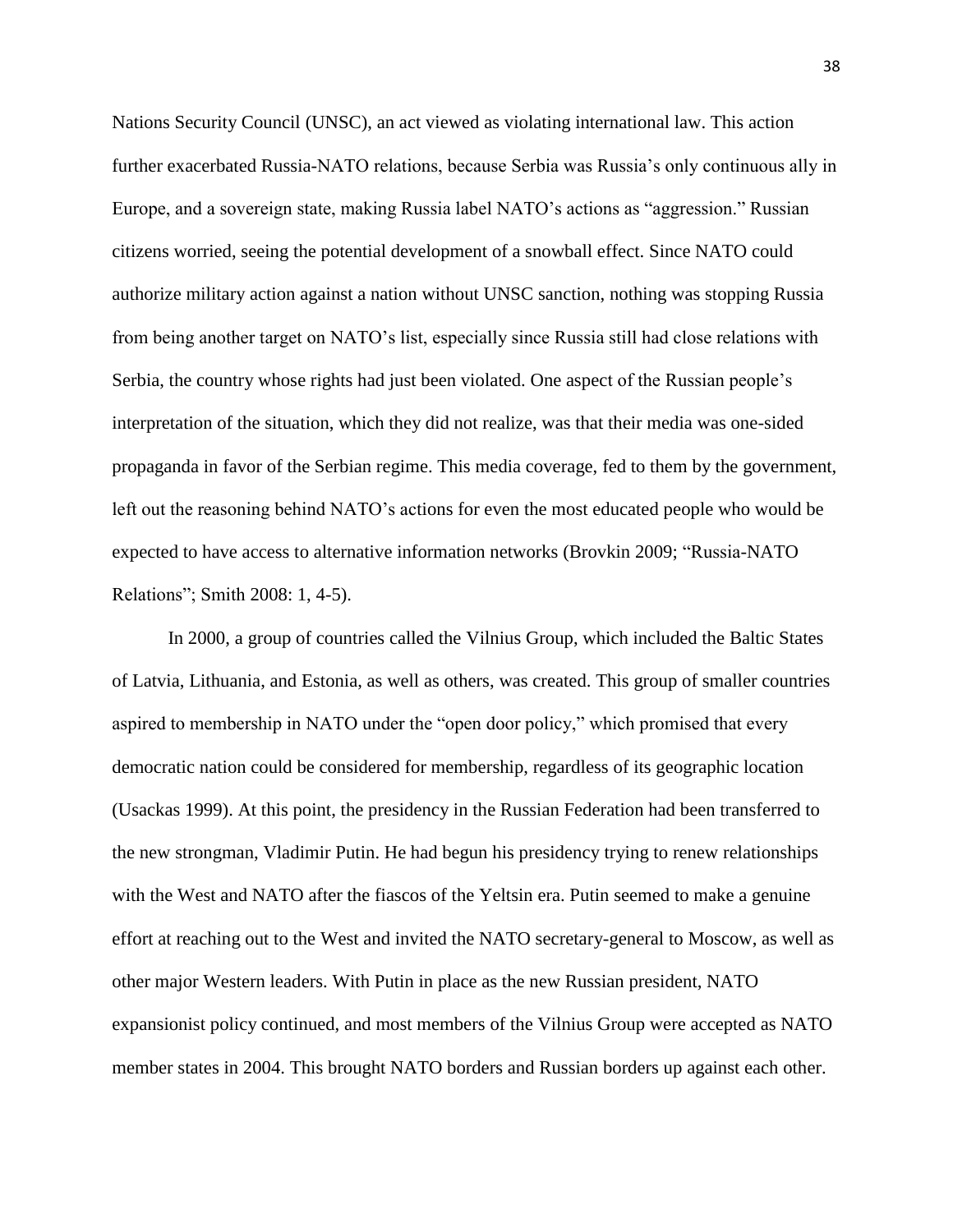Not only was there no barrier left between the borders of Russia and NATO upon the accession of the Baltic States to NATO, but this was the first case in which a former part of the Soviet Union joined NATO (Brovkin 2009; "Enlargement" 2015; Giles, et al. 2015: 2-10; Smith 2008: 8-12; "Vilnius Group" 2014).

The Russian Federation has always been touchy about foreign powers getting too close to its borders and areas of interest, since there has been a desire throughout Russian history to hold the status of a world power, along with continued pursuit of this status. Despite Putin's efforts to recreate a working relationship with NATO, it did not escape the attention of the Russian people that the three Baltic States were the first former members of the Union of Soviet Socialist Republics to gain membership in NATO, and that they were located directly on the border of Russia, encroaching on the Russian zone of influence. This was perceived as a direct contestation to Russian power, even though that was not NATO's intention. NATO's open door policy had stated that any democratic country could be considered for membership of the organization, and the joining of the Vilnius Group was just one circumstance in which that policy was put into practice (Brovkin 2009; Usackas 1999; "Vilnius Group" 2014).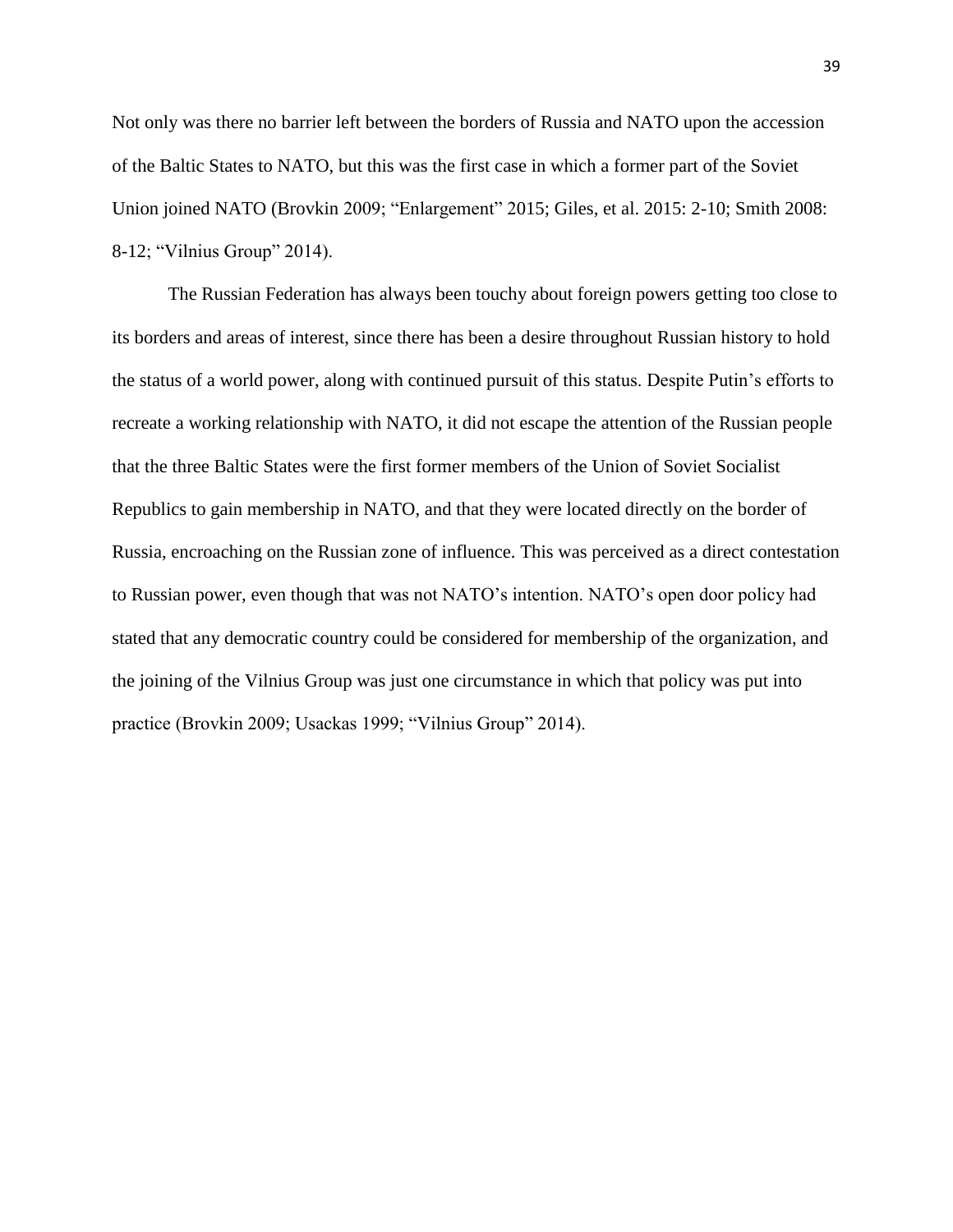**Map 1. NATO Membership over Time**



Map 1. "NATO's Eastern Europe Build-up Plans Alarm Russia" *BBC News*.

# **The Ukraine Crisis**

In Ukraine the Orange Revolution had succeeded temporarily in placing a more pro-Western president in office. Now Viktor Yanukovych, who had run against Yushchenko years earlier, won the election and was sworn into office in 2010. Yanukovych was the choice candidate in Ukraine for Russian interests, and Putin hoped that he would repair relations between Russia and Ukraine. At the same time, there was hope from the West that he would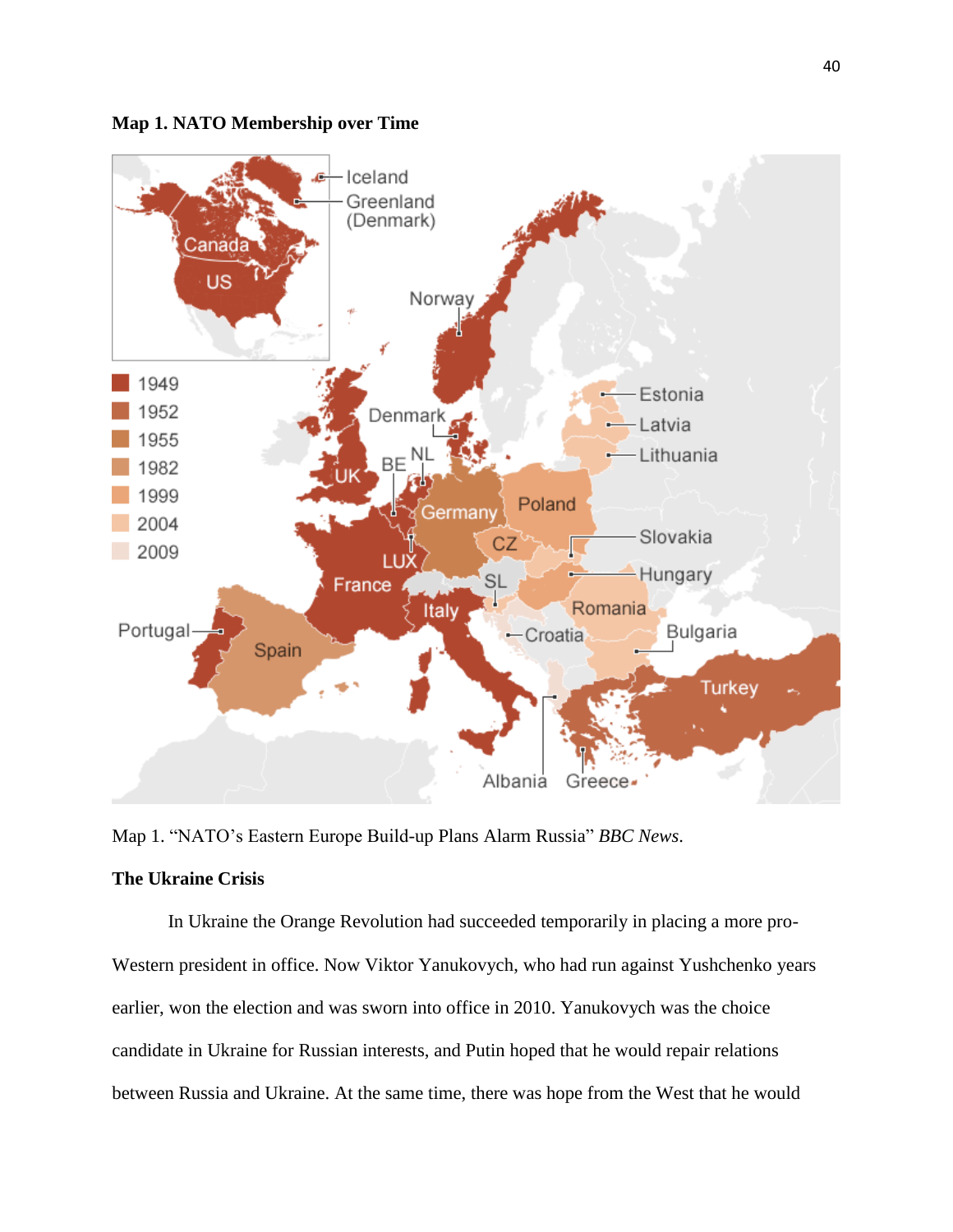push for closer integration with Europe after NATO's statement of interest in in Ukraine at the Bucharest Summit of 2008 ("Chronology of the Orange Revolution" 2007; "Enlargement" 2015; "Yanukovych Sworn In" 2010).

Though the causes of the conflict predate these events, the beginning of the Ukraine crisis started in November 2013 after President Yanukovych rejected long-promised closer ties with Europe that would have been established through a trade agreement. Yanukovych's unexpected decision to back out of negotiations with the EU over an association agreement triggered protests in Kiev's Independence Square. After the police used violence to disperse the protesters, the movement grew and more Ukrainians joined to protest the government's corruption and unaccountability. Independence Square came to be called Euromaidan – Eurosquare – as a sign of the protestors' demand for pro-democratic, pro-western policies. In the face of Russia's best efforts, pro-Western citizens of Ukraine wanted to move away from Russian influence and had seen increased relations with Europe as a way to do so. The protests continued despite government efforts to disband the protestors by force. Violence escalated in January and February, reaching a peak in mid-February. With an increasing number of government troops switching sides and the Kiev police cooperating with the protest leaders, members of Yanukovich's government began fleeing the country, and in late February, Yanukovych fled his office and the country (Foreign Staff 2015; Frizell 2014; "The Ukraine Crisis;" "Russia Profile" 2015).

After the Ukrainian parliament officially removed Yanukovich as president and named an interim government, Russia denounced the new government and claimed that ethnic Russians living in Ukraine were in danger. Under the pretext of protecting ethnic Russians living in eastern Ukraine and the Crimea (see Map 2), Russia proceeded to cross the border and intervene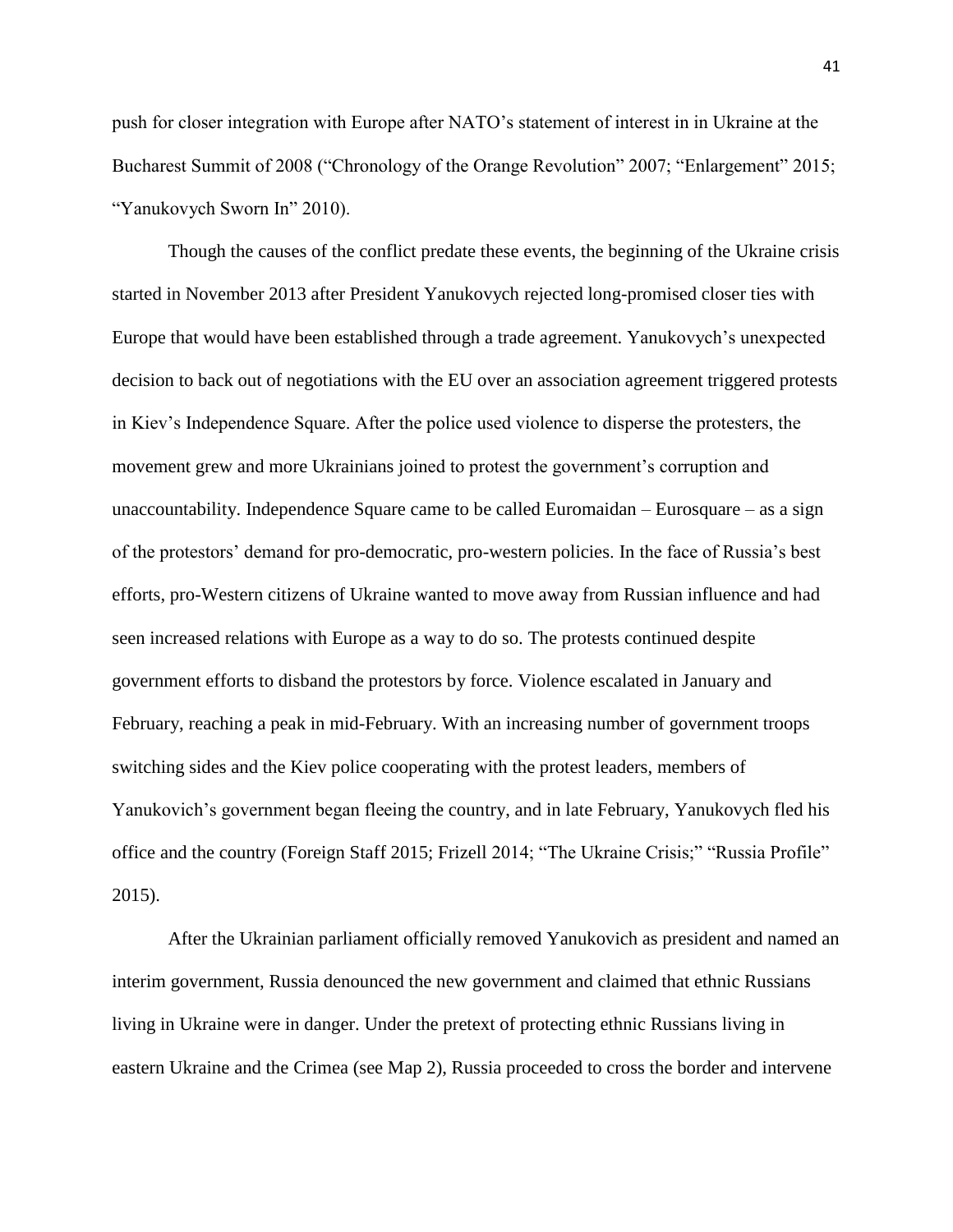with unmarked military equipment to exercise control over the region and gain control of important infrastructure, such as airports. In late February, pro-Russian militants seized government buildings in Crimea and on March 1, Russian forces invaded, quickly asserting control and formally annexing the territory on March 18 ("The Ukraine Crisis and NATO-Russia Relations").





Map 2. "Ethnic Russians in the Newly Independent States." *University of Texas Library.*

In much the same way that the events of Kosovo had been portrayed from a single perspective in the Russian media, the conflict of the Ukraine crisis followed a similar pattern. Only the pro-Russian side to the story was allowed on the Kremlin-run news stations. For most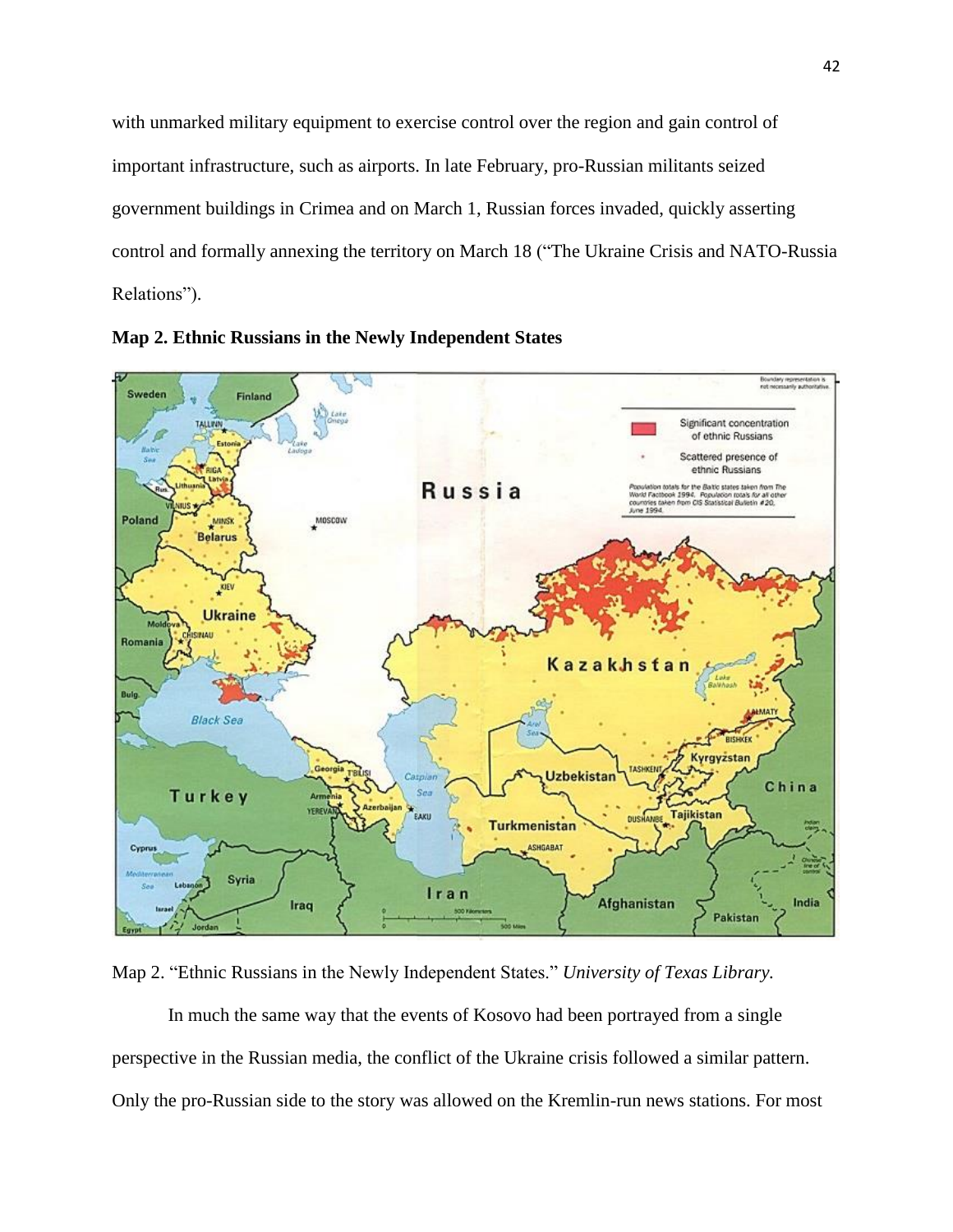Russian citizens, this shaped a negative opinion of Western decisions and actions concerning Ukraine. The role of Russian forces was namely to cut off the Crimean Peninsula from the rest of Ukraine, as over half of the population in Crimea speaks Russian, and enough of it is ethnic Russian to support Russia's occupation. Russia's excuse was that it did not want a repeat of the unrest and protests that had covered Kiev during *Euromaidan* (Blair, Oliphant, and Walters 2014; Foreign Staff 2015; Frizell 2014; "Russia Profile" 2015).

Obama had warned Putin earlier that any military intervention in Ukraine would have serious consequences. The United States and Russia, along with other countries, are signatories of the Budapest Memorandum of 1994, according to which Ukraine agreed to give up its Sovietera nuclear weapons and the other signatory countries promised to respect the sovereignty and territorial integrity of Ukraine as an independent state. Any escalation of the situation in Ukraine beyond Russia playing the part of a nonviolent, occupying force would be in violation of the Budapest Memorandum (Blair, Oliphant, and Walters 2014; Foreign Staff 2015; "Russia Profile" 2015).

After the Russian occupation of Crimea, Russian news sources reported that the majority of the population had voted for Crimea to become part of Russia. A few days later, this request was signed into law in Moscow, annexing Crimea. Following Crimea's legal annexation by Moscow, the ethnically Russian regions of Luhansk and Donetsk claimed to be sovereign states of the "People's Republic," with the intention that they would one day be integrated into the Russian Federation. Even as Ukraine was splintering, a new president, Petro Poroshenko, was elected and quickly signed the trade deal with the European Union that had caused the initial protests (Blair 2014; Foreign Staff 2015; "Russia Profile" 2015).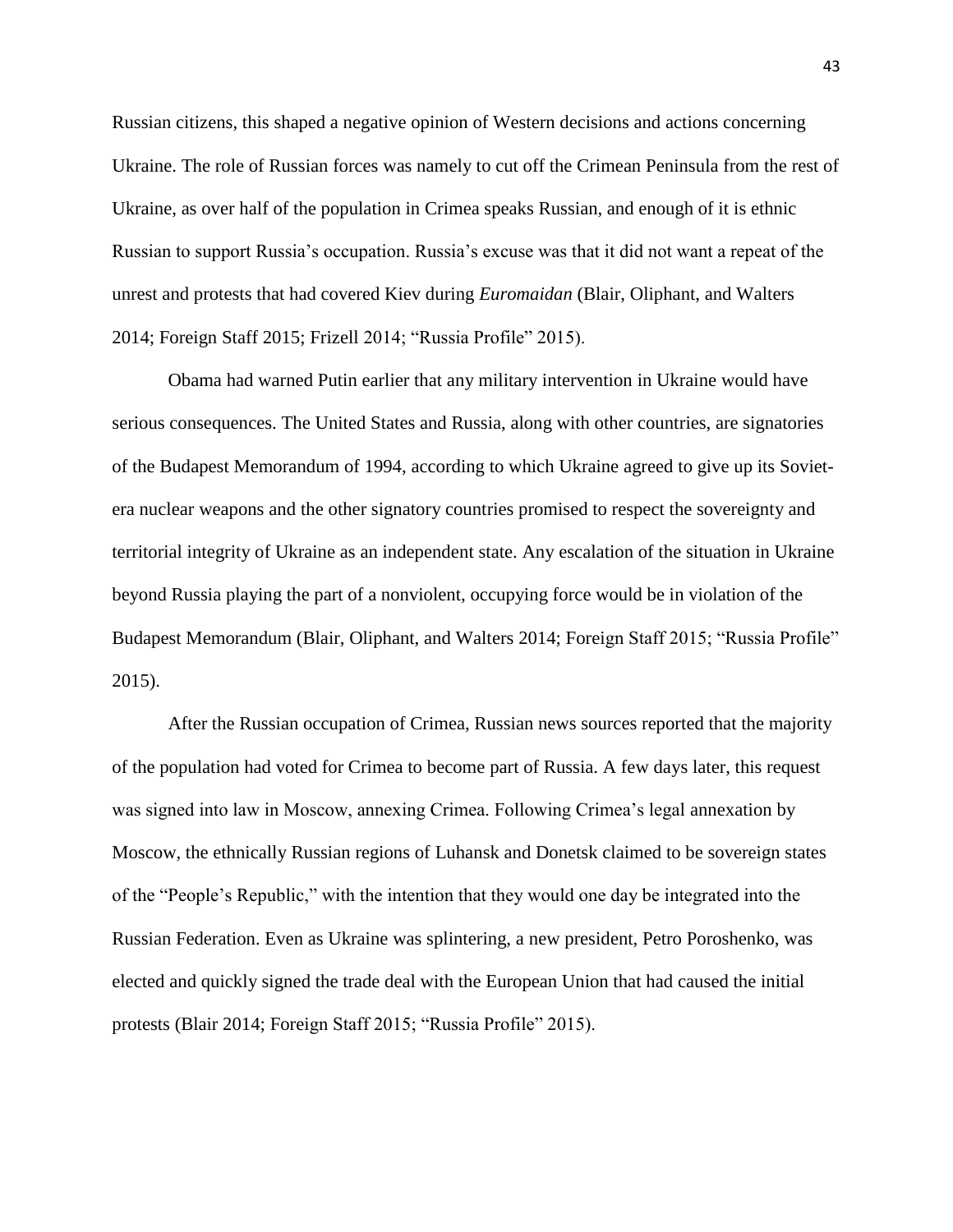The situation in Ukraine continued to deteriorate, as Malaysian Airline flight MH17 was shot down over Ukraine by pro-Russian rebels on July 17, 2014, using what was arguably Russian military equipment. This disaster led to sanctions against Russia by the West, sending the Russian economy into a state of decline. With the sanctions in place, a peace deal was brokered in Minsk, Belarus. However, this was to no avail, and the conflict in Ukraine continued between Ukrainian troops and pro-Russian separatists. Through January 2015, attempts at peace talks failed to take hold, and the fighting between pro-Russian and pro-European groups continued despite having a ceasefire agreement in place (Foreign Staff 2015; "Russia Profile" 2015).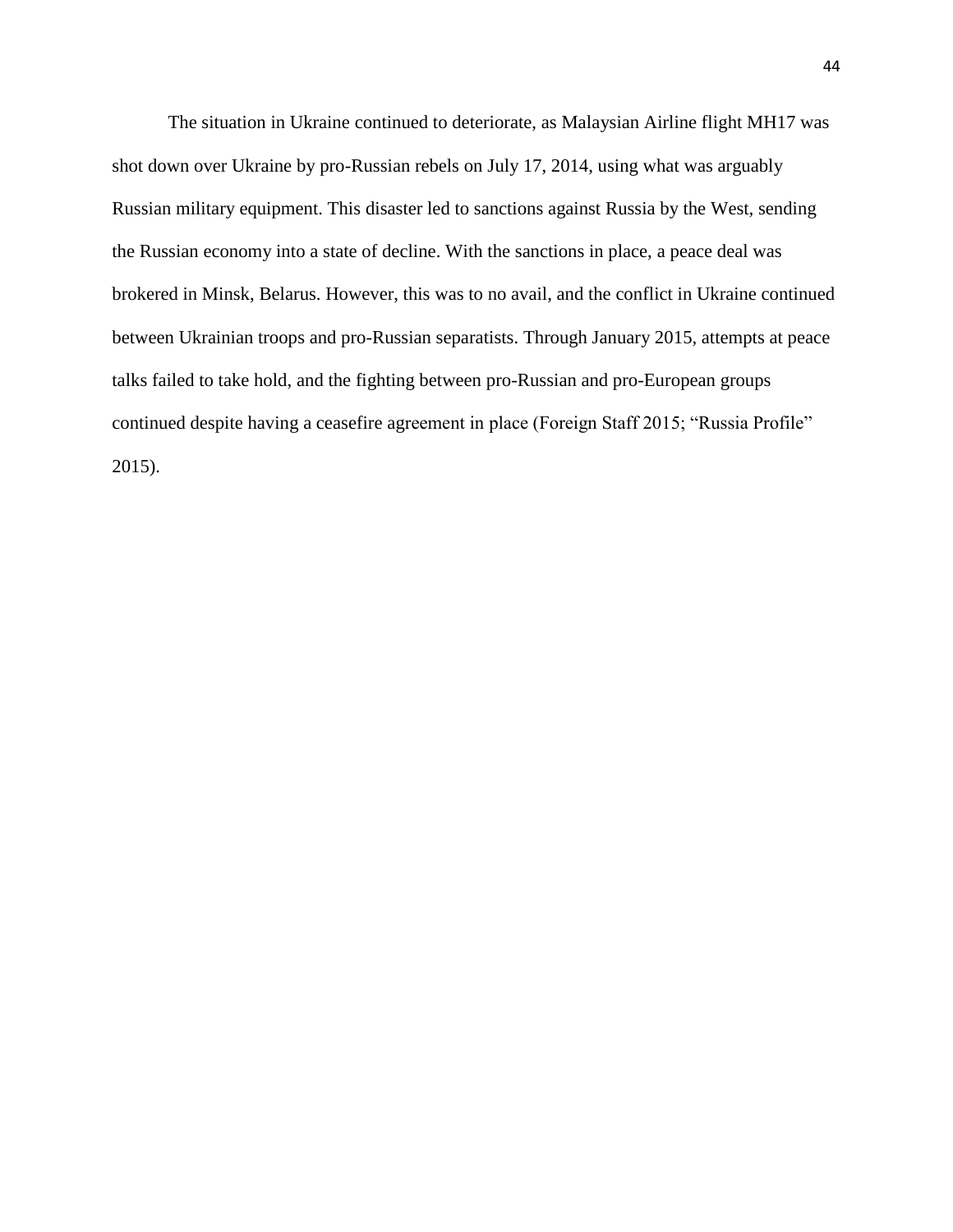

# **Map 3. Rebels Make Gains During Cease-Fire**

Map 3. "Rebels Make Gains during Cease-fire." *Washington Post*.

Whereas Putin offered pro-Russian separatists direct military assistance, Poroshenko faced the conflict in Ukraine with little physical assistance beyond verbal support from the West. Many peace talks and ceasefire agreements took place during the Ukraine conflict, but the only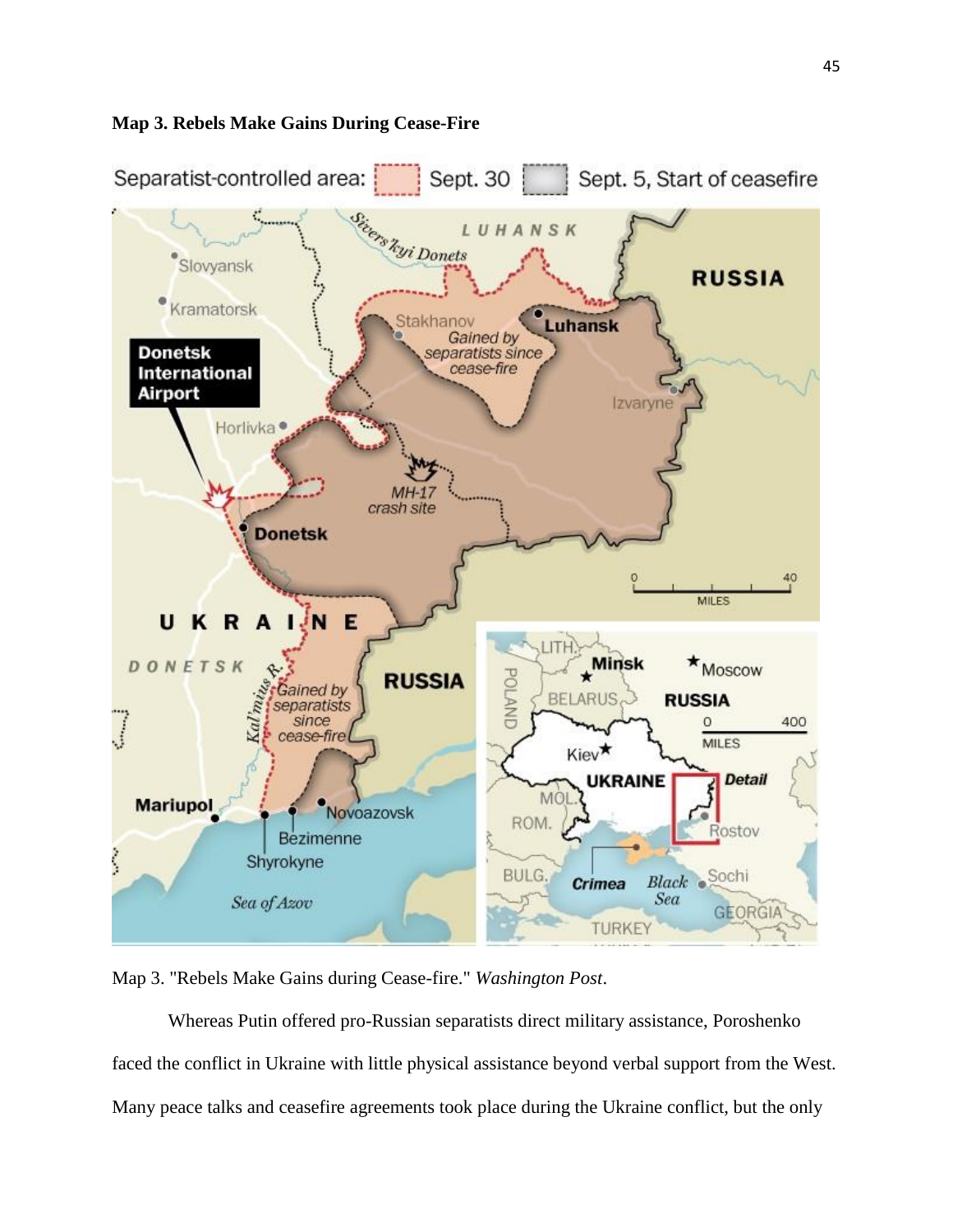ceasefire that would be effective was between Putin and Poroshenko, which would include Poroshenko granting Donetsk and Luhansk (pictured in Map 3), in eastern Ukraine, the status of independent states. As Ukraine left the spotlight, Russia exercised one last attempt at control of the region, freezing the conflict in a perpetual state of tension and not moving in any direction, similar to what it had done in Georgia after the Rose Revolution (Blair 2014; Kalb 2015; "The Ukraine Crisis").

Although Putin has power over Ukraine and can influence it economically and politically, Russia's intervention in Ukraine took a toll on the Russian economy and internal affairs. During the Ukraine Crisis, the ruble dropped from a level of about 30 rubles to the dollar in June 2014, reaching its lowest near the end of the year at about 80 rubles to the dollar before stabilizing at around 65 rubles to the dollar (Kolyandr 2015) Despite Russia's worsening economy, Putin has managed to hold onto his power thanks to his successful consolidation of power over the past 14 years. Now the world has turned away from Ukraine to focus on other conflicts and problems, and Putin remains as Russia's president until the next elections, which are scheduled to take place in 2018 when he may run for a fourth term (Kalb 2015).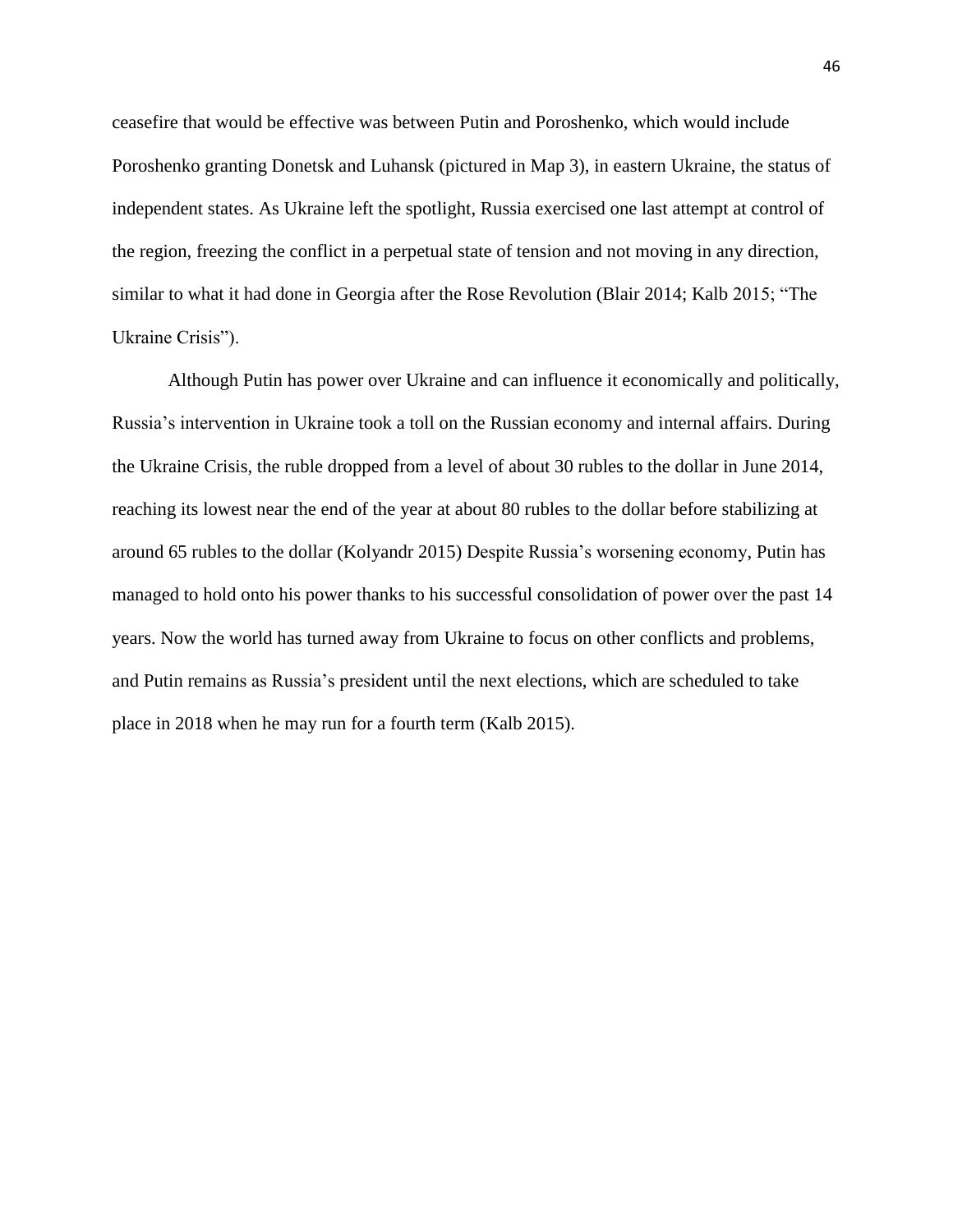# **Chapter 5. Explaining Russian Foreign Policy: Differing Perspectives Introduction**

Many scholars and politicians from the United States look upon the Russian Federation as an area of the world that falls outside of common expectations for a modern state. Over the years, the United States and Russia have tried time and again to repair their relationship and work together both on matters of mutual concern. Both are aware that the role they claim as superpowers comes with other responsibilities, but neither country can seem to look past its own interests and history to understand the other country long enough for them to start the foundations of a real working relationship. Many of the conflicts that drag the two nations down result from misinterpretations of each other's interests. Some scholars argue that the crisis in Ukraine resulted from U.S. policymakers' failure to understand Russian strategic interests. Others insist that the United States clearly understood Russian interests, maintaining that an intervention was needed because Russia acted aggressively in Ukraine and caused the conflict. Scholars who specialize in the study of Russian politics and Russia's foreign policy offer a third approach, bringing the focus to the individual at the head of the Russian government, that is, Vladimir Putin. According to this approach, Russian behavior cannot be properly explained without analyzing how Putin's personality and personal goals distinctively shaped his government's response. Although there are many differing opinions on who should take responsibility for the turmoil in Ukraine, without factoring in Putin's role, information on Russian interests and intentions remain lacking.

#### **Russia's Strategic Interests Misunderstood**

Some scholars argue that heightened tensions between the United States and Russia stem from American leaders' failure to recognize and understand Russia's strategic interests.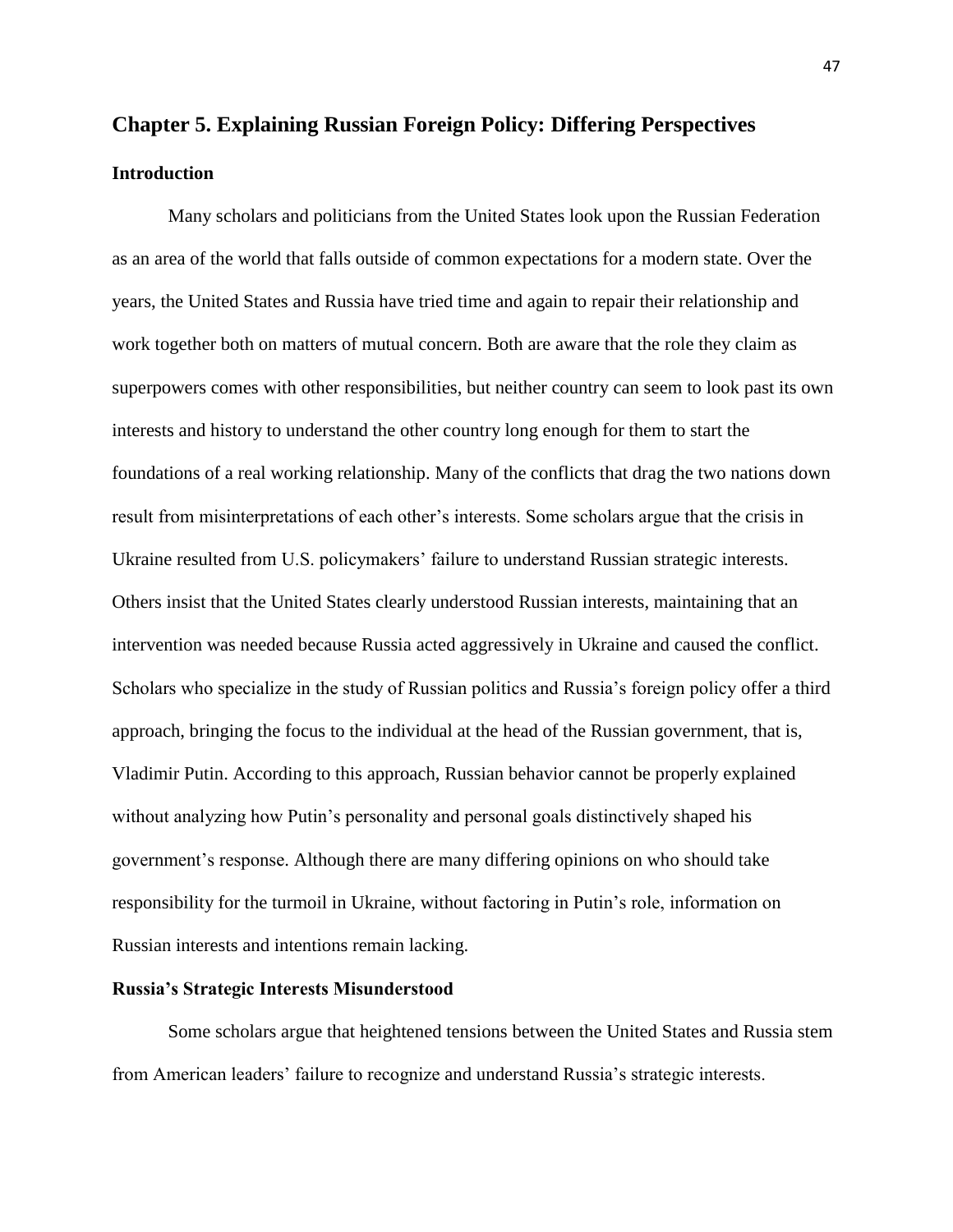According to John Mearsheimer, a prominent realist who is professor of political science at the University of Chicago, for example, Russia's decision to invade Crimea and intervene in Ukraine is a product of Russia's understandable desire to protect the Russian sphere of influence (Mearsheimer 2014). Suggestions that NATO would extend far into Eastern Europe, even courting Ukraine as a potential member, represented an unacceptable threat to Russia's zone of influence, which is made up the states that comprised the former Soviet Union, as well as those that had been members of the Warsaw Pact. According to this line of reasoning, Russia was especially concerned with NATO expansion into countries lying directly on Russian borders, since this threatened to eliminate the physical and social buffer between Russia and the West (McFaul, Sestanovich, and Mearsheimer 2014: 175-178).

Mearsheimer expresses his belief that the West is responsible for the protests in Ukraine that triggered Russian military occupation and control in 2014. He says that Russia was acting as any great power would have acted. Russia tolerated the expansion of NATO every few years getting closer and closer to the Russian border, but the West continued to push forward. In 2008, when NATO declared its intention to one day include Georgia and Ukraine as member states, this was too much and too close for Russia to endure without some kind of reaction to protect interests. From this resulted the protests leading to Russian intervention in Ukraine. Looking back at Russia's history, Mearsheimer explains that many Russian interests come from historical relations, which gives Russia a zone of influence over former Soviet satellite states. It is therefore not surprising, he argues, that the West's continued expansion of NATO into the Russian zone of influence, right up to the border, provoked Russia to feel the need to defend its interests. Initially the Baltic States had been given permission to join NATO by Putin, but Ukraine, historically Russia's breadbasket, and Georgia, have had longstanding and closer ties to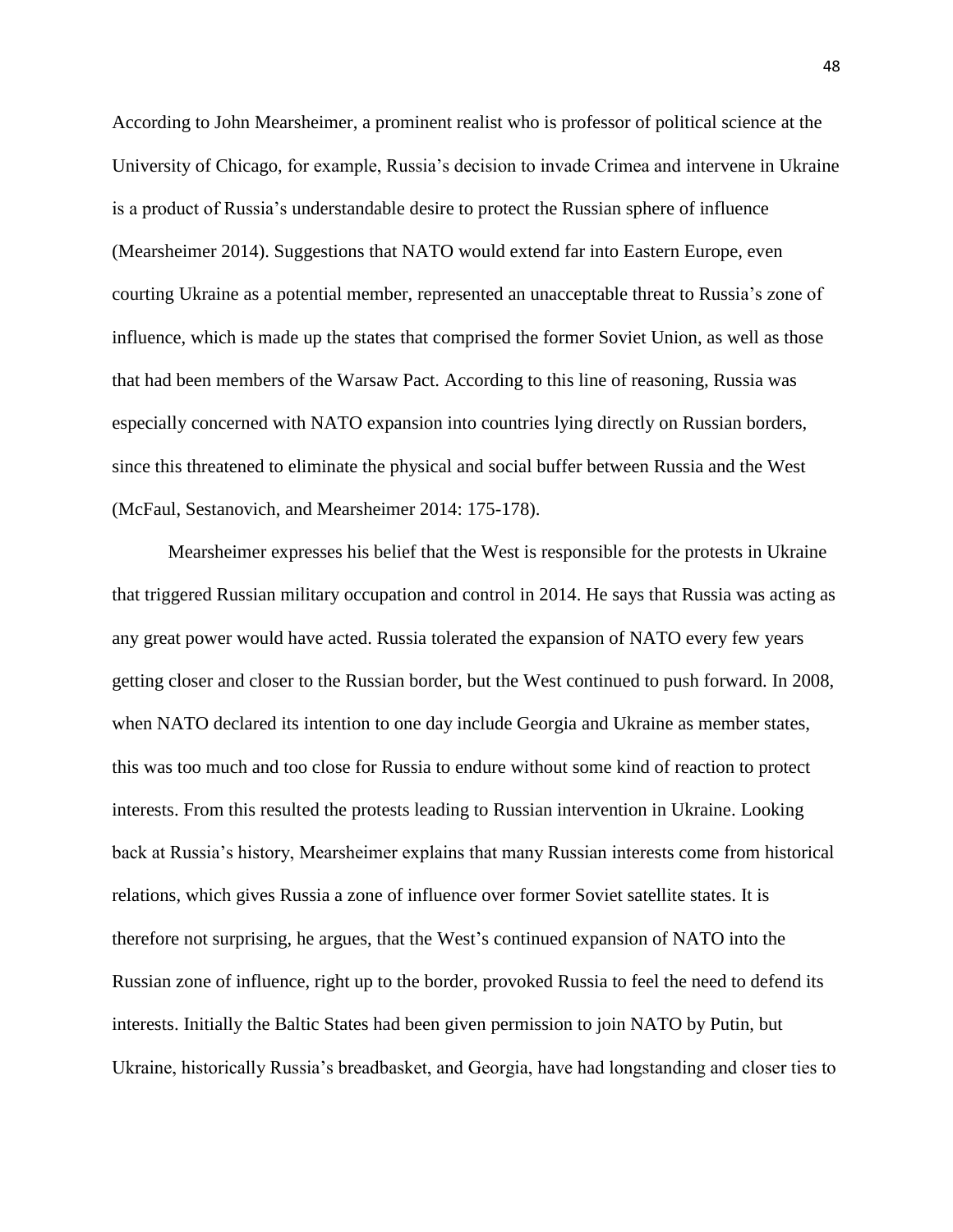Russia. To Russia, NATO interest in Ukraine was a path to a long-term strategy of moving Ukraine out of the Russian sphere of influence. In order to forge a relationship with the West, Putin thought that he had already been generous in putting many Russian interests on hold by allowing satellite states to move away from the Russian sphere, tying themselves to NATO. These states joining NATO was already a sacrifice to Russia, because the expectation was that countries, which had historical ties to Russia, would again seek to ally themselves with Russia, rather than NATO (Mearsheimer, "The West's Fault," 2015).

Although Ukraine is a sovereign independent state, Russia and Ukraine have always been connected through politics, economics, geography, and history. Geographically, Russia's interest in Ukraine is also important to understanding Russia's unrelenting focus on the country's affairs. Mearsheimer elaborates on this, explaining that "[g]reat powers react harshly when distant rivals project military power into their neighborhood, much less attempt to make a country on their border an ally… today no American leader would ever tolerate Canada or Mexico joining a military alliance headed by another great power" (Mearsheimer, "Don't Arm Ukraine," 2015). According to Mearsheimer, the West failed to consider how it would act if it were in a similar situation and overlooked the possibility that its actions might destabilize Ukraine and anger Russia (Mearsheimer, "Don't Arm Ukraine," 2015).

Mearsheimer uses Ukraine's historical and geographical ties with Russia to argue that Putin's reaction to NATO expansion and interest in Ukraine could and should have been anticipated. Putin perceived the situation, especially after the agreements made between Ukraine and the European Union, as the West encroaching on Russia's longstanding relationship with Ukraine. This made relations between Russia and the West even more difficult, and misunderstandings greater as communications decreased. As a result, "Crimea [became] a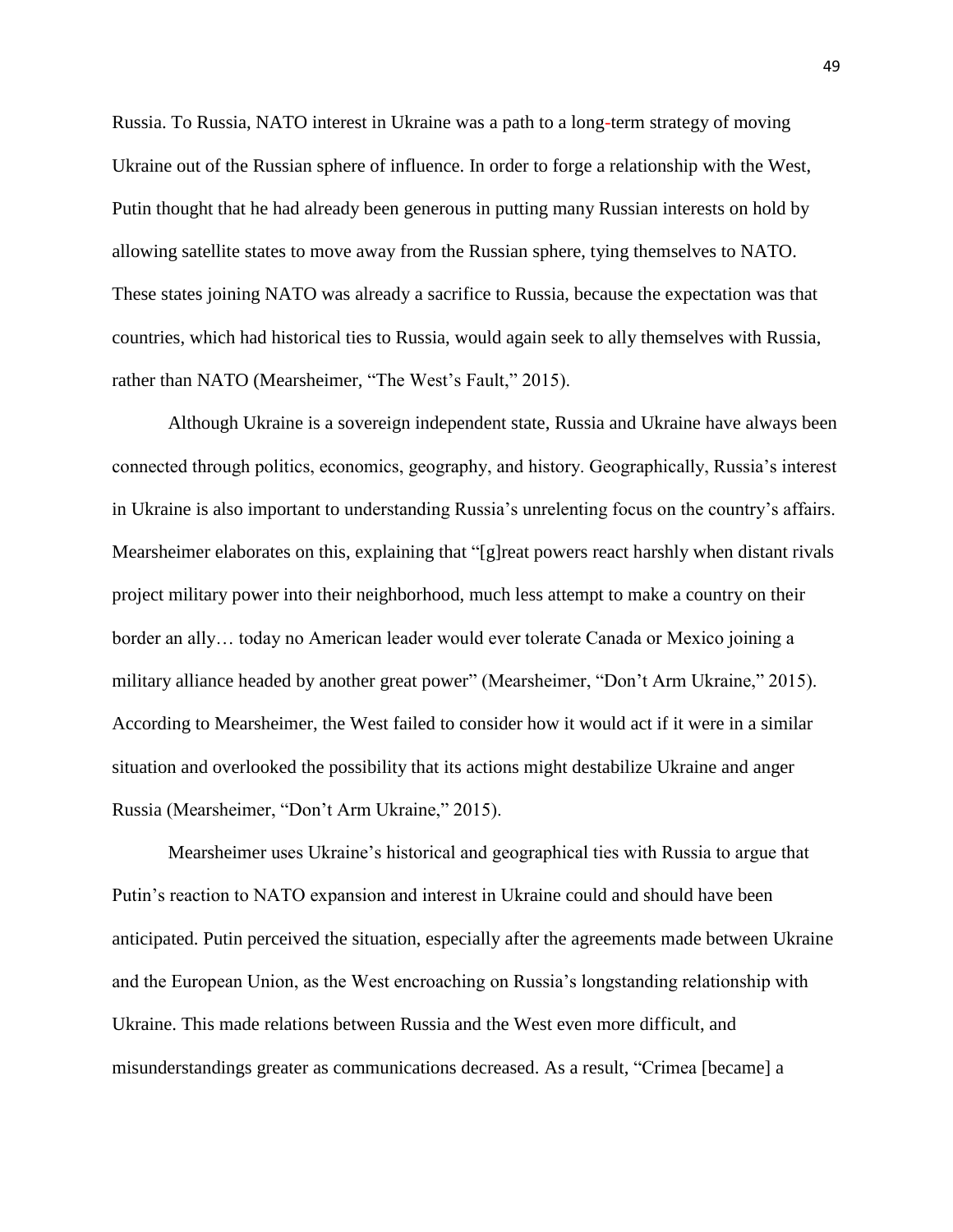casualty of the West's attempt to march NATO and the European Union up to Russia's doorstep..." (Mearsheimer, "Don't Arm Ukraine," 2015).

Stephen M. Walt, a professor of international relations at Harvard University, draws a parallel between Russia's reaction to the Ukraine crisis and America's response under former U.S. President Reagan to suspected Soviet intervention in Nicaragua in the 1980s. Just as the United States objected to communist intervention in one of its traditional allies, especially one that was on its doorstep, Putin was uncomfortable with the West moving into a strategic state on Russia's border. Walt says that the real problem in Ukraine stemmed from the fact that the United States and the West failed to put themselves in Russia's position, even though the United States had been there before (Walt, "What Putin Learned," 2015; Walt, "Arming Ukraine," 2015).

Because of the differing points of view and interests from the United States and Russia concerning Ukraine, Walt stresses that the situation of NATO expansion brushing Russian borders has turned back relations between Russia and the West. This deteriorating relationship especially concerns Russia and the United States, since the United States spearheads most Western international activities, and has been the primary advocate in promoting Western ideals in Ukraine through the US ambassador to Ukraine, as well as countering Russia's military intervention. At the height of the conflict, Walt warned against supporting increased U.S. military and economic support to the pro-Western side of the conflict, due to the fact that Ukraine was already in the Russian zone of influence, the United States would have instigated similar actions if the roles were reversed, and an increased presence of Western support would have only accelerated the deterioration of the situation (Walt, "What Putin Learned," 2015; Walt, "Arming Ukraine," 2015).

50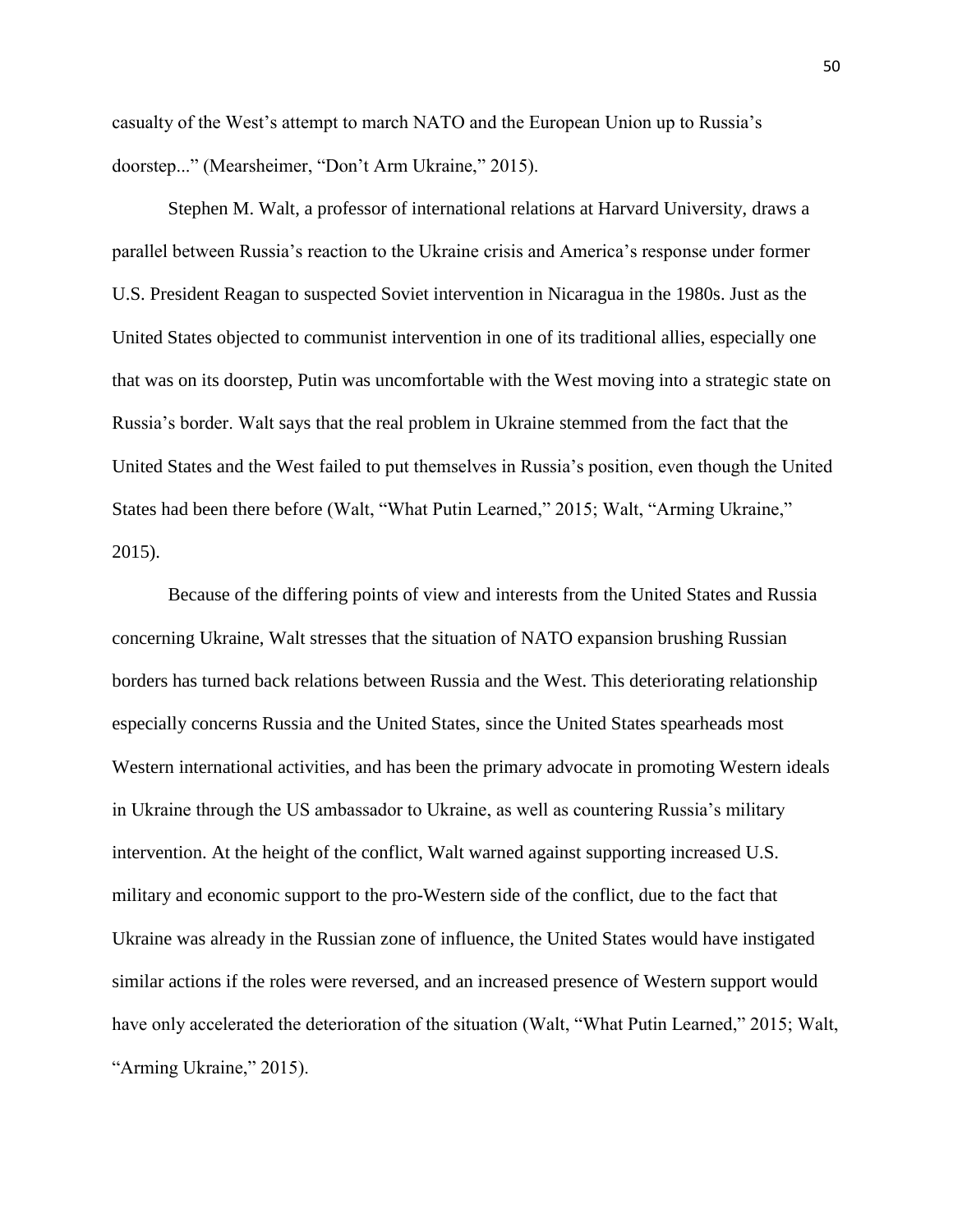Andreas Bock, a professor at Akkon University of Applied Science Berlin, Ingo Henneberg, a research associate at the University of Feiburg in the department of political science, and Friedrich Plank, a professor of political science at the University of Mainz, delve deeper into the Russian perspective of the conflict in Ukraine, using Walt's balance of threat theory as a guideline for their account. From this point of view, Moscow saw NATO expansion as a threat as it tried to incorporate Eastern European states into its alliance, especially in combination with defensive measures taken by NATO member states in the form of missile buildups. This brings the argument back to Mearsheimer's belief, that, "it is the Russians, not the West, who ultimately get to decide what counts as a threat to them" (Mearsheimer, "The West's Fault," 2015). Even though the United States and the West do not see NATO expansion as a threat, it is not their response to a situation they created, which matters (Bock, Henneberg, and Plank 2014: 101-104).

In 2009, after the poorly timed statement that Ukraine and Georgia would one day become NATO members, further NATO expansion was still planned into other areas of Russian interest, continuing to pose a threat to Russia. Putin did try to postpone NATO expansion, seeing the move up to the Russian border as a move to keep Russia restricted because it had differing political perspectives than its Western neighbors. Putin especially did not understand the interest in Ukraine, a country in which he thought it was common knowledge that it had a large Russian population, and had tried to make it clear to the West that any intent to try to change Ukraine's allegiance to the European side would have consequences. As Russia watched the West steadily expand NATO, Russia grew increasingly worried and the West's interest in bringing Ukraine into some kind of formal association was too much. According to Bock, Henneberg, and Plank,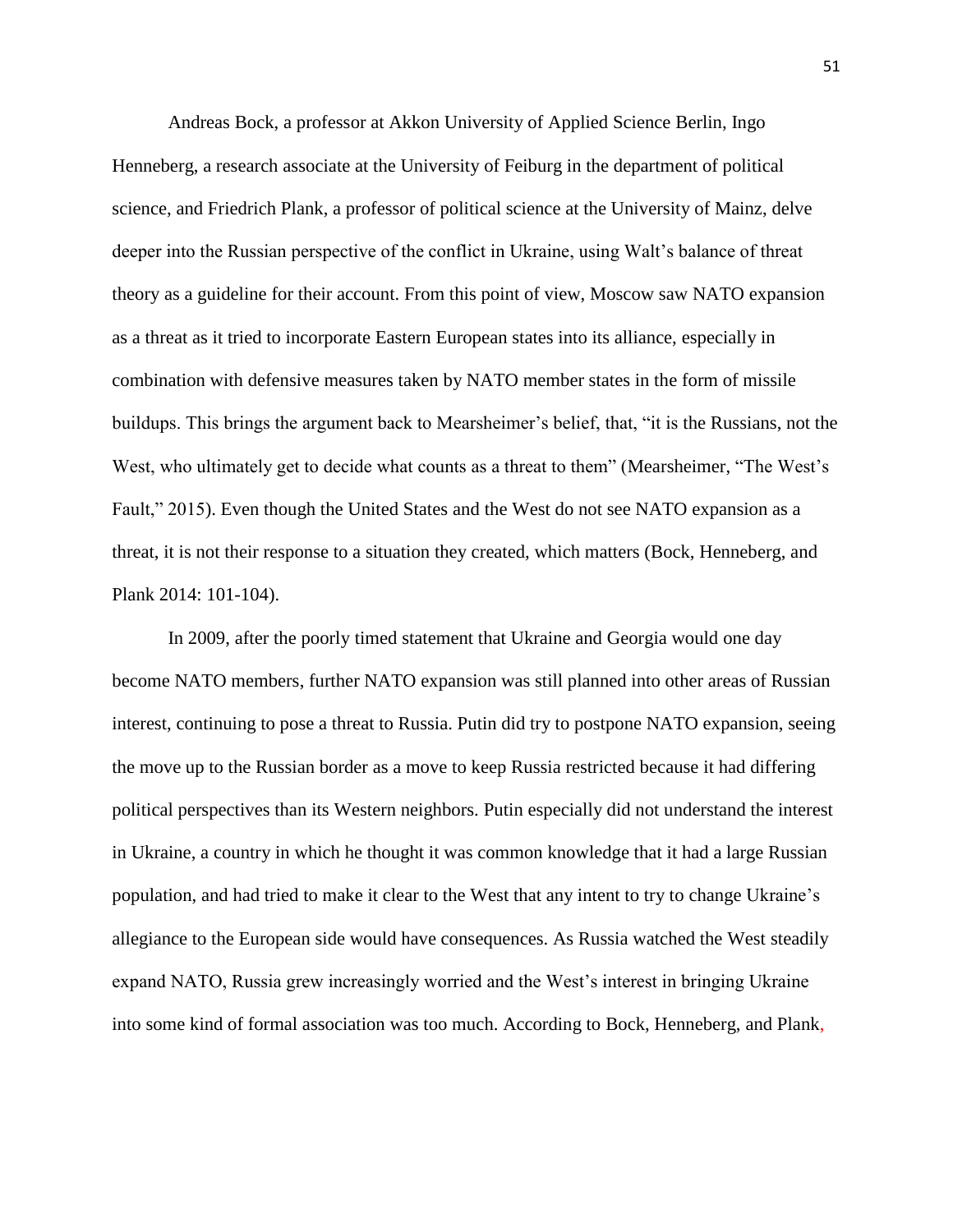the Ukraine crisis arose due to Russia's need to balance out the threat of the West (2014: 105- 109).

Stephen Cohen is a professor of Russian studies and politics at New York University and Princeton University who explored the West's treatment of Russia and the Ukraine crisis specifically through the media. He has found that widely read news sources seem to distort the image of Russia in 2014 and 2015, not giving readers a complete and reliable account of events. He claims that often the articles in sources such as the *New York Times* or in the *Washington Post* do not follow the same general guidelines for journalism that is expected, having multiple people corroborate the story being presented. In some cases people who are not known for any experience in writing about Eastern Europe or on Russia, are making statements about that region of the world, which readers will believe because of the news source it comes from. By failing to provide an objective picture, Cohen says that the crisis in Ukraine was presented as fully the fault of Russia, while the West was portrayed as having little or nothing to do with the conflict that arose in 2014 (Cohen 2014).

Cohen's analysis of biased coverage of the Ukraine crisis coincides with Mearsheimer's and Walt's in that he blames the United States and its Western allies, while trying to understand where Putin's actions are coming from. Cohen says that Russia and Putin are more negatively portrayed than they should be, always being presented as the enemy. He makes a point that many news sources reported Ukraine as more pro-Western than it actually was, offering a scenario in which the whole of Ukraine wanted to integrate further into Europe, when in fact Ukraine is a deeply divided country, with people from many walks of life, supporting various political movements. Cohen cites a number of occasions in which the Russia helped or supported the United States, for example by collaborating to make the world safer against a Middle Eastern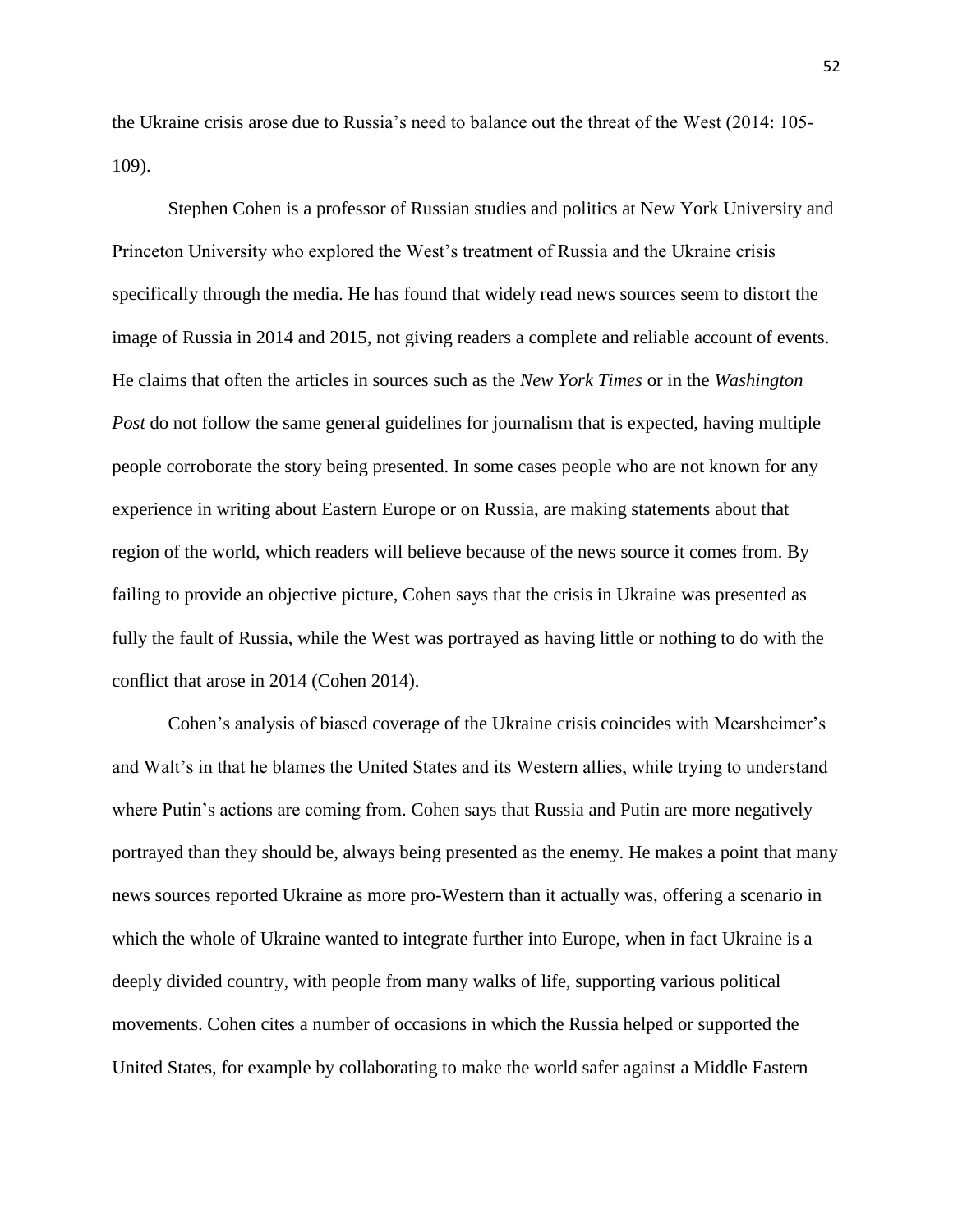enemy or offering valuable information. The United States is reported to have repaid Putin for Russia's help in these situations by creating a negative foreign policy towards Russia (Cohen 2014).

In this situation, Russia was acting in accordance with Mearsheimer's and Walt's realist view of the conflict. Russia was protecting its interests in Ukraine, because Ukraine as an ally to Russia, bolsters Russia's place in the world economically and politically. The West, not acting in a rational manor, headed by the United States, was trying to spread its Western ideals over more of the world to have more compliant and agreeable nations against the perceived problem of Russia. Had the West been acting as a rational actor in Mearsheimer's and Walt's opinions, it would have taken into account Russian interests and refrained from encroaching on Russian strategic interests. Failure to follow this path of logic explains Mearsheimer's declaration of Western guilt for the Ukraine crisis. Since Russia had a stake in Ukraine long before NATO expansion and the Western bloc formed during the emergence of the Cold War, it is Russia's interests and intentions that are the primary concern in the arrival of the Ukraine conflict (Mearsheimer, "The West's Fault," 2015).

Although these scholars' arguments provide one perspective through which the events of Ukraine in 2014 can be understood, their arguments do not offer the full picture. For this, Putin's role in the conflict needs to be taken into account. Putin's personal history and his consolidation of control over the Russian government provide insight into his iron-fisted determination to protect his own interests by defending Russian interests in Ukraine. His strong, undaunted personality is reflected in the way in which he directed Russian intervention in Ukraine, proceeding regardless of economic and diplomatic costs, including increased sanctions from the West. Putin's motivation to keep Russia in a strong position is important to his continued success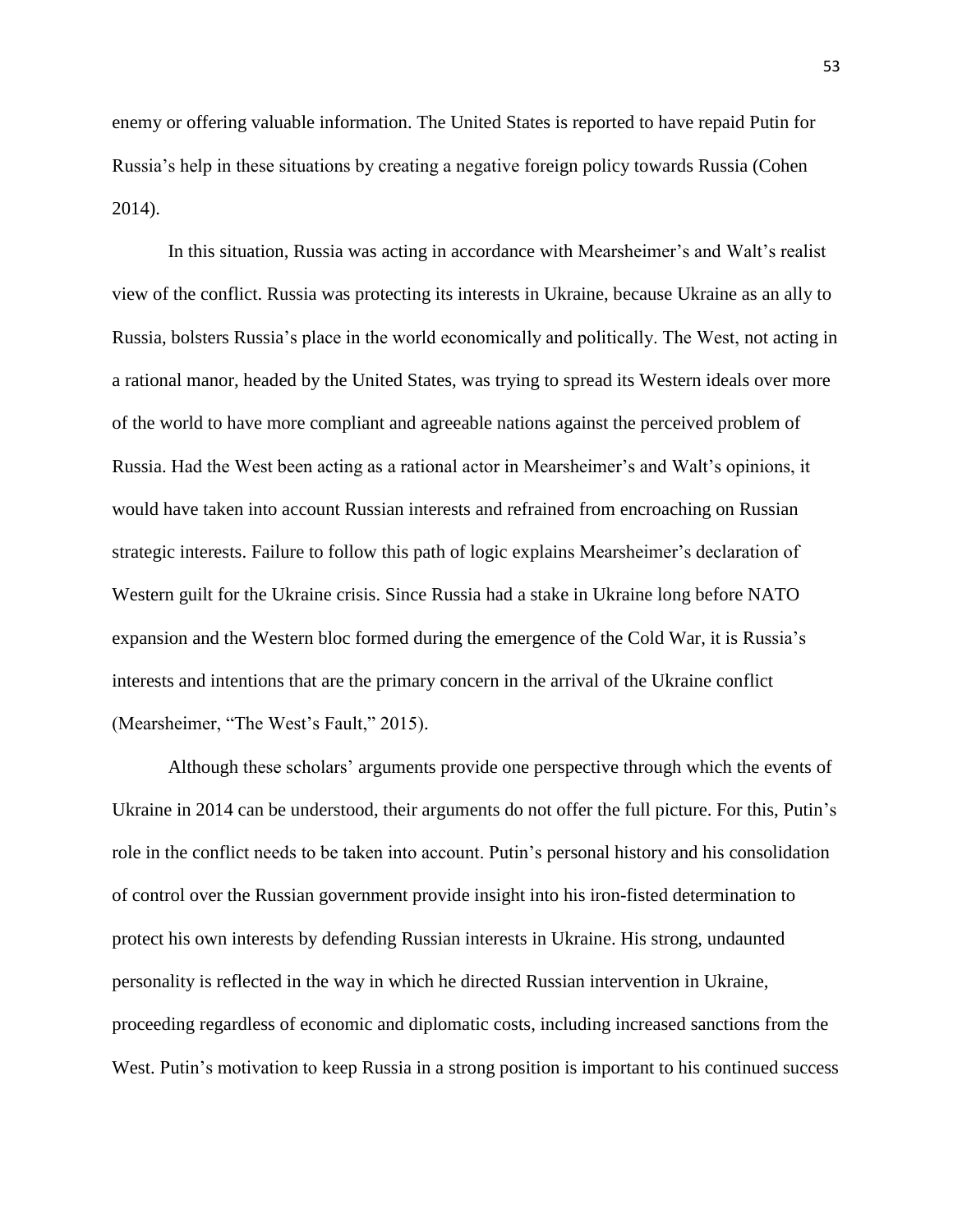as president, as the foundation of his support among Russia's citizens rests in their faith in his ability to lead (Mearsheimer, "The West's Fault," 2015; Walt, "Arming Ukraine," 2015).

#### **Geopolitical or Strategic Factors**

Michael McFaul, the former United States Ambassador to Russia from 2012-2014, and a professor of Political Science at Stanford University, says the realist argument of Mearsheimer and other like-minded individuals fails to explain why Russia waited so long to invade Ukraine, since it had so many years after the fall of the Soviet Union to do so. In McFaul's narrative, the Ukraine crisis is not the fault of the West's misunderstanding of Russia's strategic interests, but rather the fault of Russian leaders, especially Putin, who stirred up foreign policy crises in order to shore up his position as president. In order to acquire support for his third term in office, McFaul notes that Putin continues to portray the United States as an enemy to Russia, so that Russia will have an enemy to fight. This enemy distracted the public eye from Putin's corrupt reelection in 2012, giving the people something else to focus on. Access to social networks had allowed Putin's fraudulent campaign to be discussed and exposed, before Putin removed access to most of them in Russia. He used the United States as a scapegoat, using Kremlin-controlled media outlets to accuse the United States of causing pro-Western unrest within Russia (McFaul, Sestanovich, and Mearsheimer 2014: 167-171).

The reason McFaul believes the Ukraine crisis is Putin's fault and has nothing to do with the West and NATO expansion is because of Russia's differing responses to such expansion McFaul argues that the attitude of the United States towards Russia did not change; Russia's attitude changed. Instead of NATO expansion as the cause of the crisis, he insists that the crisis arose because of Putin's concern over protests against his own reelection. If Russia were really responding to concerns about threats to its national interest, then it would not have adopted a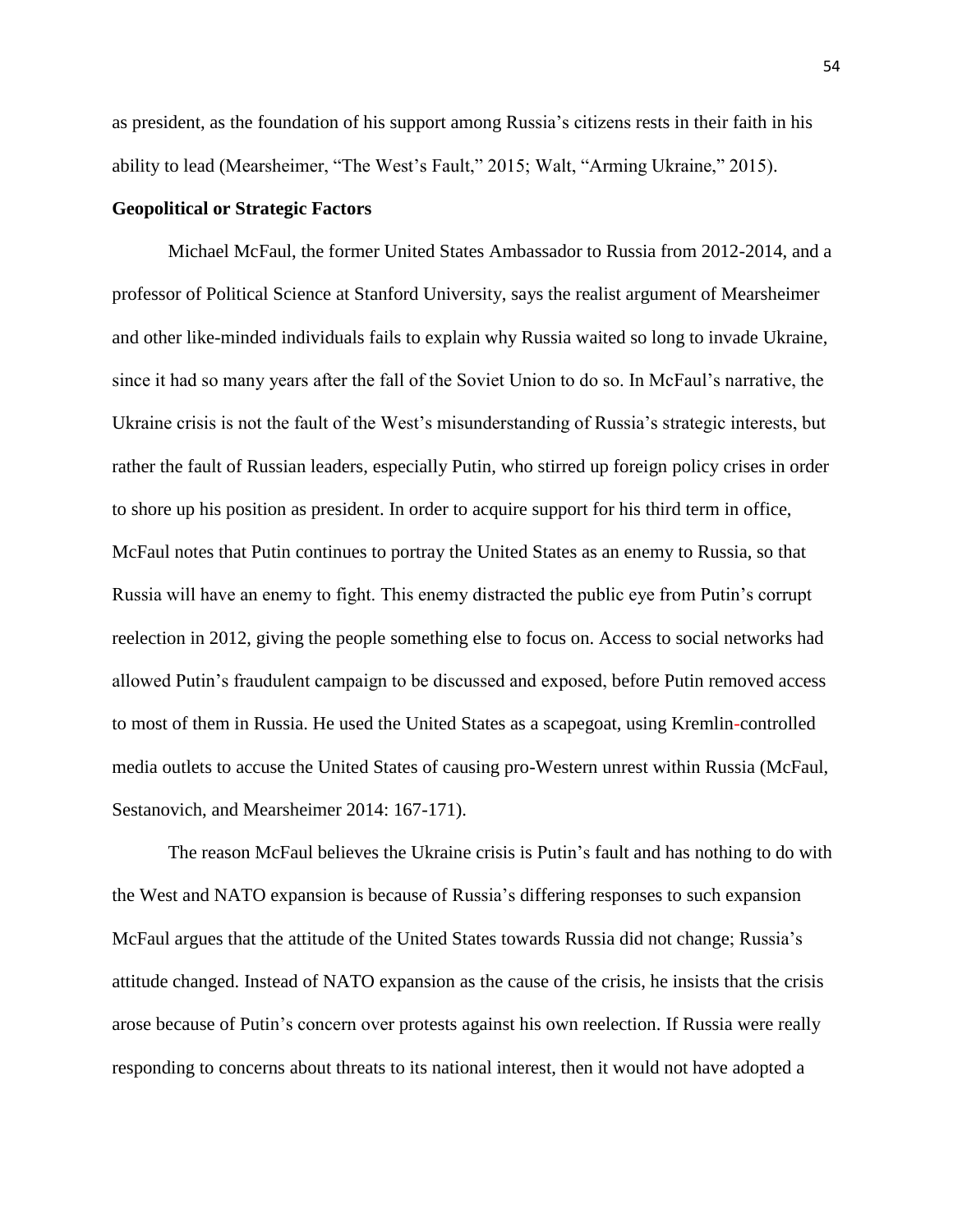policy that further exacerbated anti-Russian sentiment in Ukraine; Instead of bringing Ukraine back into the folds of Russian interest, McFaul says Putin's policies have pushed Ukrainians further away, causing a stronger wave of pro-Western sentiment to engulf the country. In pushing Ukraine away, Russia has succeeded in supporting NATO and weakening the position of his own country in international politics (McFaul, Sestanovich, and Mearsheimer 2014: 170- 171).

Clifford G. Gaddy, an economist who specializes in Russia, and Fiona Hill, a senior fellow in the foreign policy program at the Brookings Institution, hold similar views on the situation in Ukraine to those of McFaul. Hill and Gaddy focus on Putin's position on Ukraine in their understanding of the causes that led to the Ukraine crisis. They write that, "Putin made it very clear in 2008 that Ukraine was of vital interest to Russia. He emphasized that the mere prospect of any kind of formal relationship between Ukraine and NATO would be considered a direct threat to Russia." (Hill and Gaddy 2015: 360) It is therefore accepted that the United States and the West knew what would happen if they showed too much interest in Ukraine's integration into the West. Yet, earlier, the two authors expressed a sentiment of disbelief among government officials in the United States that Russia would actually view the United States, or Western affairs, as a threat. Because of this misperception on the part of the United States, the country continued to pursue personal interests to further the status of the state in the international community, in the regions around Russia, thinking that its intentions would have no major ramifications, while Putin grew more frustrated with the interference after having made Russia's interest in these areas clear (Hill and Gaddy 2015: 305). To the United States, Russia had integrated well into the modern world of international politics in 1999 when both the West and Russia strove to create a working relationship (Hill and Gaddy 2015: 261).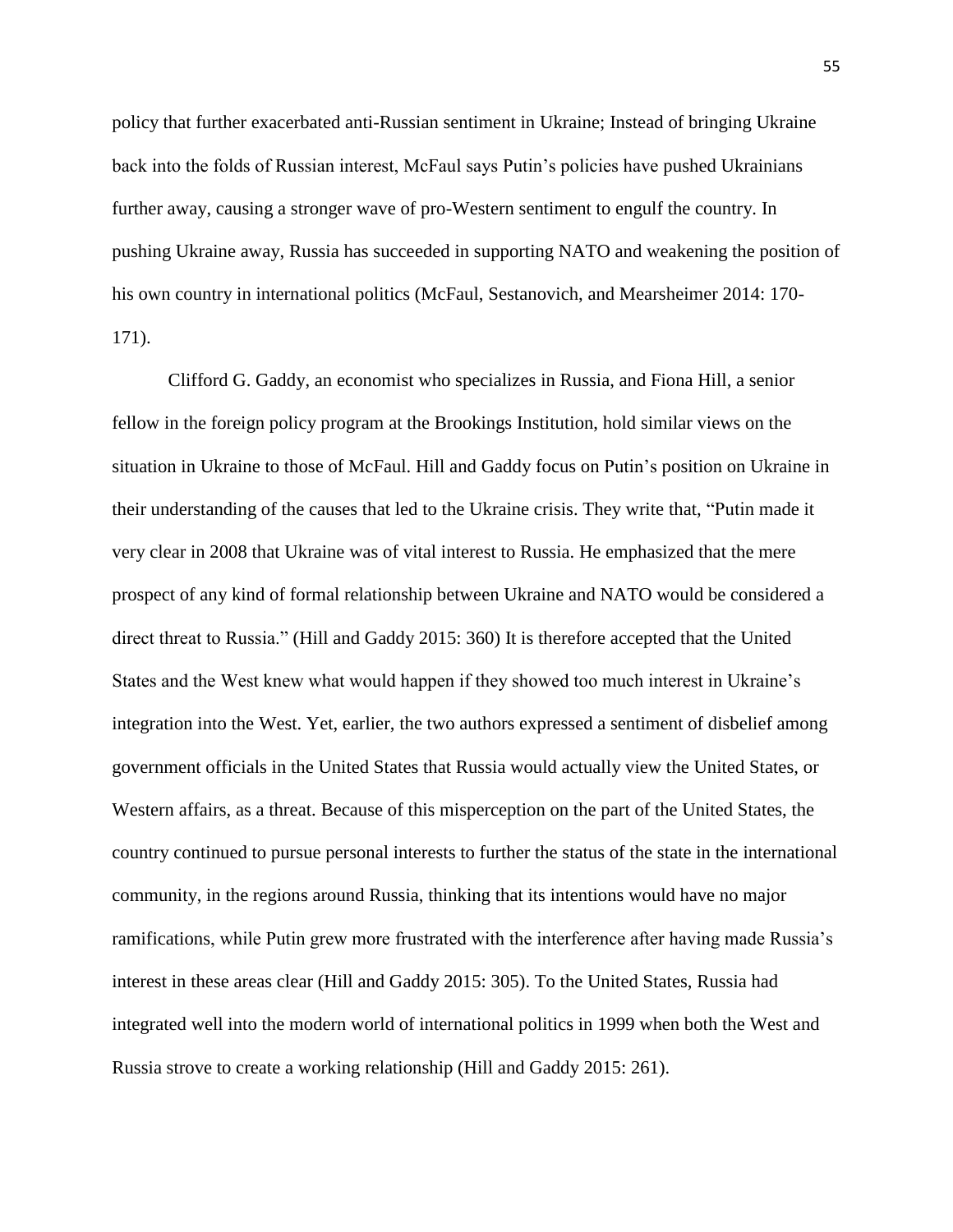The Ukraine crisis, however, cannot be attributed to blunders made by the United States. Hill and Gaddy describe a situation of mixed messages coming from the Kremlin, where initially the Putin administration seemed to accept NATO expansion, even giving their (not very forthcoming) blessing to NATO for members of the Vilnius Group to be incorporated into the alliance. As the years went on, and Putin stabilized Russia through centralizing power to make a stronger state, mentioned that Russia had to stay out of the spotlight until it became stronger. In such a weak state politically and economically, the state could not effectively defend its interests. He was taking back the blessing for the Vilnius Group to join NATO years later, referring to the situation as a loss of land that was important to Russian interests, since the Baltic States had traditionally been in the Russian sphere of influence. Beyond that, Putin remembered that when the Soviet Union fell, the West wasted no time in invading what he considered to be Russia's cultural and political sphere (Hill and Gaddy 2015: 260-263).

Even though Russia appeared to become assimilated into international politics without much complaint, the feeling in Russia was that the West had repeatedly pushed Russia's boundaries and infringed on its position of geographical comfort, continuously causing new problems for Russia. To Putin, the color revolutions that had taken place in various countries were a scheme drawn up by the United States. Especially with reference to the Orange Revolution in Ukraine, a country which has historically been viewed as a natural extension of Russia, Putin claimed that the color revolutions were dry runs for a plot to create a revolution in Russia. In addition, the Orange Revolution in 2004, and later the Ukraine conflict that occurred ten years later, were seen as an attempts to remove Ukraine from the Russian sphere of influence. This was unacceptable, as Ukraine is connected to Russia through the Kievan Rus', an area originally located on Ukrainian territory where both states began. To Putin, this meant Russian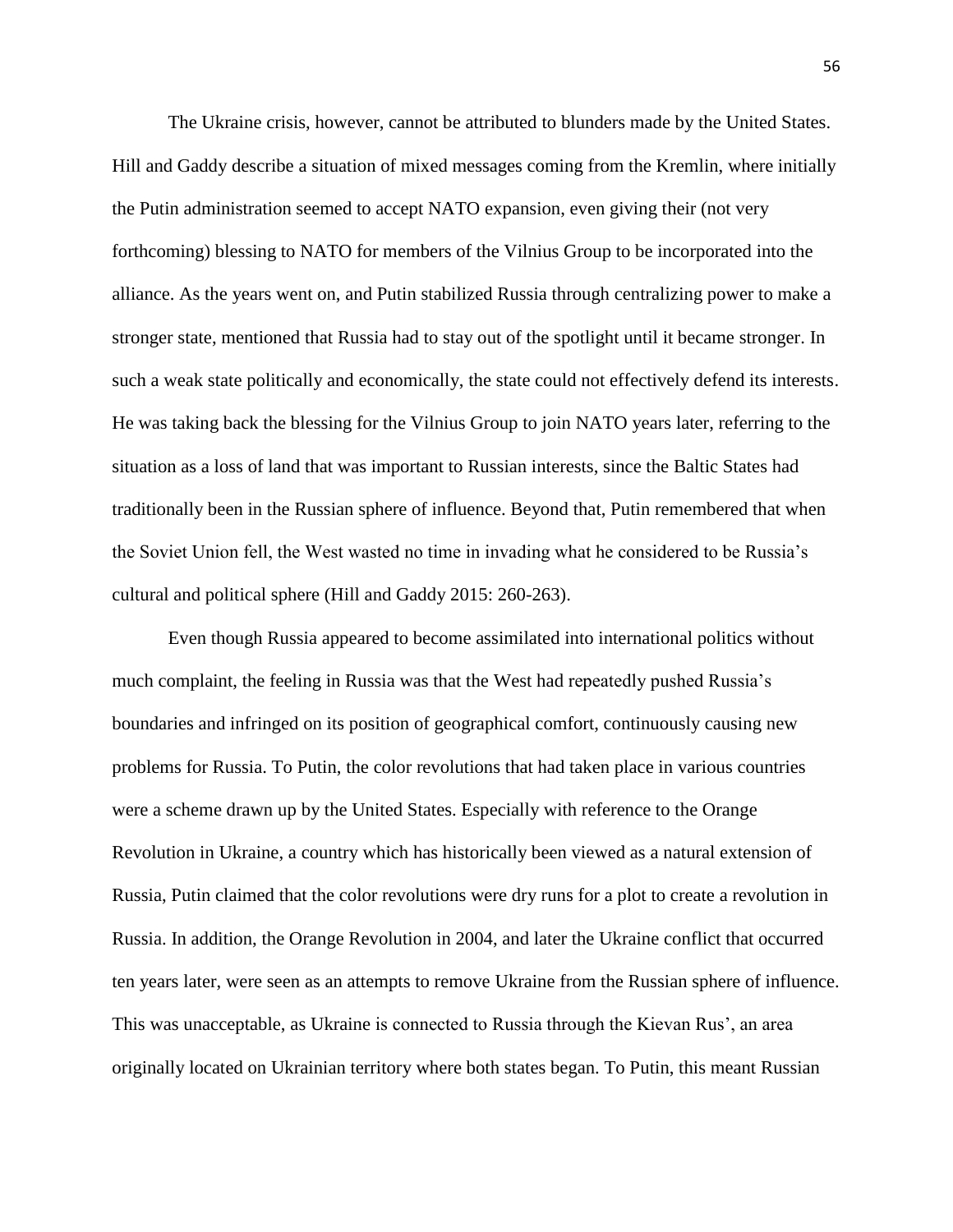and Ukrainian people were the same because they shared a history and culture. Ukraine's natural state was therefore thought to be as a part of Russia, so Russia's goal was reunification with its "lost province" (Hill and Gaddy 2015: 4, 261, 305-307, 361-363)

Hill and Gaddy indicate that Putin tended to look at situations and determine them through a personal prism that filtered events into warped versions of what was actually taking place. He did this with the revolt in Ukraine, not understanding how the creation of such circumstances could take place without the encouragement and help from the West. Therefore, he decided that the crisis was caused by the West in yet another way. (Hill and Gaddy 2015: 260). Therefore it is understandable, argue Hill and Gaddy, that the United States did not always make the right decision with relation to Russia, because the state was not looking through the same prism as Putin. This made political decisions concerning Russia difficult for the United States because Russian intentions did not correspond with Putin's formal policy declarations. Because of this, the government of the United States acted in the way it did because it took into account perceptions about Russia that had been creating through observations and taking into account the statements made by the Russian president (Hill and Gaddy 2015: 260-263).

John M. Owen IV, a professor of politics at the University of Virginia, and his coauthor, William Inboden, an associate professor at the Lyndon B. Johnson School of Public Affairs at the University of Texas, Austin, disagree with the perspective forwarded by the realist school of thought. Instead, Owen and Inboden say that while understanding where Russia is coming from in terms of its interest in Ukraine is important, it is not the only factor playing a role. Policymakers in the United States need understand what Russia and Putin want. Putin publicly conducts his foreign policy using an approach that comes with the expectation that people will accept what he says at face value, especially since he portrays the image of the calm, logical,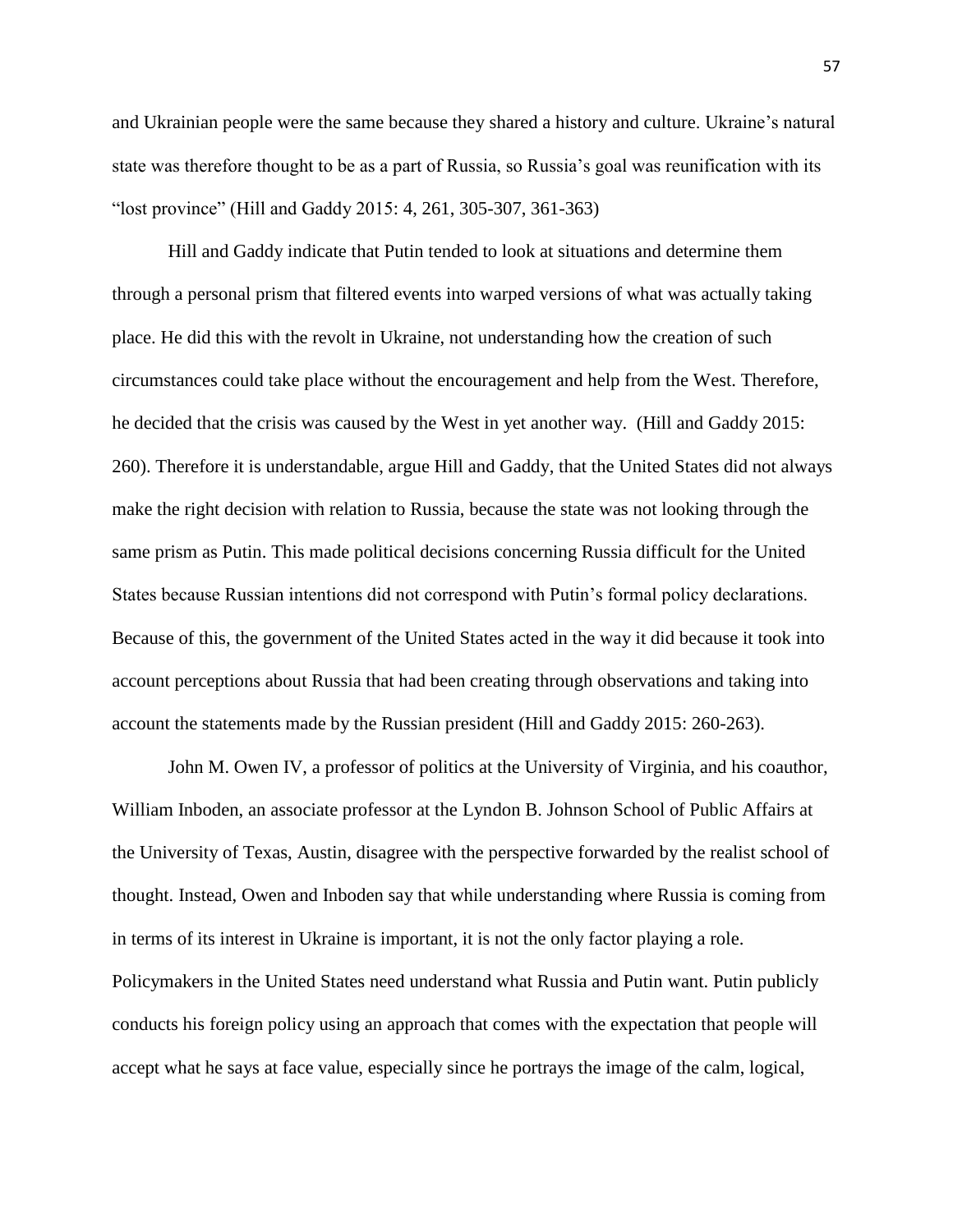former KGB agent. Since his citizens do not have access to differing perspectives offered in the news, they are more inclined to believe in what he says, and support his goal to make Ukraine part of Russia (Owen and Inboden 2014).

Just as the idea of the ties to Ukraine through the Kievan Rus' was presented by Hill and Gaddy, Owen and Inboden also discuss the 18<sup>th</sup> century idea of *Novorossiya*, claiming that Ukraine, especially the parts that are majority ethnic Russian, belong to Russia. Putin uses threats in his foreign policy to achieve his goals. He may have felt threatened by NATO expansion, but Owen and Inboden look at the other borders of Russia and wonder where the logic in focusing on the more stable Western front. They see instability and radicalism growing along Russia's borders in the east, and south especially. Perhaps the reason is because of Putin's goal to have Russia be considered a great power throughout the world, and any leeway given to the West in terms of Russian interests surrenders Russian power to its traditional enemy, the United States (Owen and Inboden 2014).

The reason that the Ukraine crisis took place, according to Owen and Inboden, is because of the historical U.S. role as the opponent to Russia. It is written that war is conducted in order to forcefully convince the party that lost to do as the victor would like. Just as McFaul felt that Russia needed a constant enemy for Putin to stay in power, Owen and Inboden help to expound upon the conflicts such as the Orange Revolution in Georgia, and the conflict in Ukraine, creating a scenario in which they were created for the purpose of a sense of stability in office. Putin uses these conflicts to create an enemy outside of Russia so that his internal political conduct is not as widely scrutinized and criticized, which keeps his approval ratings high (Owen and Inboden 2014).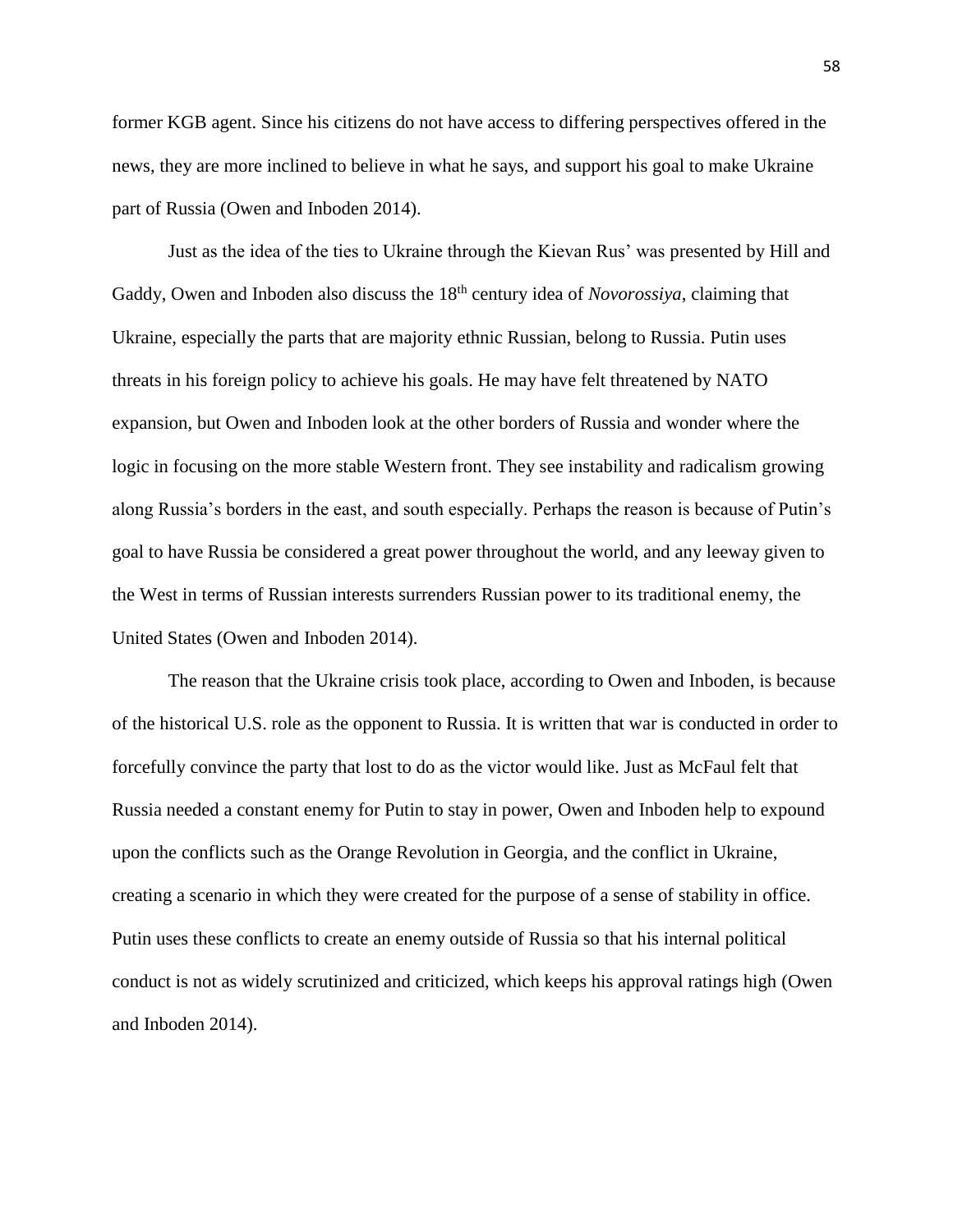To many outside observers in the West, Putin's foreign policy looks very similar to a sort of imperialism, creating an empire under Russia's rule, but one that he feels rightfully belongs to Russia. To Putin, however, Russia's assertive foreign policy does not have tones of imperialism. Putin sees himself as the protector of a unique Russian civilization, feeling that he has a responsibility to Russians at home and abroad. His role as protector extends beyond ethnic Russians, encompassing speakers of the Russian language, and followers of Russian culture, which spreads the scope of Russian interests to the borders of the former Soviet Union. His primary focus, however, are areas that are ethnically Russian, which helps to explain the particular emphasis on specific regions of Ukraine (Owen and Inboden 2014).

Hill and Gaddy strive to paint a more complete picture of Putin by trying to take into account what thought processes he ponders in his decision making processes. McFaul incorporates some of Putin's ideals into his understanding of Russia's foreign policy and reaction to the protests in Ukraine. Owen and Inboden say that "Putin's preferred trap [is] of identifying his personal rule with the nation of Russia," adding to this portrait by relaying the causes of the crisis through a government run by one man (Owen and Inboden 2014). Although history and geographical location are alluded to in their importance in considering Putin's foreign policy motivations, more of the attention of these writers goes to the ideals that created such a situation. One reason why so many people have trouble pinpointing what Russia will do next is because Russian foreign policy is no longer just dictated by the country's national interests; Putin's personal interests are laced through the country's actions as well. In addition, he tends to adapt his behavior according to a given circumstance; for Bush, he was a friend, for Russia, a leader and a father. In this way he has created different versions of himself that he can apply to shifting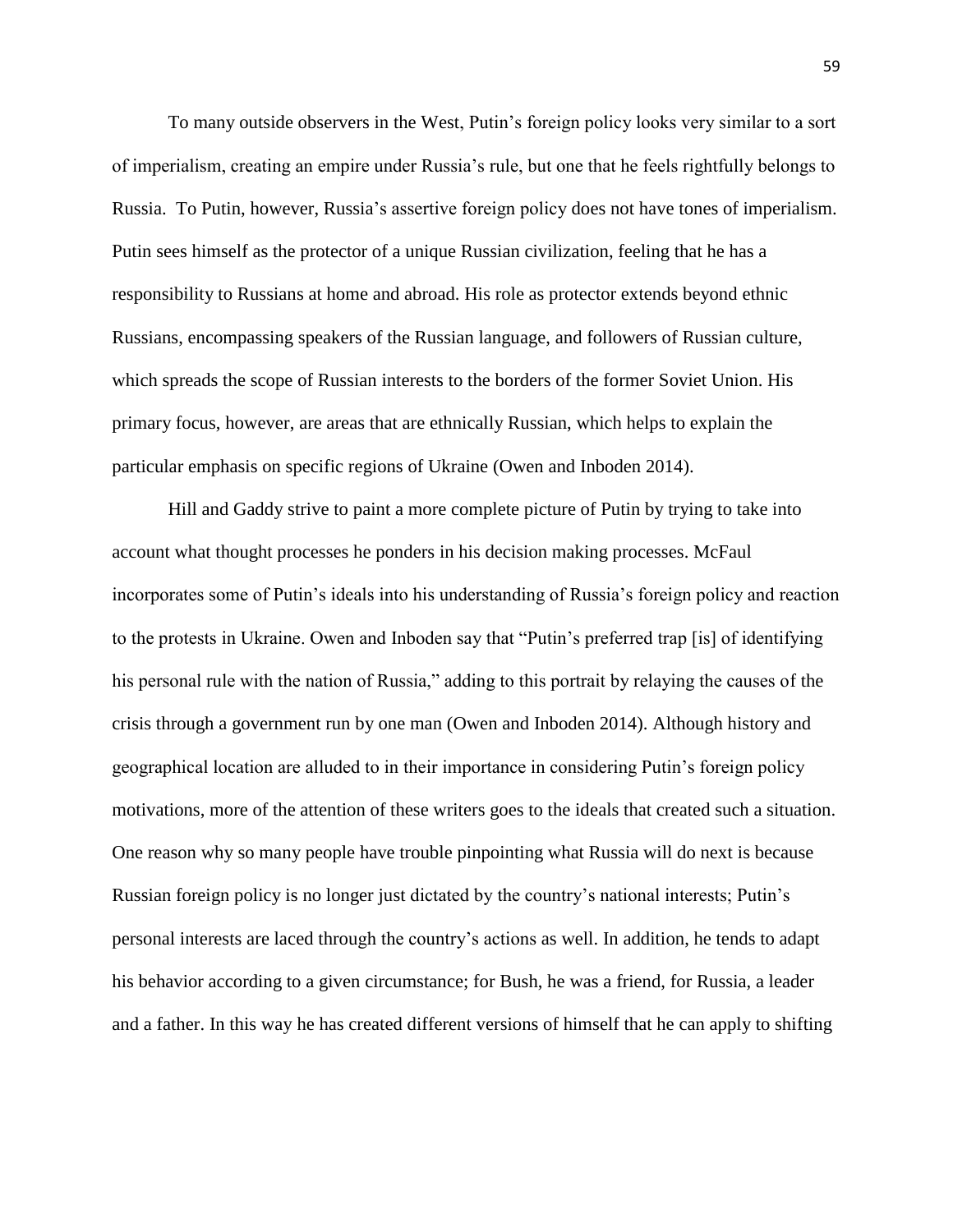situations, causing problems for foreign powers to identify which version of himself he will don when dealing with a given situation (Hill and Gaddy 2015: 4-5, 260-264).

#### **A Western Perspective**

Stephan Sestanovich, the former United States ambassador to the Soviet Union from 1997 until 2001 and currently a professor of international affairs at Columbia University, points out that John Mearsheimer's interpretation of the relationship between Ukraine and Russia was very different back in 1993. Sestanovich cites Mearsheimer's earlier work in which he argued that, "Russia had dominated an unwilling and angry Ukraine for more than two centuries, and has attempted to crush Ukraine's sense of self-identity" (quoted in McFaul, Sestanovich, and Mearsheimer 2014: 171). Sestanovich agrees that Russian aggression towards Ukraine is not new, and therefore, not a result of NATO expansion into Russia's sphere of influence. Sestanovich also argues that not all member states of NATO supported the idea of incorporating Ukraine so it was clear that this was not a policy that the West would actually pursue. Had NATO's interest in Ukraine been pursued, the various political groups in Ukraine would have splintered in much the same way they did during the rise of the Ukraine conflict. This outcome is verified through the events that did lead to the Ukraine conflict, that is, Yanukovych's decision not to sign the trade deal with Europe leading to the *Euromaidan* protests and the split in political interests that followed (McFaul, Sestanovich, and Mearsheimer 2014: 171-175).

Sestanovich goes on to describe Putin as more of an impulsive decision maker than a realist. This is emphasized when Sestanovich says, "time and again, many of us failed to gauge Vladimir Putin's motivations," describing a situation in which analysts could not predict what Putin wanted and thus how he would behave (Sestanovich 2015: 1). When Putin claimed that the fall of Yanukovych was a coup, he was disregarding his previous instructions to the Ukrainian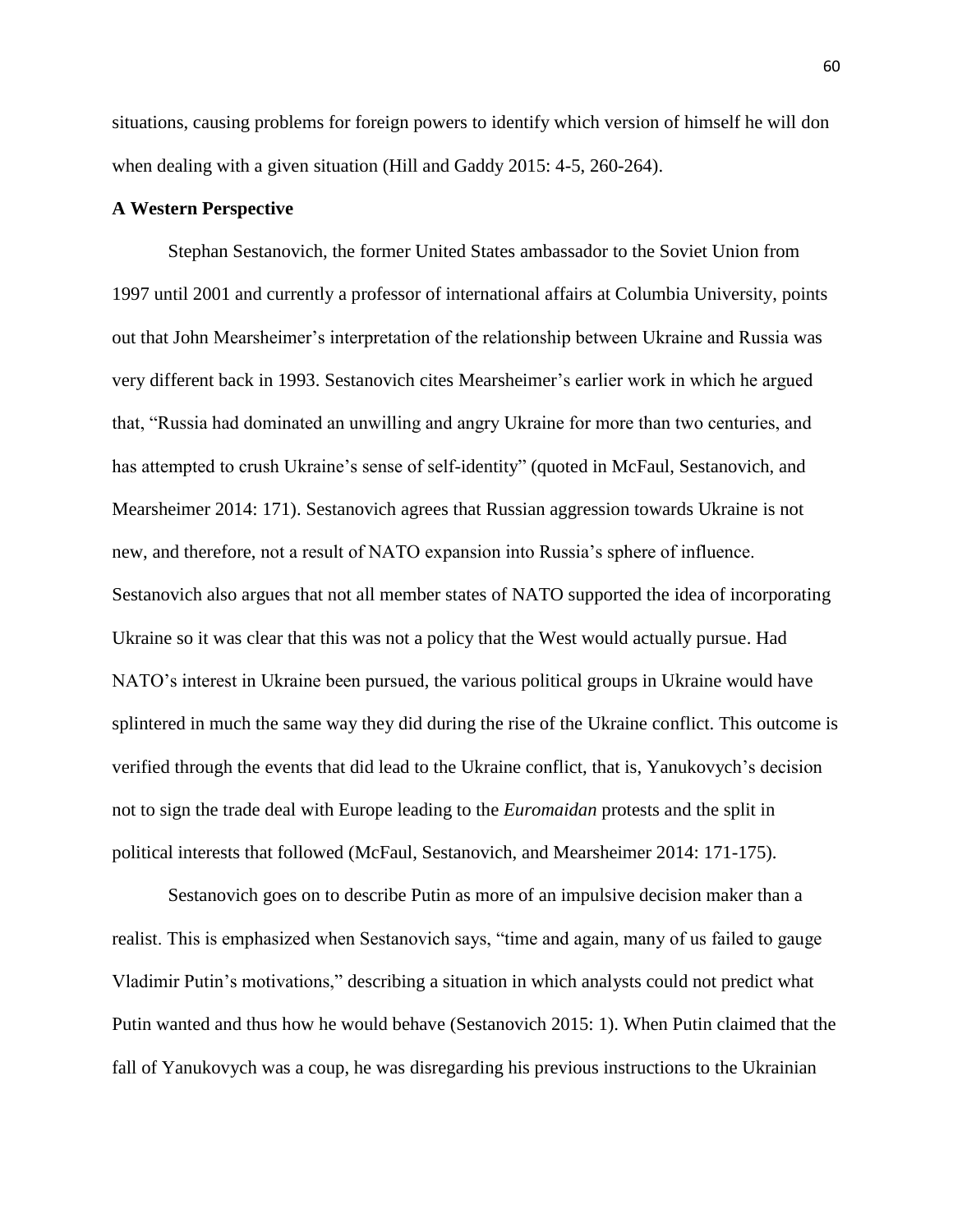president to respond to the protesters with force. It was Yanukovich's use of force, following Putin's instructions, which effectively removed Yanukovich's Ukrainian basis of support, causing his downfall. Instead, Putin turned to the West to find an actor responsible for the demise of the pro-Russian president's support in Ukraine. Sestanovich praises the expansion of NATO in helping to contain and limit the severity of the Ukraine conflict. If the United States had not helped to stabilize Europe, the crisis in Ukraine could have had more serious repercussions. Instead NATO provided a sense of security, but also guidelines, to European nations, instituting recommendations for their actions that would serve to protect and limit them (McFaul, Sestanovich, and Mearsheimer 2014: 171-175).

In an article appropriately named *Putin's Empire of the Mind*, Mark Galeotti, a professor of global affairs at New York University, and Andrew S. Bowen, a columnist for the *Interpreter* and Russian language translator, describe the difference between Putin in 1999 when he first became president, and the Putin that now resides in the Kremlin in his third term. To Galeotti and Bowen, these are two very different Putins. In his early years, Putin was seen as a rather pro-Western leader, more open to free speech and opposing views. He has always wanted to protect his country's interests against the West if he feels that they are in danger, but looking back on situations in which Russia did intervene, Putin's methods were always carefully chosen, minimizing possible damages. Even if Putin was looking to protect Russian interests, he always seemed to be willing to try to work with the West and form a relationship (Galeotti and Bowen 2014).

Today, the Putin that is in office is the Putin who led Russia into the Ukraine crisis, whom Sestanovich deems impulsive. Galeotti and Bowen agree, describing Putin as more of an autocrat than the rational world leader he once was, creating a story of descent into the person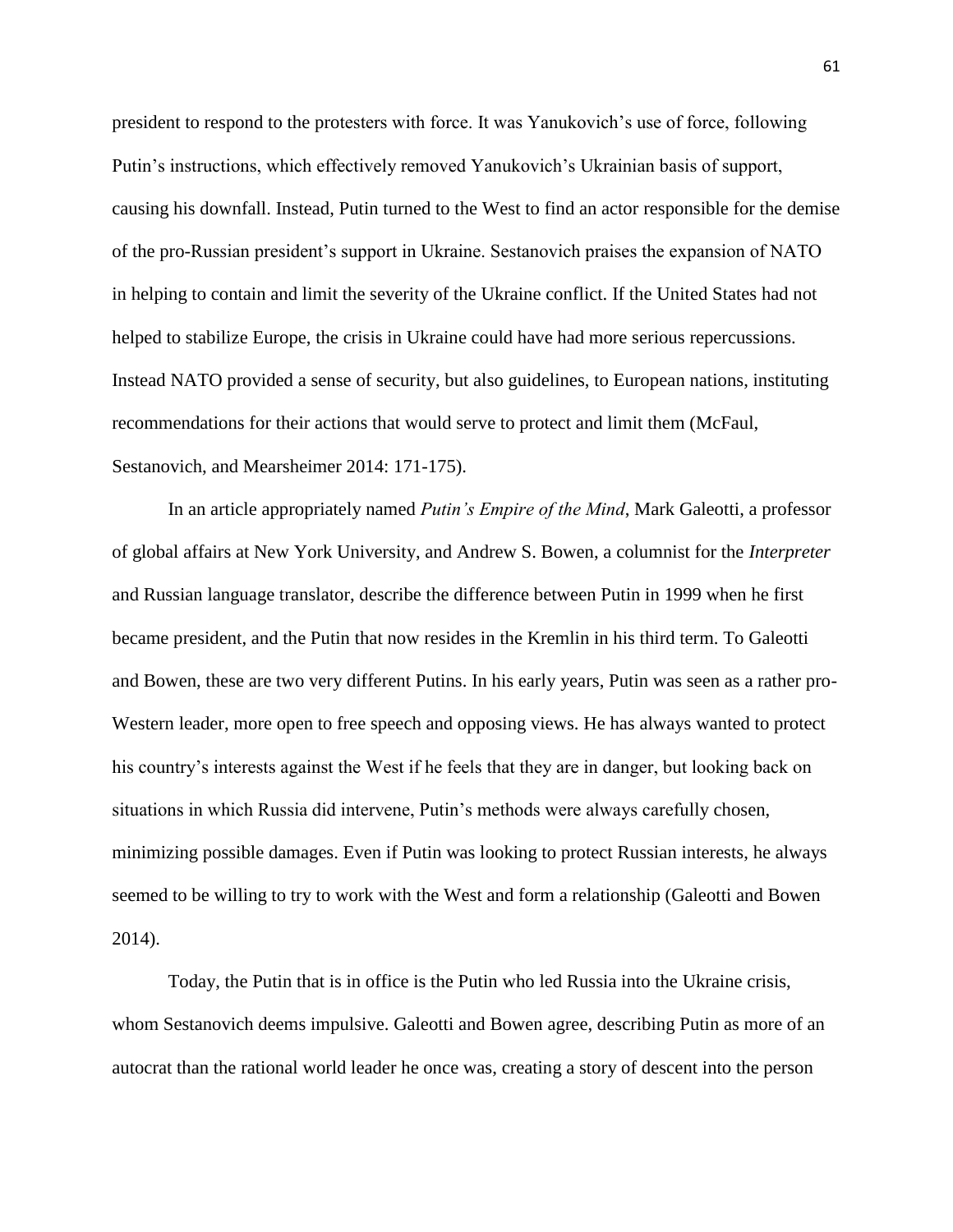who has increasingly isolated Russia from the rest of the world. His increased the need for loyalty and patriotism among citizens. Although Putin had vacationed with his own family in Europe on various occasions, he began to consider well-traveled oligarchs who spent their money abroad as traitors to the Russian culture and economy. Rather than listening to other points of view provided oligarchs who had seen more of the world, Putin chose to surround himself with like-minded individuals so that his opinions will not be contested, creates a Russia where he does not want Western interference. Putin references the events of the Soviet Union more often, saying that its fall left "the Russian nation… one of the biggest, if not *the* biggest, ethnic group in the world to be divided by borders." Because of this division, he sees his role as the protector and the person in charge of reunification of Russians, getting involved in Ukraine to bring the ethnic Russians home (Galeotti and Bowen 2014).

#### **Individuals in International Politics**

As previously mentioned, Owen and Inboden said that one of Putin's favorite ruses to get other countries or people to do his bidding was by creating a situation in which people associated Putin and the Russian government as the same entity. Although Owen and Inboden warn against falling into this trap, there is a general tendency to refer to "Putin" and the "Russian government" as if they are interchangeable (Owen and Inboden 2014). This tendency to conflate Russia and Putin points to the critical role that Putin plays in determining Russia's foreign policy and shaping international politics. As discussed in the introduction*,* it is critical to focus specifically on Putin and his particular personality traits in order to understand why the Ukraine crisis unfolded the way it did.

Putin, risk-averse in his early years when he believed Russia was not strong enough to fight for its interests, has grown to be more risk-tolerant as an individual capable of taking his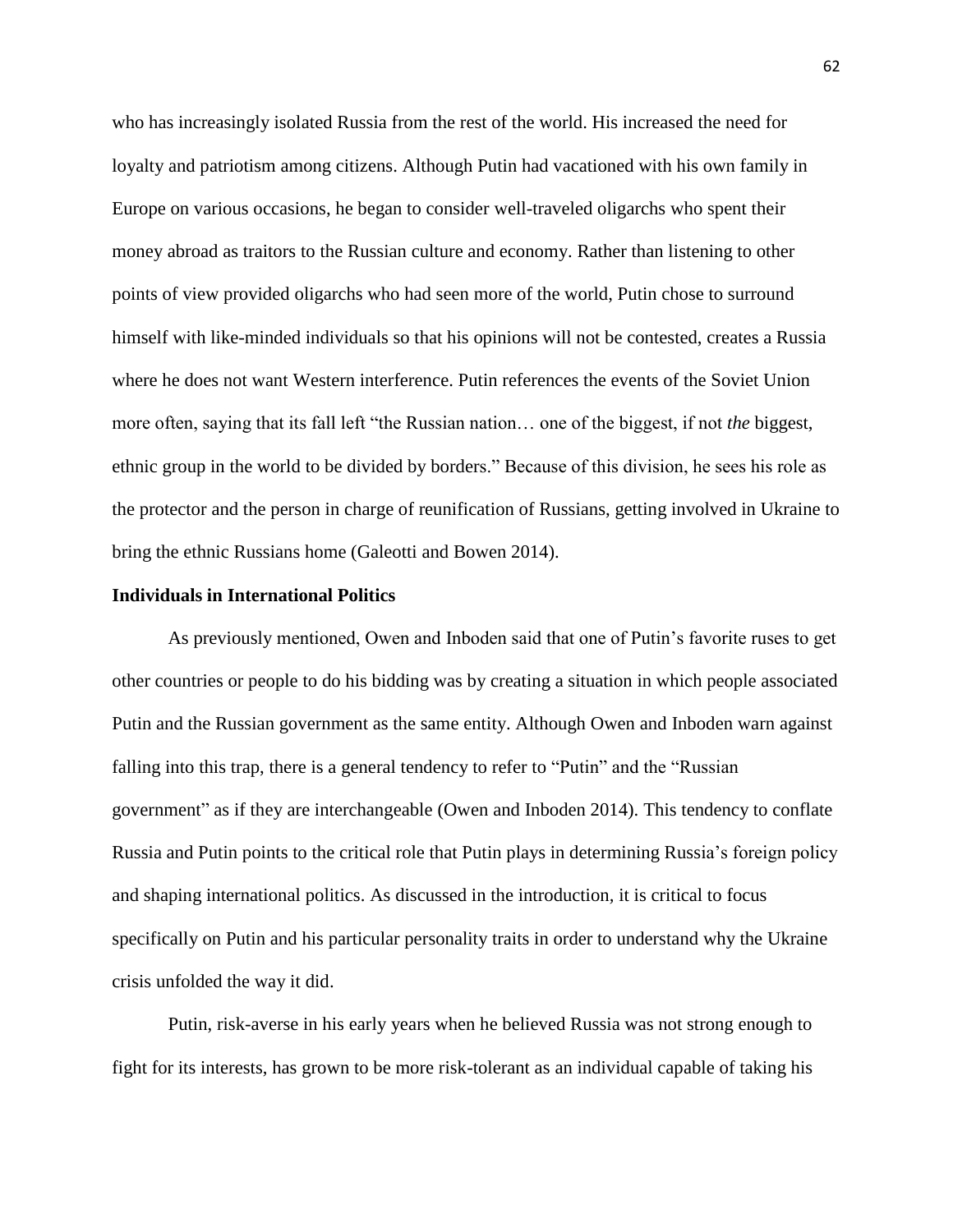country to war. This transformation maps onto the distinction that Byman and Pollack draw between "status quo" and "revisionist" states. Whereas status quo states are content with the state of international affairs and work to reassure other states of their benign intentions, revisionist states want to challenge the status quo and may use aggression to do so (2001: 114). For Byman and Pollack, variations in state intentions are strongly influenced by variations in individual personalities and this can be seen in Putin's shift from a cautious to a riskier, more aggressive foreign policy (2001: 113-115).

McFaul wondered why it took so long for Russia to protest NATO expansion and the reason can be explained through Putin's interests in consolidating both personal power and ultimately Russian power (McFaul, Sestanovich, and Mearsheimer 2014: 167). When Putin adopted the presidency in 1999, he took charge of a nation that was in about the same state of health as its former leader, Yeltsin. As noted previously, Putin explicitly stated that Russia would have to stay under the radar while it was too weak to pursue its own interests. Because of this, Putin took his time nurturing Russia back to economic and military health so that it could play the role in the world that he saw for it. After centralizing power and establishing political and economic stability, Putin was ready to act in a more revisionist manner in Ukraine. He saw that Ukraine was unstable and divided and the large number of ethnic Russians provided a propitious opportunity to justify Russian intervention (Hill and Gaddy 2015: 261-263).

As was shown in Byman and Pollack's investigation into the variance of personality through the use of the first image, Putin initially appeared to be a risk-averse leader when Russia needed to be stabilized. In this situation, Putin focused his energy at home, rebuilding with a set of more stabilized and centralized institutions. His foreign policy was reliably agreeable and eager to please. In line with their hypothesis that leaders' influence grows as they concentrate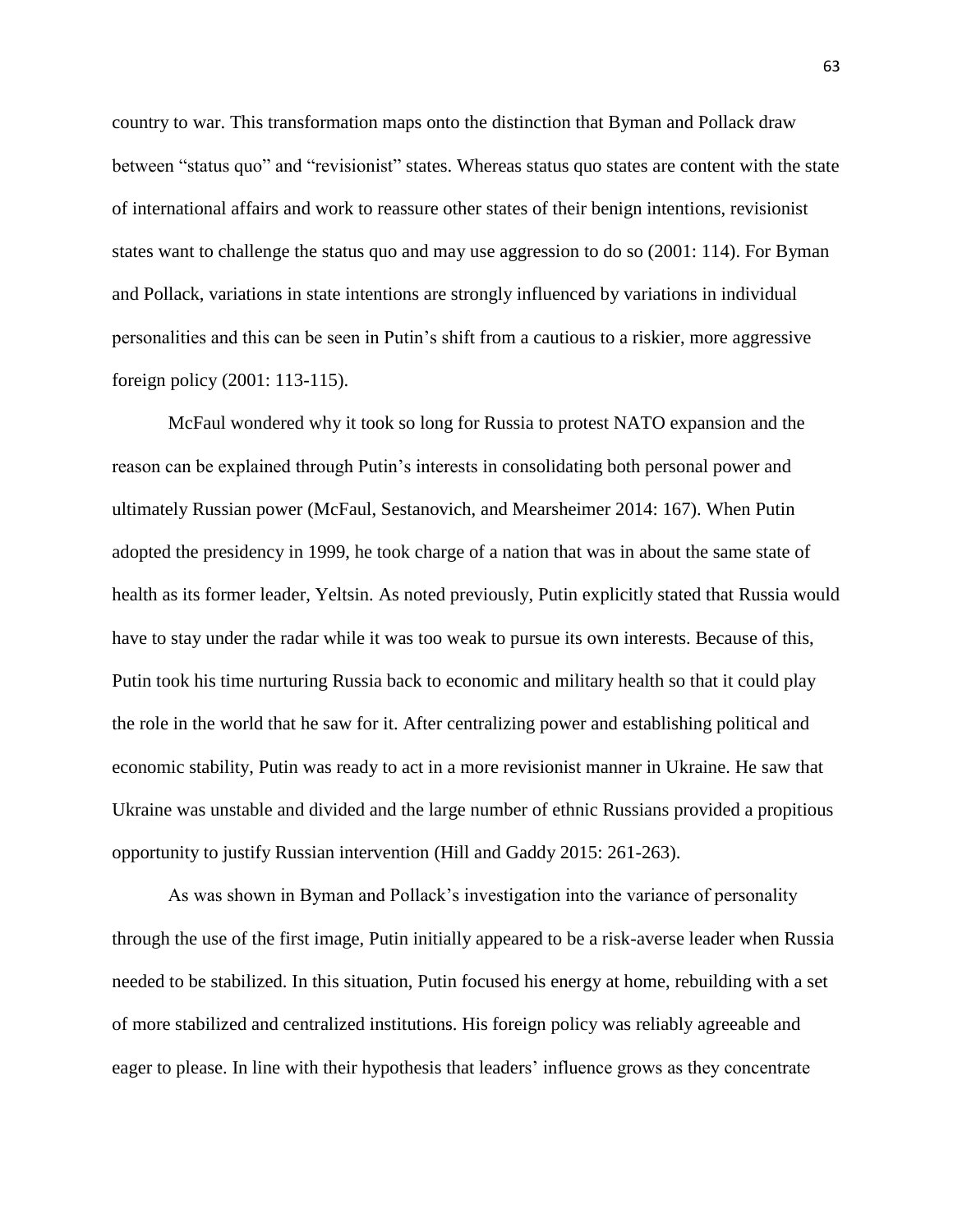more power in their hands, Putin's ability to push Russian policy toward a more risk-tolerant position increased as he successfully consolidated personal power and popularity. His foreign policy throughout the beginning of his presidency parallels the findings in Gallagher and Allen's study, whereby a leader is more likely to use force and more often if they have already done so, and they possess higher scores on risk-acceptant traits (Gallagher and Allen 2014: 6, 8, 13, 17- 18) .

Putin was also pulled into various conflicts in the Middle East at different stages of his presidency. Since he had already experienced the risk of conflict, it was not much of a change for him to transition from conflicts at home or in the Middle East, to conflicts in the near abroad, in countries such as Georgia and Ukraine, to protect Russian interests. Although individuals can have variance in their personalities and decisions, risk-acceptant individuals with an *Excitement Seeking* personality trait become consistent in their foreign policy, as they usually choose to employ force to solve their problems. In Putin's case, it is difficult to determine if he is Excitement Seeking, because the data consistently relates only to United States presidents, but by examining his escalating pattern for the preference of the use of force, perhaps the trait is becoming more pronounced in his personality. The reason and excuse for this is of course that he has Russia's best interests in mind, and is trying to advance them through the means available to him, which is dependably the use of force. By the time *Euromaidan* began in Ukraine, a military intervention to support the pro-Russian separatists was the next logical step to Putin (Gallagher and Allen 2014: 8, 13-18).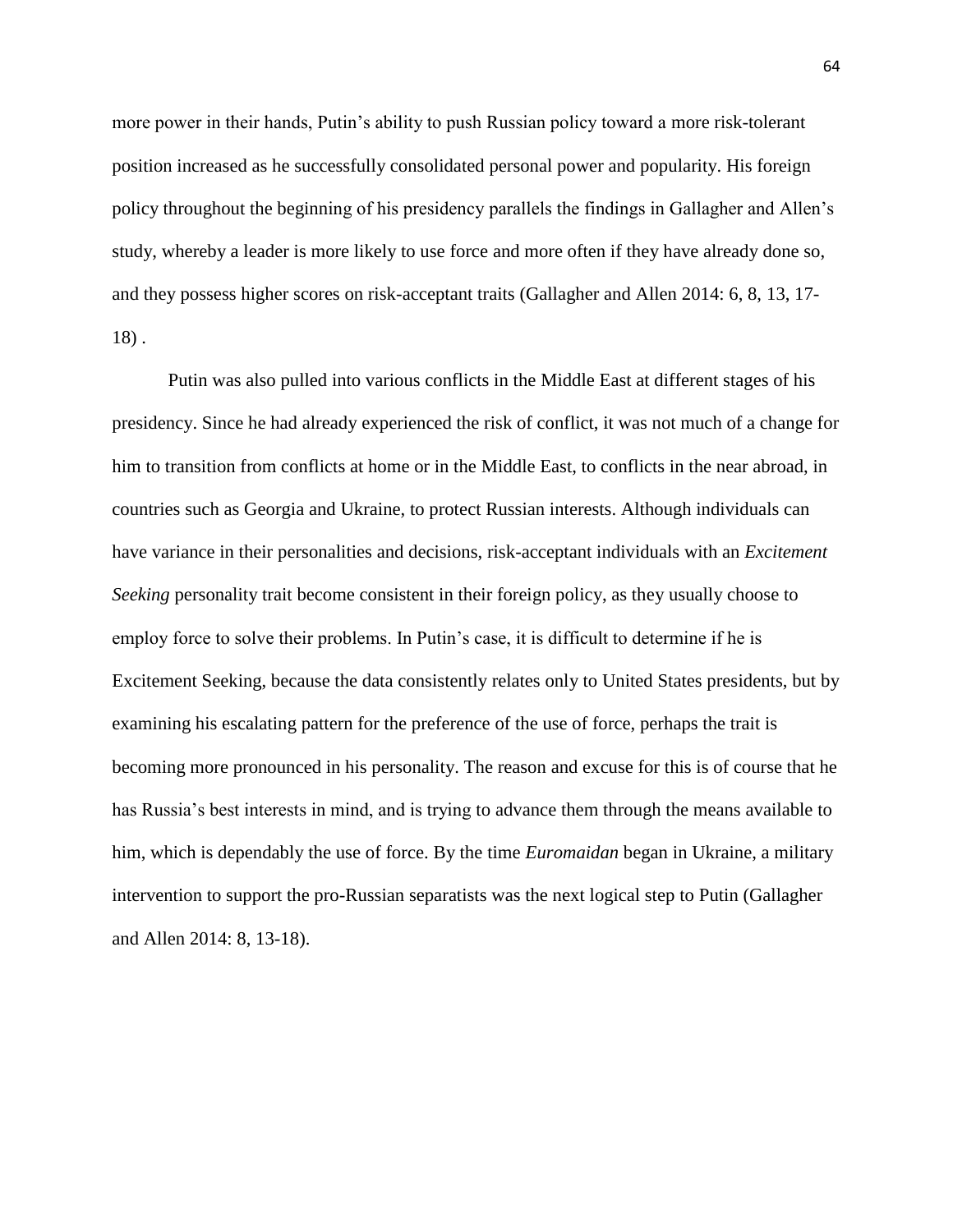# **Chapter 6. Discussion**

"In April, 2008 at the NATO summit in Bucharest, Putin reportedly told President George W. Bush quite bluntly when Bush tried to discuss Ukraine with him: 'You don't understand, George, Ukraine is not even a state. What is Ukraine? Part of its territories is Eastern Europe, but the greater part is a gift from us'" (Hill and Gaddy 2015: 360). This is not Russia's perception of Ukraine; this is Putin's creation of what he thinks Russia's relationship with Ukraine should be. This quote exemplifies the impact of the individual role that Putin plays in Russian politics (Hill and Gaddy 2015: 360-363).

Although many of the authors with their differing perspectives brought realistic aspects of the story of how and why the Ukraine crisis came about, their accounts are lacking. There is a need to explore the situation beyond the actions of a nation in its entirety, and examine the role that the individual has on a country's foreign policy and actions. In this case, that individual is Putin. Mearsheimer may be right that the West provoked a response out of Russia that created the Ukraine crisis, but was Russia's inevitable, as Mearsheimer claims, or was it shaped by Putin's particular approach to the crisis? (McFaul, Sestanovich, and Mearsheimer 2014: 175- 178).

Putin has not physically held the position of president the whole time over the last fifteen years, but even so, he has managed to create a vertical throne of power, consolidating and strengthening the actors in the Kremlin beneath him. Even when he was out of the presidency from 2008-2012, his personality could be seen impacting Russian foreign policy, as the pattern did not deviate much from what it had been. It was not until Medvedev figured out how to be more assertive in his own opinions so that Putin's presence in foreign policy became less apparent, although, with his position as prime minister, it never did disappear. Putin, even in his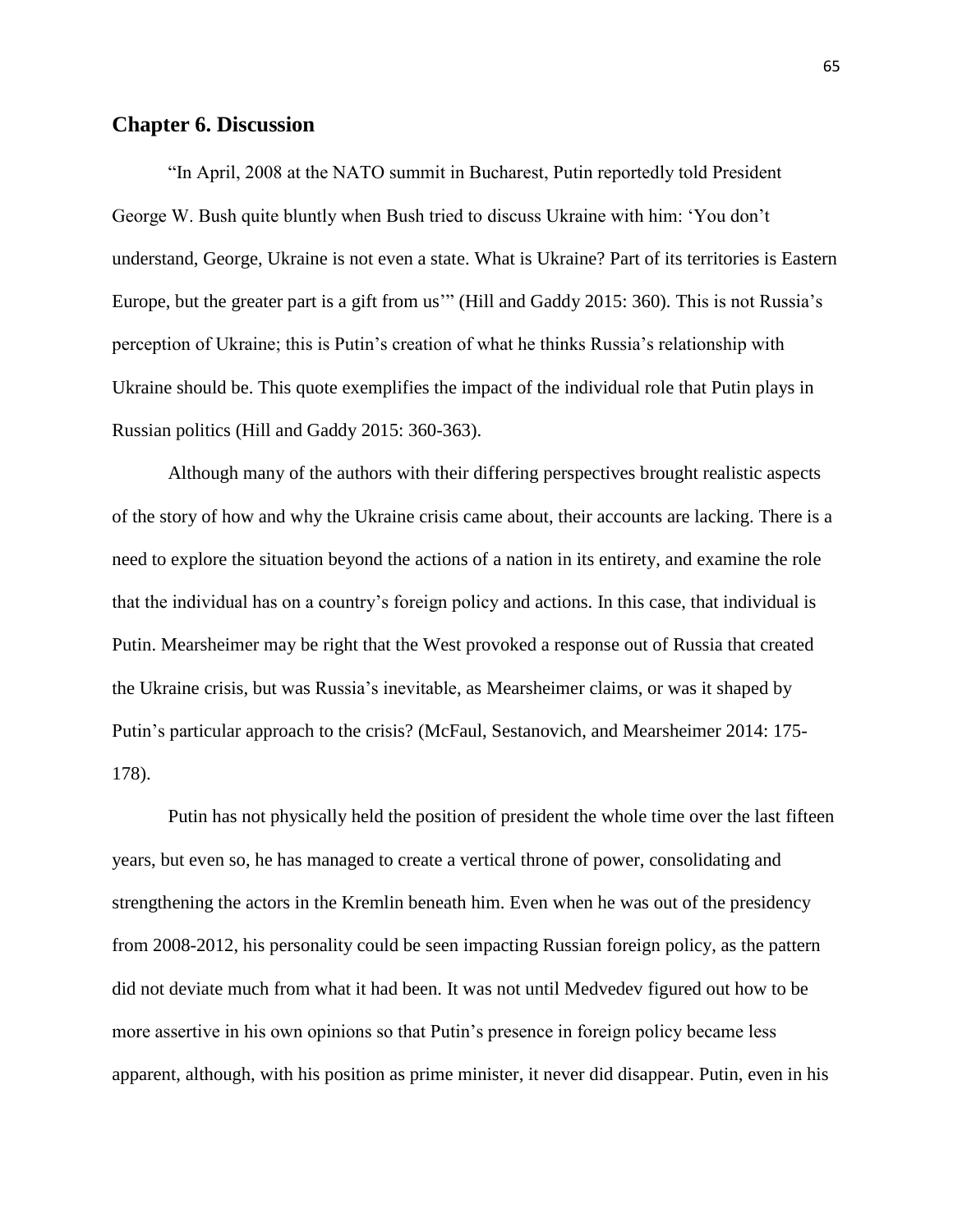premiership, often overshadowed Medvedev, as in the event of the Russian invasion of Georgia in 2008 when Putin appeared on television to give a statement instead of the acting president. Even as Medvedev's presidency was coming to a close and he stated that he might run against Putin in the next election, this was almost unthinkable because it was so obvious in their public appearances that Putin was in charge (Applebaum 2011). Rather than having his foreign policy reflect the opinions of others, Putin has created a vertical of power by consolidating state institutions, which creates the perfect outlet for his own personality and interests to play a role in Russian foreign policy. With this vertical of power, Putin can forward his interests for Russia in a way that his personal agenda can clearly be seen impacting Russian foreign policy (Giles, et al. 2015: 3-7; Smith 2008: 7-8).

Variations in Russia's foreign policy show that a leader's personality does in fact matter. In Byman and Pollack's paper, they comment in their introduction that one reason the role of the individual has often been neglected in the study of international relations, even though individuals are constantly used as focal points in the study of history. But, as is the case with Russia and Putin, sometimes a country's foreign policy cannot be properly understood if the role of the individual is ignored. The nuances in foreign policy, to many political scientists, can be attributed to geographical location, history, and the greater roles of institutions over the individual. These factors are thought to overshadow any direct impact an individual can have on a country's actions, and even if political scientists do believe that an individual can play an important role, they argue that the study of the individual does not create the generalized statements that are often sought after and studied in international relations because of their ability to be applied to a broader spectrum of situations (Byman and Pollack 2001: 107-109).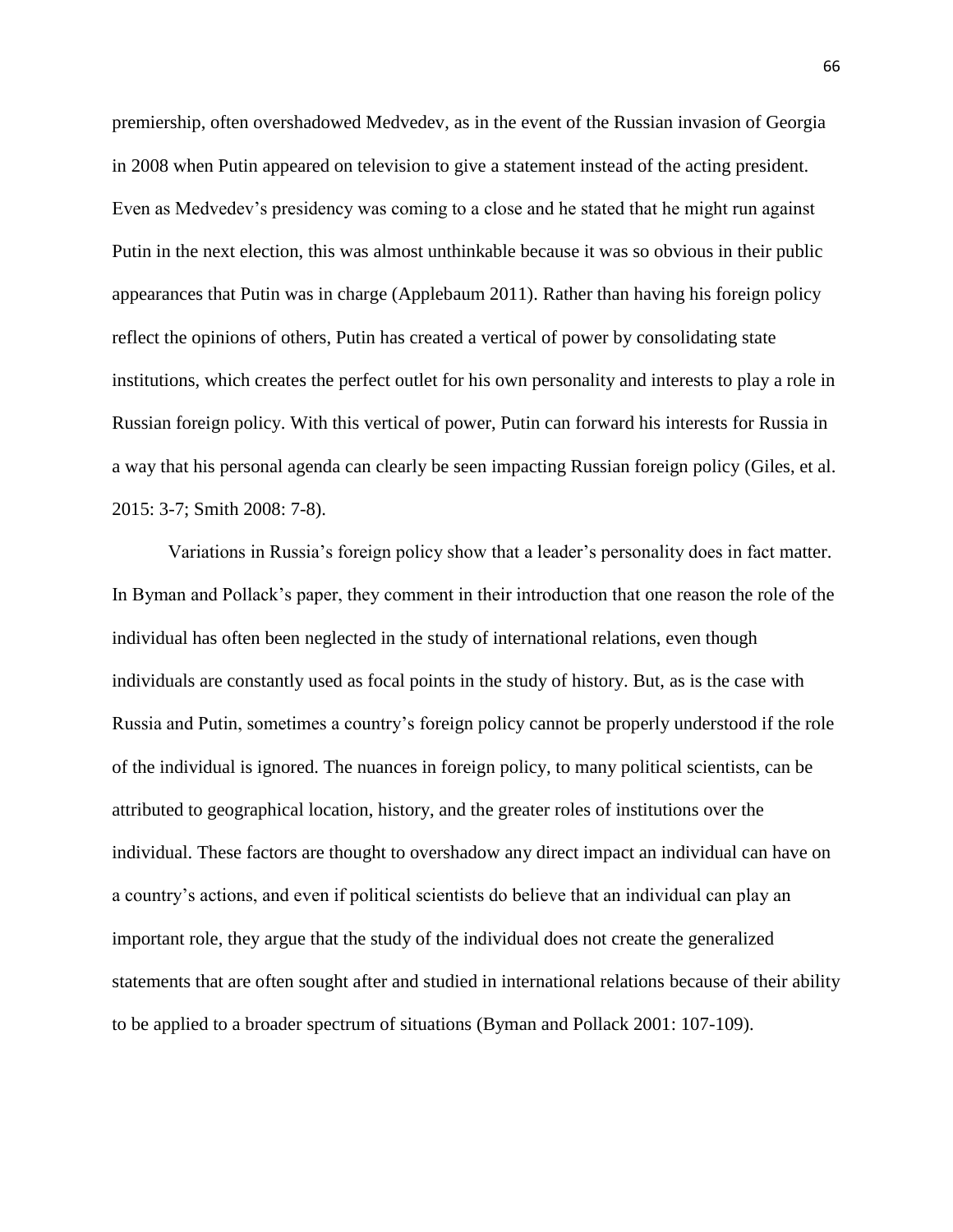Even those who are more accepting of the individual's role in shaping politics shy away from studying the effect of an individual in a country because the cases where studying an individual is relevant, appear with very particular cases, and indeed, they are. The particular situations that include individuals relevant to the shaping of their country's politics only occur with strong leaders who have usually centralized the power of the state to be within their control. This is the case with Putin and Russia's foreign policy. No matter how many times authors bring up the proximity of Russia to Ukraine and their historical ties through the Kievan Rus', these connections would not determine foreign policy if they were not important to Putin (Byman and Pollack 2001: 107-109).

Putin's personality can be seen in the role that Russia has played on the world stage, because Putin made the connection between NATO enlargement and its potential impact on Ukraine. Fearing that Russia's interest in Ukraine would be contested, he stepped in before the West could penetrate further into the Russian zone of influence (Bock, Henneberg, and Plank 2014: 8). Putin made this connection because of his history growing up in the Soviet Union and serving as a KGB agent. He has been heard saying a few times that the fall of the Soviet Union was one of the worst events in history because it divided the Russian people (Galeotti and Bowen 2014).

Many Russians are sentimental about the Soviet Union, especially if they were younger when they lived through it. People often remember childhood fondly, wishing that they could go back to the way life was then, and for many of them, their childhood memories were created in the Soviet Union. During Putin's childhood years and early adult life, Ukraine had been part of the Soviet Union, part of his homeland. For Putin, this sentimentality over his time in the Soviet Union is not different, except that after climbing the KGB ladder to a more esteemed position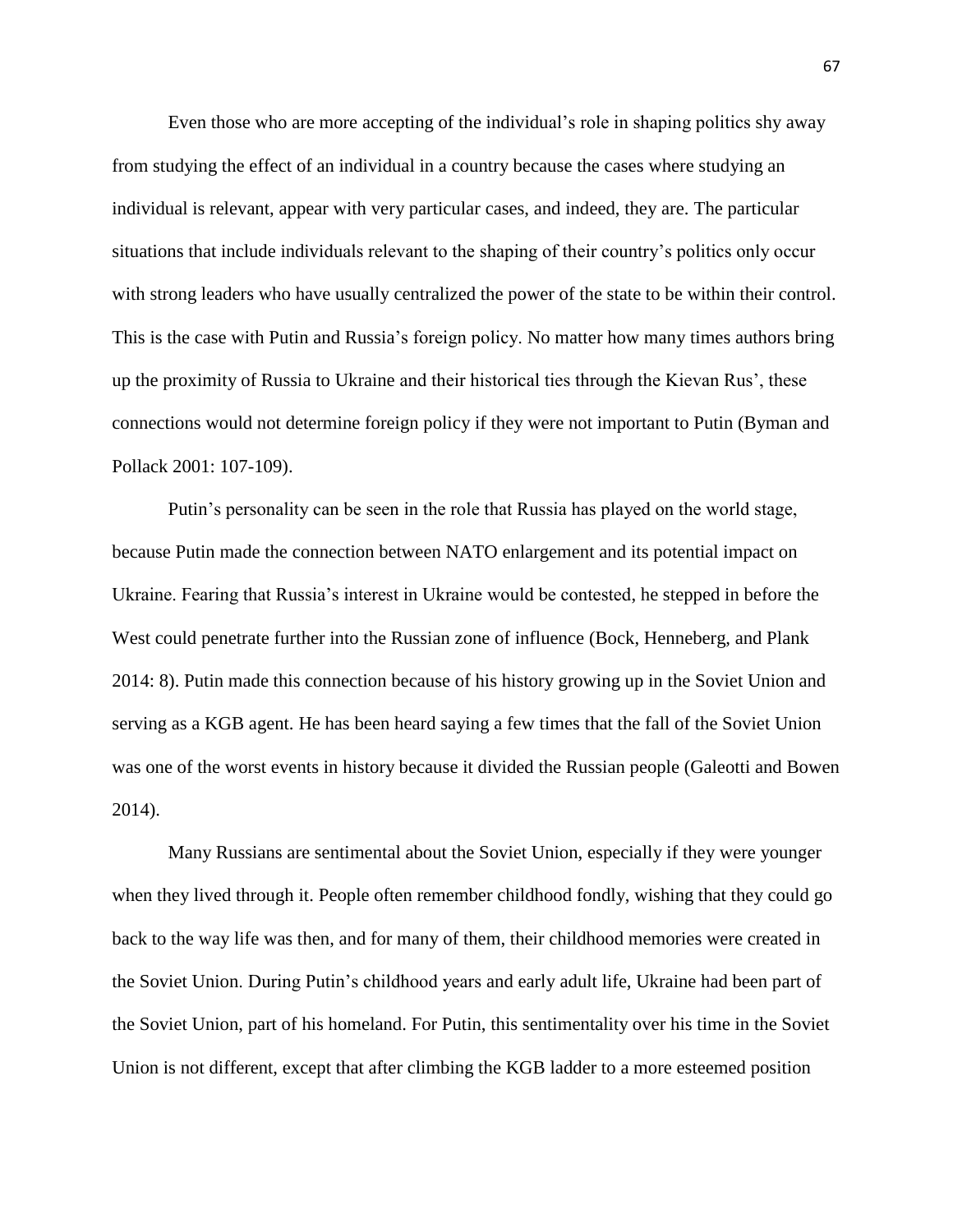before the fall of the Soviet Union, Putin watched from East Germany as Gorbachev appeared to destroy Russia from the inside with his Western-style policies of *Perestroika* and *Glasnost'*. The fall of the Soviet Union removed Ukraine from Russia, splintering the country. This series of events nurtured a seed of distaste for Western culture, ideas, and politics, which had already been planted through the propaganda of the Soviet Union (Roxburgh 2012: 15-20, 270-273).

In Byman and Pollack's first hypothesis about the impact of individuals on the intentions of the state, they say that "a leader can greatly magnify the extent of the state's revisionist intentions" (Byman and Pollack 2001: 134). This relates to Putin and his experiences during the collapse of the Soviet Union, because even if not all Russians feel that Ukrainian territory should naturally be a part of Russia, there are those who do want to go back to the time when it was. Putin magnifies this through his statements about the Kievan Rus', and more specifically, *Novorossiya*, which brings the countries together as one. The theme of *Novorossiya* has been more prominent in Putin's speeches and actions, such as during his intervention in Ukraine, and prophesized in the quote at the beginning of this chapter. With the Kremlin's control of the media, that sentiment is gaining strength in Russia as barrages of propaganda are continuously thrown at the people. Byman and Pollack finish their statement in this hypothesis by saying that although other factors, such as culture and domestic politics, are still very relevant to shaping a state's intentions, an individual leader can work beyond these factors to pursue actions according to their own particular interest and ideology, perhaps using these factors to do so. Putin has used the strategic position of Russia in this way, creating an enemy to create a stronger sense of culture within Russia. With the focus on the enemy, he can divert attention from domestic criticism and rally support (Byman and Pollack 2001: 134).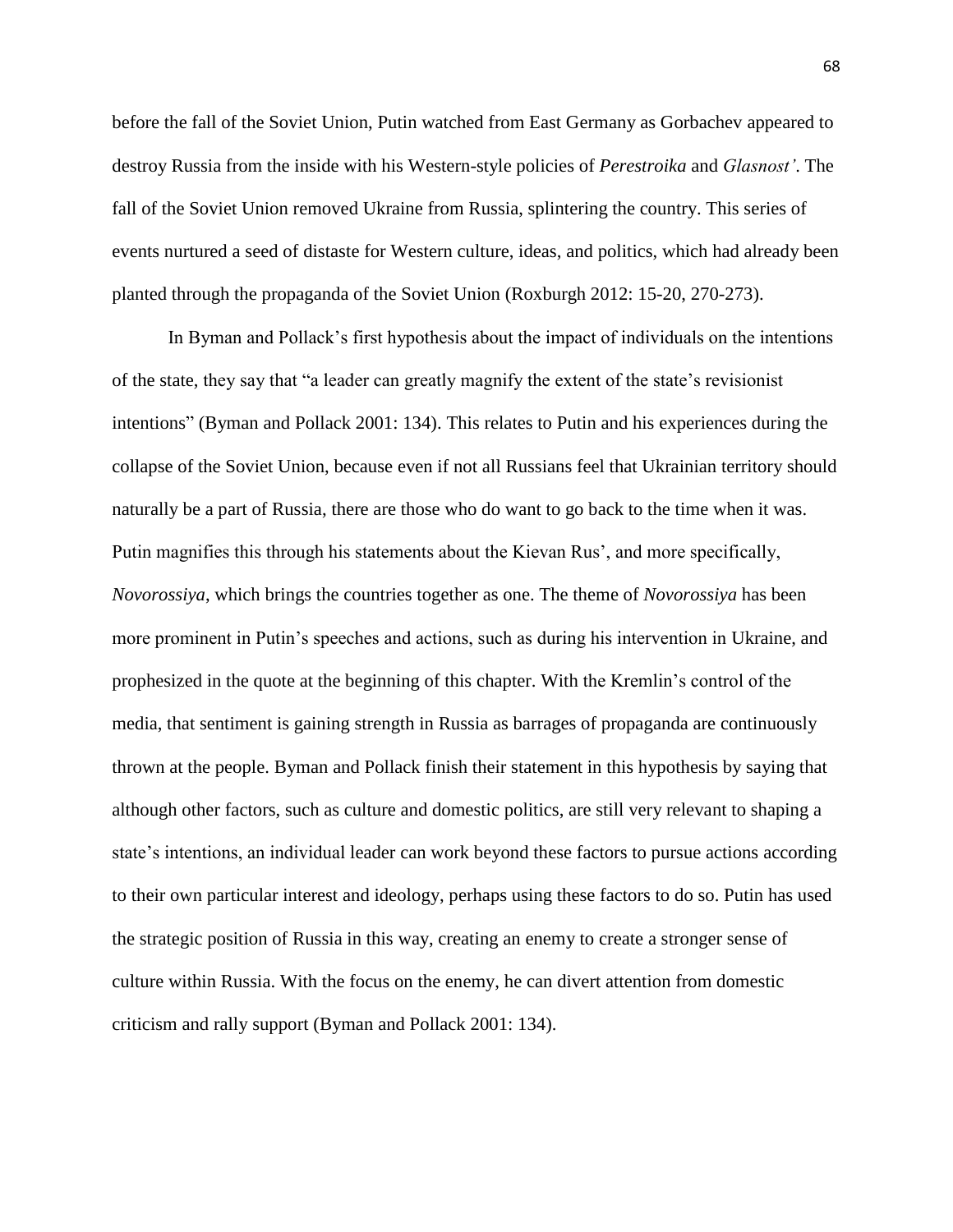In part, Putin looks to NATO as one of the factors that caused the collapse of the Soviet Union, viewing the Western policy of containment as already encroaching on the Soviet sphere of influence, effectively collapsing it. From this breakdown, he tracked Russia's traditional enemy, NATO, as it first expanded into the Russian sphere of influence, including states that used to be part of the Warsaw Pact into its membership. Then NATO continued to expand into former Soviet States and up to the border of Russia, with the inclusion of the Baltic States. As Putin was courting the West, and NATO sought the approval of Russia for continued expansion, Putin wondered why NATO felt the need to keep spreading its borders. The Soviet Union had fallen, so there was no need to build up this alliance. He viewed the buildup as a direct threat to Russia, because he could not think of another reason NATO would insist on courting new members. NATO had been created for the purpose of installing a defense system against the Soviet Union and for the prevention of further Soviet expansion, especially into Europe, so from Putin's point of view, NATO expansion had to be directly linked to Russia (Giles, et al. 2015: 2- 10; Smith 2008: 8-12).

Now that NATO has gotten too close for Putin's comfort, the enemy that Putin had initially concocted in demonizing the United States was replaced with a general anti-Western sentiment, but the enemy was closer to home, feeding more strongly into Putin's need for a scapegoat. As Byman and Pollack argue, individuals become more important during times of great change since they generally have more flexibility to act as citizens are more likely to accept the need for quick action by a strong leader (Byman and Pollack 2001: 142-143). It can be said that Putin built up power at different stages of his presidency, where events or conflicts that needed a leader occurred, such as when he first came to office using Chechnya to increase his popularity. Putin started centralizing his power in the Kremlin during his first terms, but there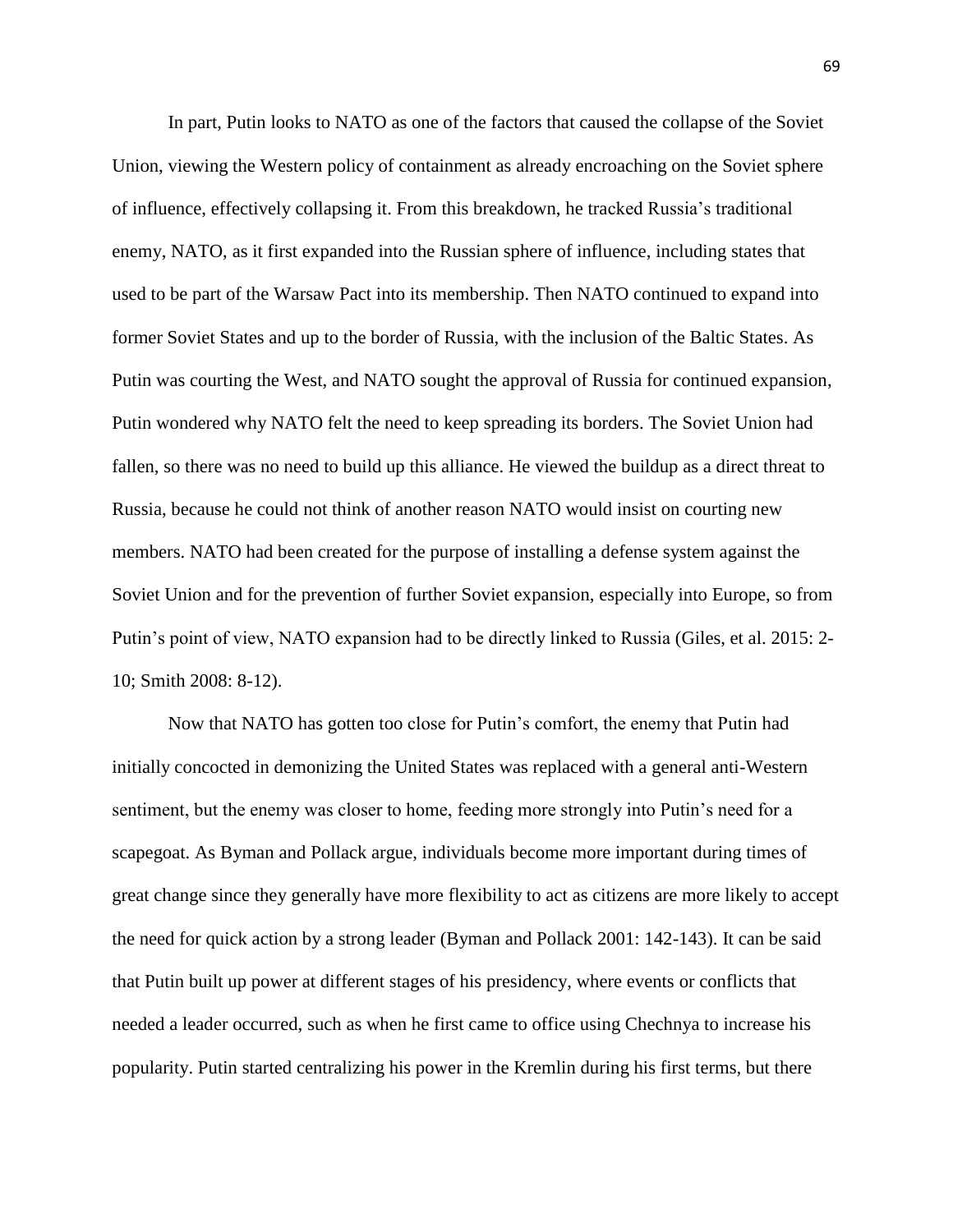have been events periodically throughout his presidency that have allowed him to further the consolidation process at various stages. NATO expansion to the edge of Russian borders was just one such circumstance, where the people no longer felt secure, except under the leadership of their strong, calm, and rational president. The Ukraine crisis was a more extreme event that allowed further consolidation and the possibility of integrating the pursuit of other Russian interests into the chaos (Giles, et al. 2015: 2-10; "The Ukraine Crisis and NATO-Russia Relations").

Indeed, Putin did initially try to have Russia form a relationship with the United States and NATO to bolster Russia's position in the world, and Putin did this even through a growing dislike of the West that had come about initially from working as a KGB agent in the Soviet Union. Putin cared more for the betterment of his country, militarily, economically, and in this case politically, so he sacrificed his own beliefs and comforts to give Russia a chance with the West. Unfortunately, here, the United States and Russia's long standing distrust for the other, especially after the experiences of the Cold War, continued to manifest during periods of perceived cooperation between the traditional rivals. The manner in which Putin chose to deal with domestic issues was often criticized by the West as too harsh, especially in relation to the Chechen Wars, and Putin did not like the West interfering in something that he viewed as a strictly domestic matter. The United States might promise Russia something, but with ulterior motives, creating a situation where Putin felt he could not trust the United States, just as the United States was never ready to trust the leader of Russia with the history of the Cold War hanging between them (Giles, et al. 2015: 2-10; Roxburgh 2012: 4-28).

As distrust between the West and Russia grew again, Putin warned against trying to pull Ukraine or other important countries on Russia's borders into NATO, but the West did not take

70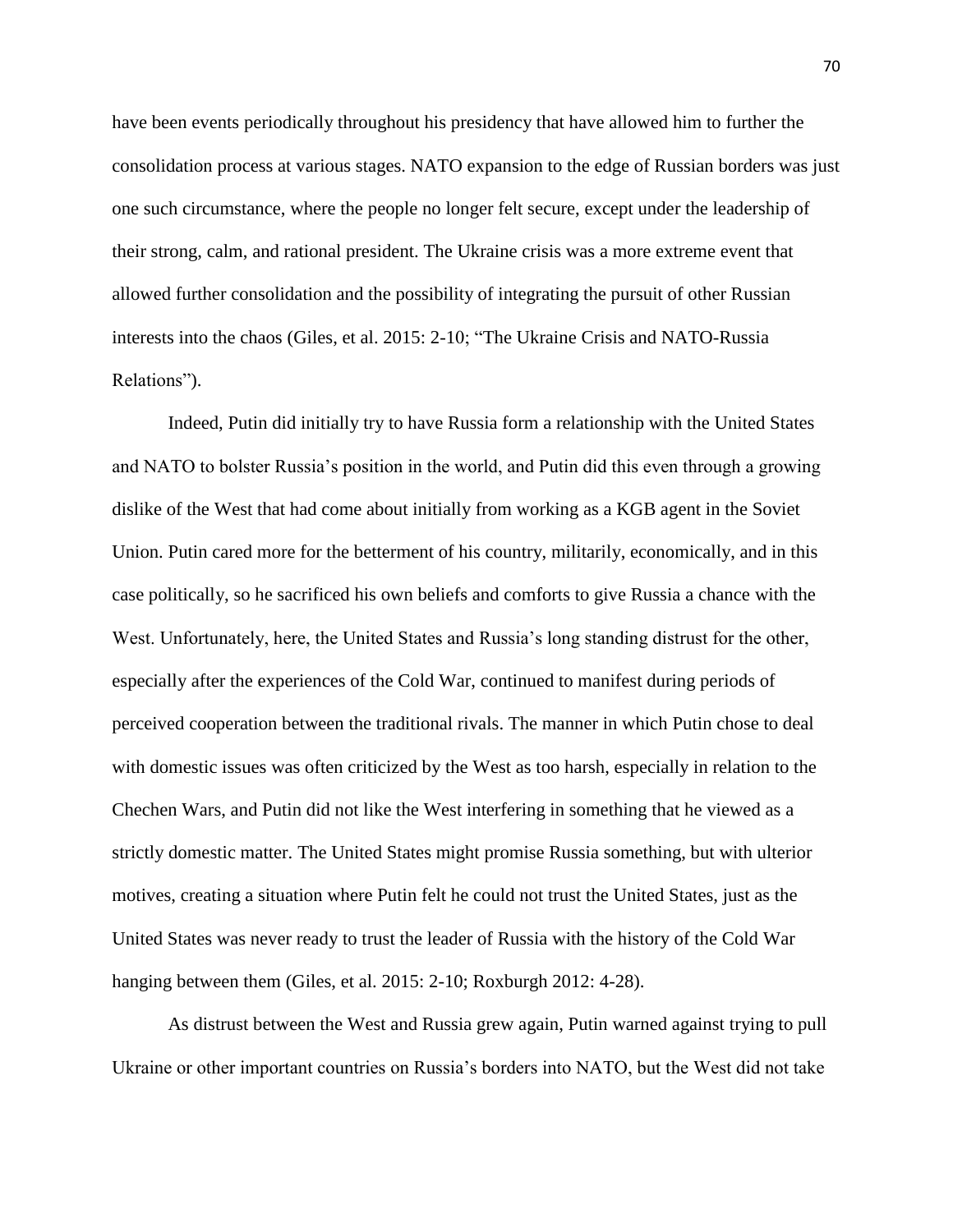his warning seriously. Instead, they directly aggravated him by making a statement calling for Georgia and Ukraine to become future members of NATO. It did not matter to Putin that these countries were not ready to join NATO, or that not everyone in the alliance was on board with the idea. Putin saw Western interests and intention towards these two countries on Russia's borders as one step too far beyond the line that Putin could accept in what he believed was the slow removal of Russian power, backing Russia into a corner where Russia would be alone, with no allies. Because of Putin's understanding of the situation based off of his knowledge and interest in Russian history, as well as his own history and experience, he chose to take action in Georgia and Ukraine to protect Russia's sphere of influence (Hill and Gaddy 2015: 260-263, 305-307, 358-368).

Byman and Pollack also hypothesize that "individuals can be an important component of a state's diplomatic influence and power" (Byman and Pollack 2001: 134). Therefore, it is important to look at the Putin's political and diplomatic skills, because with his government following his rule, Russia can only be as skillful in politics as he is. So, when Putin saw the threat to Ukraine – and to Russian interests – he used that power to choose to intervene rather than to try to come to an agreement with Western powers over the situation. Thus, he appears more as a man of action than one thinks carefully and seeks consensus before acting. Throughout 2014 and some of 2015, peace talks were attempted on multiple occasions to try to come to some consensus about a ceasefire agreement to contain the violence. Each time, the agreements seemed to be broken and the violence continued. This left the image of Putin in connection with Russia and Russian troops, of a man who did not honor his agreements, insofar as it is assumed that Putin and the Russian army were operating on the same page, although the situation in Ukraine was too complex to stop at one man's word. If the Army went against Putin's intentions,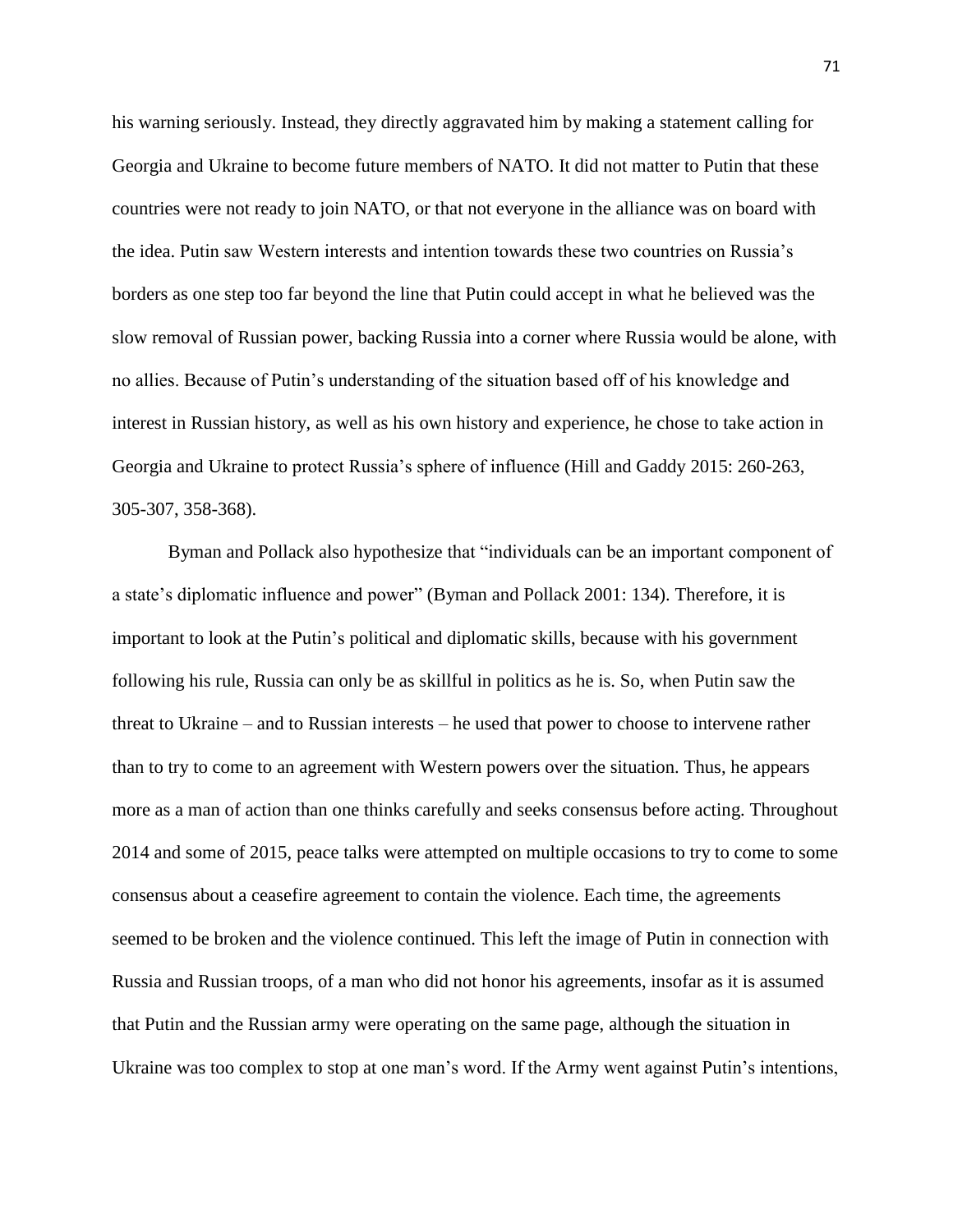it would be very hard to separate, because Putin has created a state in which he and the state are combined (Byman and Pollack 2001: 134-135).

Based on his experience in Georgia, Putin chose to act forcefully in Ukraine when the *Euromaidan* protests started. As in the Rose Revolution, Putin assumed that the West was trying to sway Ukraine to its side by inciting pro-democracy protests against the incumbent government. At this point Putin had already used force at multiple times to protect Russia's zone of influence against Western infringement, so it was logical for him to move into the situation with military force, because that is what seemed to have worked (Frizell 2014; "Georgia's 'Rose Revolution'").

This situation brings into account Gallagher and Allen's discussion of leaders and their tendency to use force. Since Putin had already intervened in Georgia during the color revolution, as well as in other parts of the world, it was a tool he was willing to turn to again. In Gallagher and Allen's analysis of leaders' personality traits, they discuss four traits and how they might impact the decision making process of a state leader. Based on their analysis, Putin might be seen as having the traits of Openness to Action, or Excitement Seeker, which is described as seeking out risks for the adventure. Looking at Putin's personality and the reasons behind his decisions, that is, for carving out a better place for Russia in the world, it is not logical to say that his foreign policy has been the result of his adventurousness as described in the Excitement Seeker trait. His actions also cannot be explained by a desire to experience something different. This brings into account the role the Deliberation trait played in Putin's decisions, which takes into account how long and thoroughly he considered his options before deciding on what he thought the best plan of action would be. Perhaps because he continued to use force as a political tool, his Deliberation trait was lowered so that he chose to act rather quickly under the circumstances.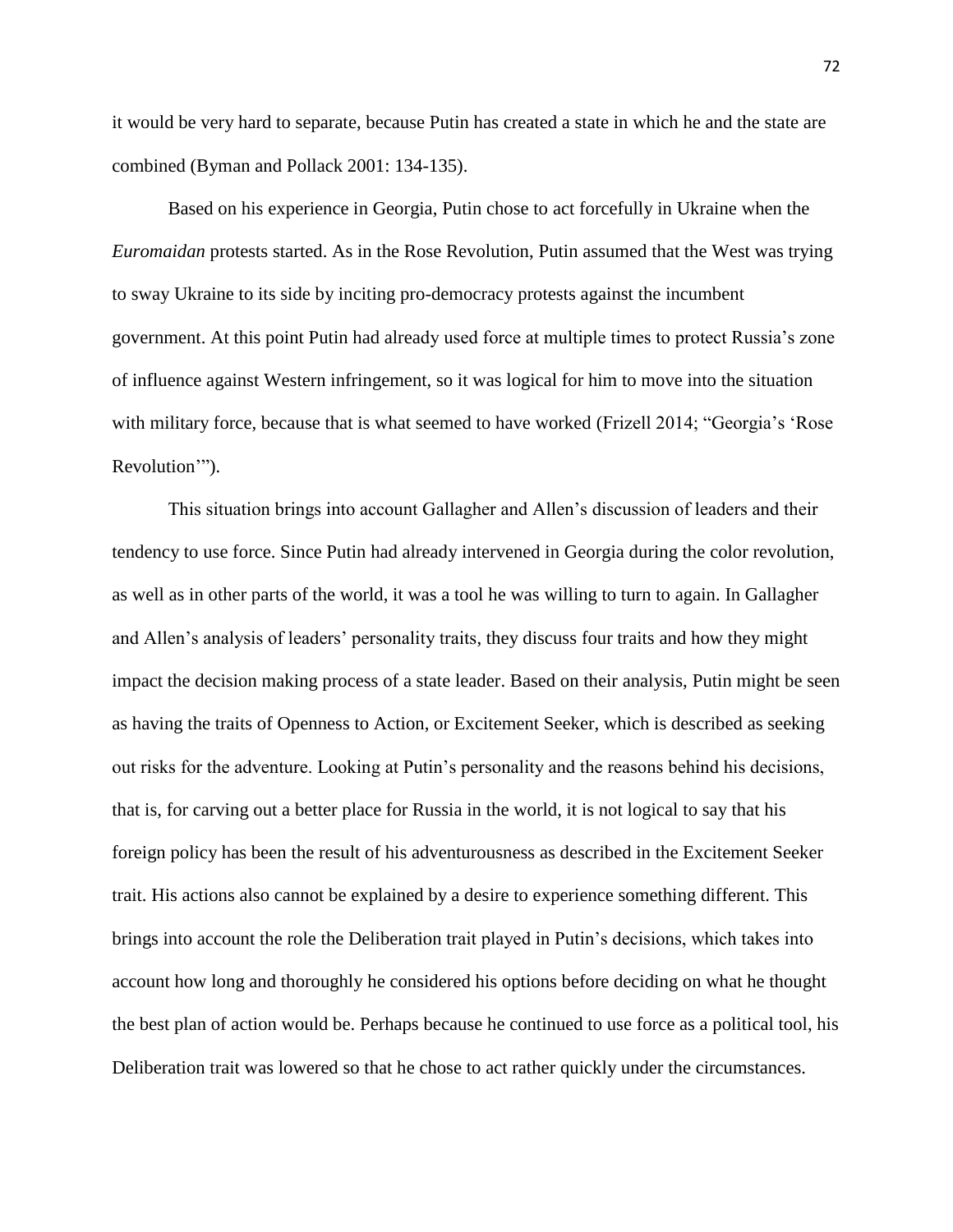Gallagher and Allen also hypothesize a decrease in the use of the Deliberation trait in a leaders personality will increase the use of force abroad, if there is less questioning done before moving to action (Gallagher and Allen 2014: 8-9, 13-16).

Through this understanding and experience of living through certain events in his earlier life when no one knew him, and in his role in the Kremlin, Putin has managed to give a picture of his life story through the connection he made between these events and how he reacted to them. Just because Putin believed that NATO expansion was a threat to Russia does not mean that NATO's actual intention was to threaten Russia. However, NATO's true intention does not matter because Putin's ideas about the world created the scene that Russia acted on. Putin did not keep Russia's interests in Ukraine and Georgia a secret, and therefore felt provoked by the West's attention to the countries, and even though Western interests weren't going to be pursued Putin saw the West as guilty of overstepping warning guidelines, which he had alluded to on a few occasions. Maybe the West did unintentionally provoke Putin into the creation of the Ukraine crisis, as Mearsheimer claims, but the West did not see the connection, and even if it had, that does not mean that the United States should tiptoe around Russia's wishes because Putin might misinterpret Western actions or intentions and retaliate against an unintentional threat. As is depicted through the causes and the events of the Ukraine crisis, great powers tend to pursue foreign policy objectives for the betterment of their state's position in the world. This is common of any powerful state, and to limit one in this arena at the expense of another might serve Putin's personal interests and sense of security, but is ultimately illogical (Mearsheimer, "The West's Fault," 2014).

In *Putin's Empire State of Mind*, Galeotti and Bowen argue that the Putin today is not the same man who was Russia's president between 1999 and 2008 (Galeotti and Bowen 2014).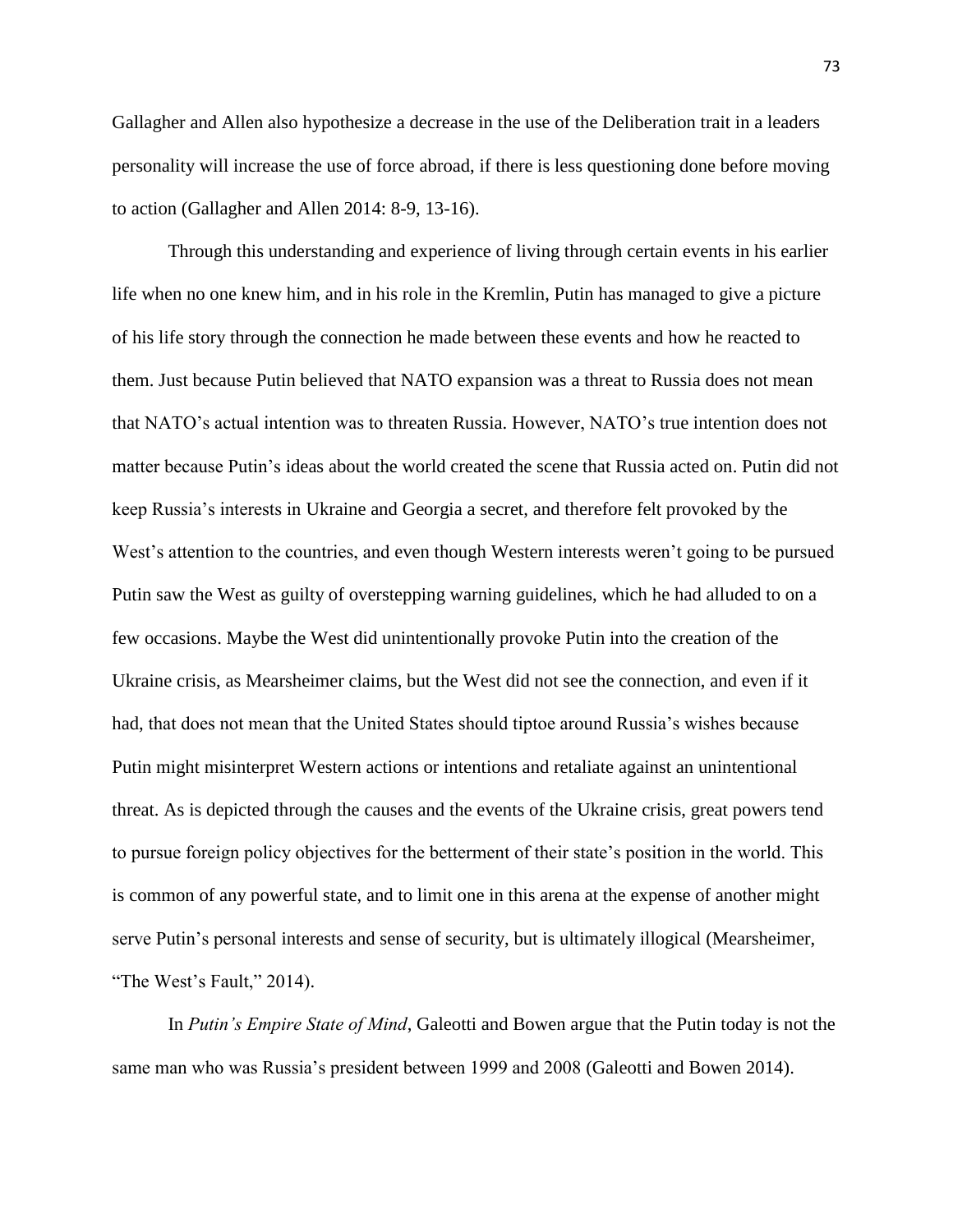However, looking at the information and analysis provided through Putin's personality and Byman and Pollack's many hypotheses, is this really the case? If Russia was remaining unobtrusive during Putin's initial years as president, because Putin saw that the state was weak, it seems that Putin has become more active within the state and abroad because Russia is stronger, rather than changing. Putin's history and experiences have shaped his personality and shaped the state over which he presides today, creating a government specialized to his personality. He has gone with the ebb and flow of Russia's power and politics, and he has both used popular support to back up an aggressive foreign policy and has used the specter of foreign threats to justify the use of military force and rally domestic support. He has created the Western enemy to keep his popular support at a high, so that he can pursue the state's interests as well as his own. Any direction from which Putin's Russia is analyzed today needs to take into account Putin's personality and experiences, as he uses them in his foreign policy to decide the best course of action for the state (Hill and Gaddy 2015: 258-263).

It can be argued that the Ukraine crisis is the West's fault for provoking Putin, as Mearsheimer, Walt, and Cohen claim, or it can be said that Putin acted aggressively by intervening in Ukraine, as Sestanovich claims. Either way, Putin's personality has played a big role in shaping the events (Cohen 2014; McFaul, Sestanovich, and Mearsheimer 2014: 171-175; Mearsheimer, "The West's Fault," 2014; Walt, "Arming Ukraine," 2015).

## **Conclusion**

President Vladimir Putin has made major changes in the Russian government since he took over the presidency from Yeltsin in 1999. Over the last fifteen years of Putin's Russia, the President's personality can be seen affecting domestic and foreign policy decisions. Throughout the course of Putin's reaction to NATO expansion into the Russian sphere of influence, the crisis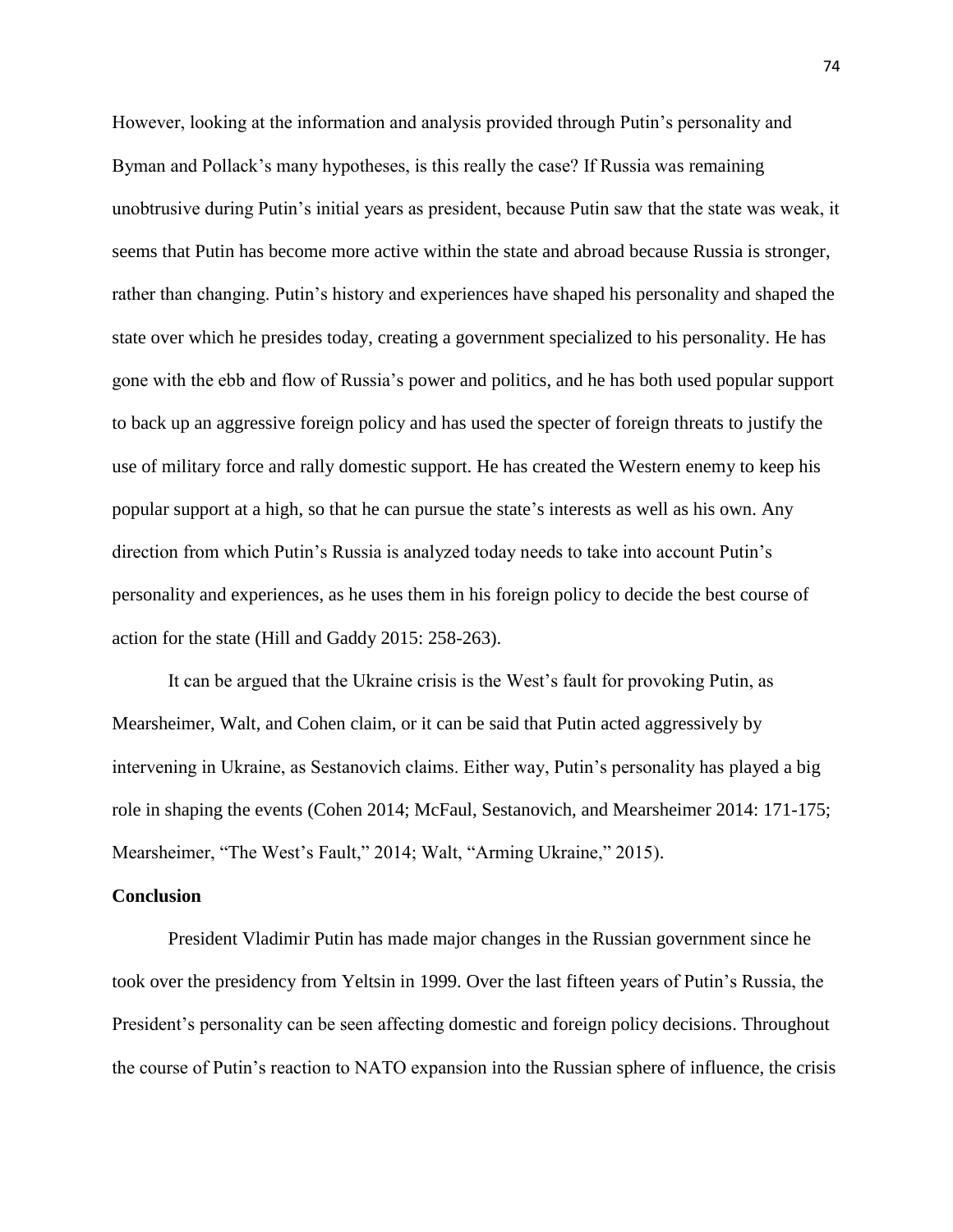in Ukraine eventually arose. From the perspective of officials in U.S. government, Putin is usually considered fully responsible for the Ukraine crisis, but a variety of perspectives are offered by different scholars in their examination of the events leading up to it. Some have said that the West needs to take responsibility for the Ukraine crisis because Western governments did not take into account how NATO expansion might look like from the Russian perspective, even if was not intended to be a threat. Others think that Russia's decision to invade was a clear demonstration of Russia's aggressive intentions because NATO was obviously not trying to expand in order to corner Russia (Giles, et al. 2015: 2-10; Smith 2008: 3-4, 7-8).

Putin has gathered so much control over the Russian state, both in the areas of politics and business, that Western media often refers to Putin and Russia almost interchangeably. This has created a powerful political tool for Putin, making it easier for him to pursue the interests that he thinks Russia should have, such as the reintegration of Ukraine. With the perpetual enemy Putin has made the West out to be, he continues to have high support for his centralized actions, as he portrays himself combating a threat to Russia, and protecting the Russian people (Owen and Inboden 2014).

Now Ukraine is divided and in a state of frozen conflict. In this state it remains out of the West's reach, and a puppet to Russia. Looking back and analyzing the events that led to this point through international relations theories, it seems apparent that one of the major factors in the creation of the conflict in Ukraine was Putin's personality. Formed out of a childhood in the Soviet Union and having his world crash before him at the hands of a leader who was trying to reform the Soviet Union with more pro-Western policies, it is no wonder that Putin has become progressively less enthralled by what the West had to offer. Although these policies were for the purpose of preserving the Soviet Union and maintaining control of the Communist Party, their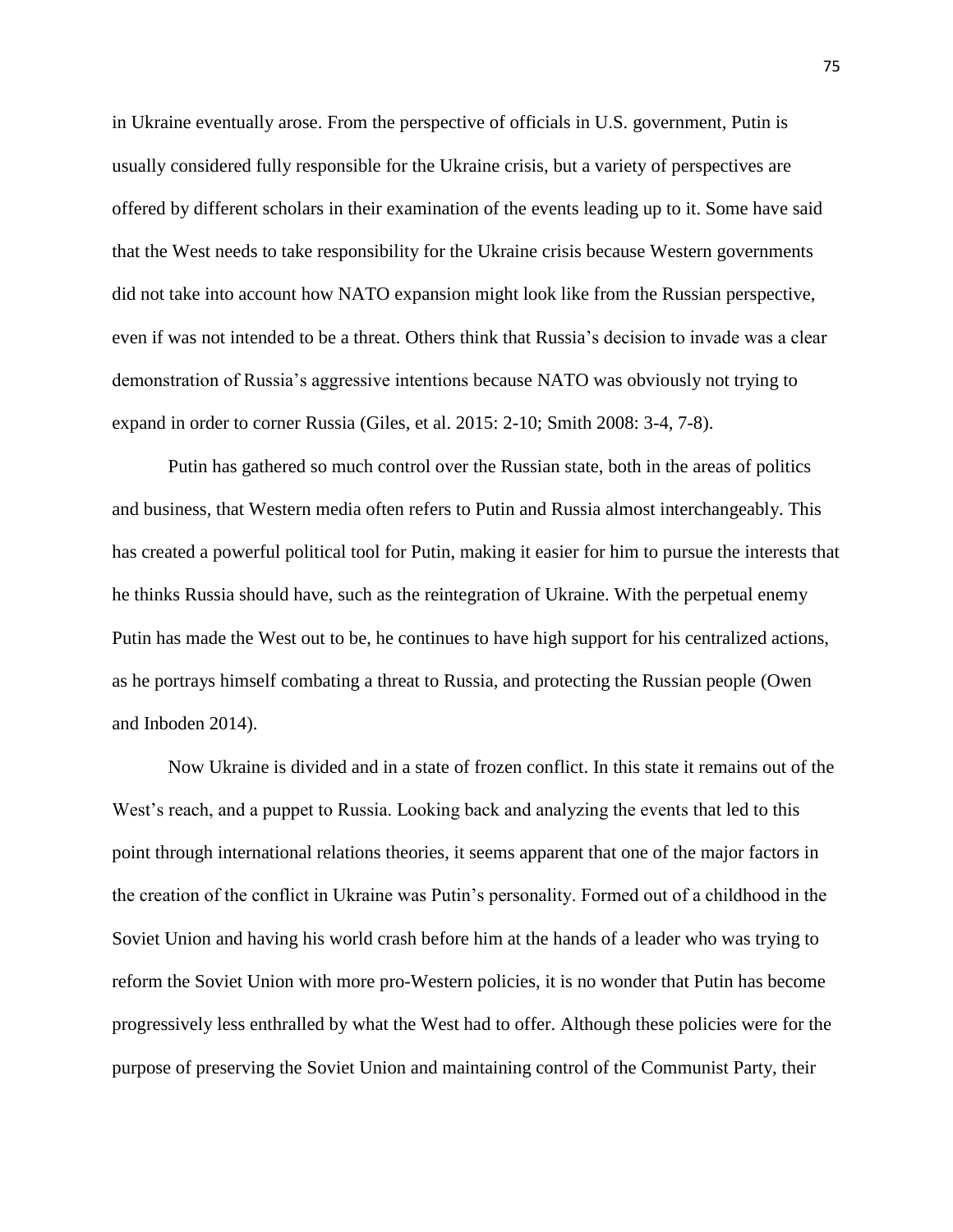outcome greatly impacted how Putin viewed certain ideas coming from the West. His loyalty and devotion to Russia create a situation in which he wants to bring Ukraine, the original location of the Kievan Rus', back into the folds of Russia, so that the Russian people can be one again. He cannot see why the West has an interest in the regions around Russia except to exacerbate the stressed relationship between the United States and Russia, so he only saw his intervention in Ukraine as a way to protect Russian interests (Mearsheimer, "The West's Fault," 2014; Roxburgh 2012: 94-96, 226-229).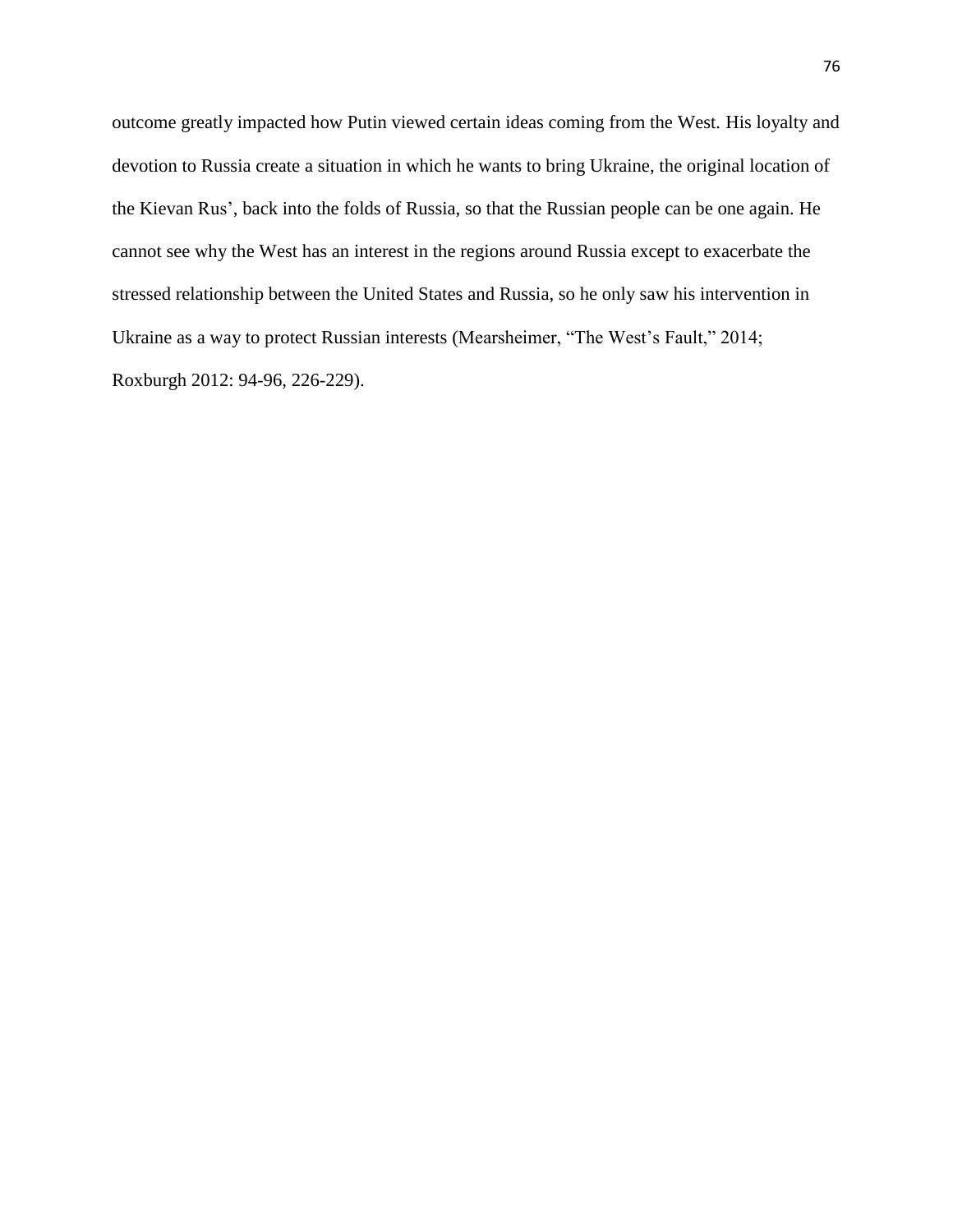## Bibliography

- Applebaum, Anne. "Is Dmitry Medvedev Ready to Stand up to Vladimir Putin'?" *The Telegraph*. Telegraph Media Group, 14 Apr. 2011. Web. 20 Apr. 2016.
- Blair, David, Roland Oliphant, and Joanna Walters. "Ukraine: Russia Launches 'armed Invasion' as Obama Warns Moscow of 'costs' of Intervention." *The Telegraph*. Telegraph Media Group, 28 Feb. 2014. Web. 01 Apr. 2016.
- Blair, David. "Ukraine Crisis: Rebels Proclaim Birth of Sovereign 'People's Republic'" *The Telegraph*. Telegraph Media Group, 12 May 2014. Web. 01 Apr. 2016.
- Bock, Andreas M., Ingo Henneberg, and Friedrich Plank. ""If You Compress the Spring, It Will Snap Back Hard": The Ukrainian Crisis and the Balance of Threat Theory." *International Journal: Canada's Journal of Global Policy Analysis* 70.1 (2014): 101-109. Web. 09 Apr. 2016.
- Brovkin, Vladimir. "Discourse on NATO in Russia during the Kosovo War." (2009): n. pag. Web. 13 Mar. 2016.
- Byman, Daniel L., and Kenneth M. Pollack. "Let Us Now Praise Great Men: Bringing the Statesman Back In." *International Security* 25.4 (2001): 107-146. *JSTOR [JSTOR]*. Web. 21 Sept. 2015.
- "Chronology of the Orange Revolution." *DW.COM*. Deutsche Welle, 1 Oct. 2007. Web. 13 Mar. 2016.
- Cohen, Stephen F. "Distorting Russia:How the American Media Misrepresent Putin, Sochi and Ukraine." *The Nation*. Thenation.com, 11 Feb. 2014. Web. 09 Apr. 2016.
- Elder, Miriam. "Boris Berezovsky: Kingmaker Reduced to a Shadow in Exile." *The Guardian*. Guardian News and Media, 23 Mar. 2013. Web. 30 Mar. 2016.
- "Enlargement." *Nato.int*. NATO, 3 Dec. 2015. Web. 15 Mar. 2016.
- "Ethnic Russians in the Newly Independent States." *University of Texas Library*. N.p., n.d. Web. 12 Apr. 2016.
- "First Meeting between Bush and Putin." *International New York Times*. The New York Times Company, 17 June 2001. Web. 15 Oct. 2015.
- Foreign Staff. "Ukraine Crisis: Timeline of Major Events." *The Telegraph*. Telegraph Media Group, 05 Mar. 2015. Web. 01 Apr. 2016.
- "Founding Act: On Mutual Relations, Cooperation and Security between NATO and the Russian Federation." *North Atlantic Treaty Organization*. NATO, 27 May 1997. Web. 13 Mar. 2016.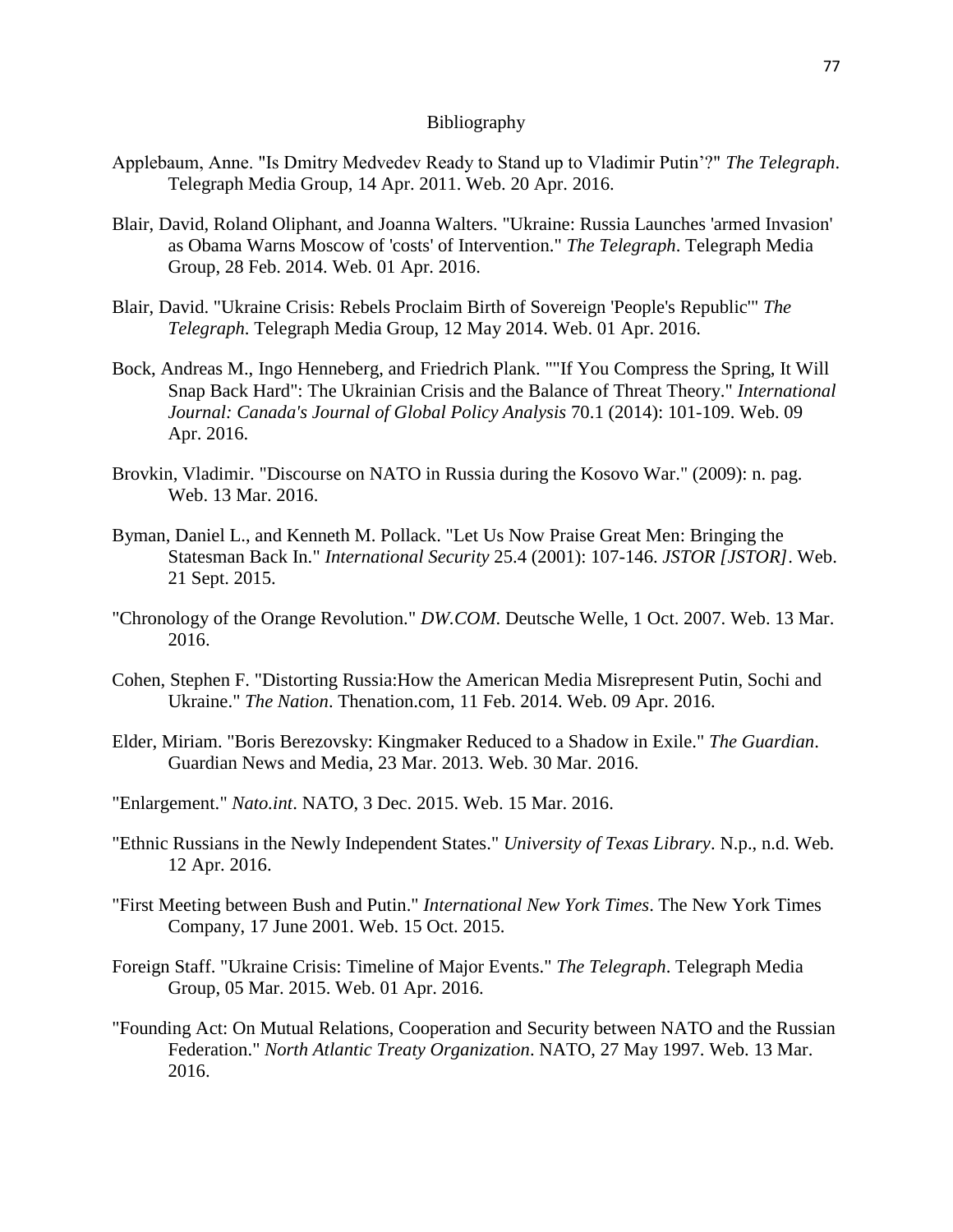- Frizell, Sam. "Ukraine Protestors Seize Kiev As President Flees." *Time*. Time Inc., 22 Feb. 2014. Web. 01 Apr. 2016.
- Galeotti, Mark, and Andrew S. Bowen. "Putin's Empire of the Mind." *Foreign Policy*. Foreignpolicy.com, 21 Apr. 2014. Web. 10 Apr. 2016.
- Gallagher, Maryann E., and Susan H. Allen. "Presidential Personality: Not Just a Nuisance." *Foreign Policy Analysis* 10.1 (2013): 1-21. Web. 21 Sept. 2015.
- "Georgia's "Rose Revolution"" *GlobalSecurity.org*. Global Security, n.d. Web. 13 Mar. 2016.
- Giles, Keir, Philip Hanson, Roderic Lyne, James Nixey, James Sherr, and Andrew Wood. "The Russian Challenge." *Chatham House Report* (2015): 1-58. June 2015. Web. 24 Sept. 2015.
- Hill, Fiona, and Clifford G. Gaddy. *Mr. Putin: Operative in the Kremlin*. 2nd ed. Washington D.C.: Brookings Institution, 2015. Print.
- "How the Rose Revolution Happened." *BBC News*. BBC, 10 May 2005. Web. 13 Mar. 2016.
- *How Vladimir Putin Came to Power*. 2015. *DocumentaryTube.com*. Web. 25 July 2016.
- Kalb, Marvin. "Putin Won His War in Ukraine." *Washington Post*. The Washington Post, 7 Sept. 2015. Web. 01 Apr. 2016.
- Kolyandr, Alexander. "Ruble Falls on First Trading Day of 2015." *Wall Street Journal*. Wall Street Journal, 5 Jan. 2015. Web. 20 Apr. 2016.
- "Leaders Sign Major Nuclear Arms Deal." *BBC News*. BBC, 24 May 2002. Web. 12 Mar. 2016.
- Lieven, Anatol. "Don't Fear the Russians." *The New York Times*. The New York Times, 17 Mar. 2016. Web. 16 Apr. 2016.
- McFaul, Michael, Stephen Sestanovich, and John J. Mearsheimer. "Faulty Powers: Who Started the Ukraine Crisis." *Foreign Affairs* 93.6 (2014): 167-178. *Foreign Affairs*. Web. 15 Oct. 2015.
- Mearsheimer, John J. "Don't Arm Ukraine." *The New York Times*. The New York Times, 09 Feb. 2015. Web. 15 Mar. 2016.
- Mearsheimer, John J. "Why the Ukraine Crisis is the West's Fault." *Foreign Affairs*. Council on Foreign Relations, Inc., 20 Aug. 2014. Web. 20 Oct. 2015.
- Mearshheimer, John J. "Getting Ukraine Wrong." (n.d.): n. pag. *International New York Times*. New York Times, 13 Mar. 2014. Web. 15 Mar. 2016.
- Mendalsohn, Jack. "The NATO Russian Founding Act." *Arms Control Association*. N.p., 01 May 1997. Web. 14 Mar. 2016.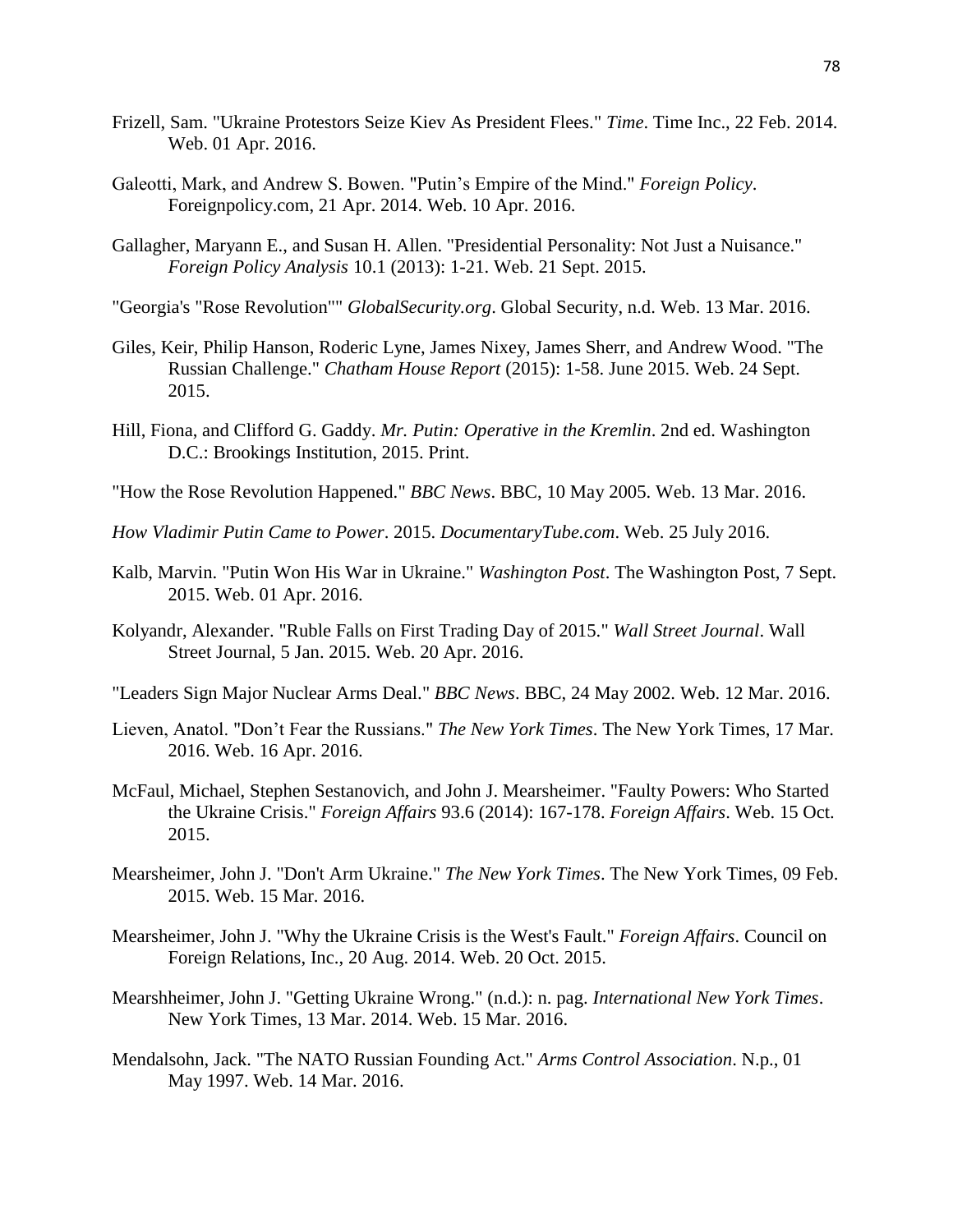- Mirovalev, Mansur. "Chechnya, Russia and 20 Years of Conflict." *Chechnya, Russia and 20 Years of Conflict*. Al Jazeera, 11 Dec. 2014. Web. 12 Mar. 2016.
- Myers, Steven Lee. "Russia Closes File on Three 1999 Bombings." *The New York Times*. The New York Times, 30 Apr. 2003. Web. 16 Feb. 2016.
- "NATO's Eastern Europe Build-up Plans Alarm Russia." *BBC News*. BBC, 03 Apr. 2014. Web. 09 Apr. 2016.
- "NATO's Relations with Russia." *North Atlantic Treaty Organization*. NATO, 11 Nov. 2015. Web. 10 Mar. 2016.
- O'Shea, Brittnay. "Boris Yeltsin (1931 2007) President of Russia (1991-1999)." *Cold War Museum*. The Cold War Museum, n.d. Web. 13 Feb. 2016.
- Owen, John M., IV, and Willian Inboden. "Putin, Ukraine, and the Question of Realism." *The Hedgehog Review* 17.1 (2015): n. pag. *The Hedgehog Review*. Spring 2015. Web. 09 Apr. 2016.
- Perlez, Jane. "Poland, Hungary and the Czechs Join NATO." *The New York Times*. The New York Times, 12 Mar. 1999. Web. 13 Mar. 2016.
- Peterseim, Locke. "Yevgeny Primakov: Prime Minister of Russia." *Encyclopedia Britannica Online*. Encyclopedia Britannica, n.d. Web. 20 Feb. 2016.
- Puddington, Arch, and Aili Piano. "Worrisome Signs, Modest Shifts." *Journal of Democracy* 16.1 (2005): 103-108. *Project MUSE [Johns Hopkins UP]*. Web. 15 Feb. 2016.
- "Roman Abramovich." *Famous Entrepreneurs*. FamousEntrepreneurs.com, n.d. Web. 16 Feb. 2016.
- Roxburgh, Angus. *The Strongman: Vladimir Putin and the Struggle for Russia*. London: I.B. Tauris, 2012. Print.
- "Russia Profile Timeline." *BBC News*. BBC, 30 Nov. 2015. Web. 26 Mar. 2016.
- "Russia-NATO Relations: Time to Pick up the Pieces." *NATO Review*. NATO Review, n.d. Web. 16 Mar. 2016.
- Rutland, Peter. "The Boris Yeltsin of History." *Demokratizatsiya: The Journal of Post-Soviet Democratization* 6.4 (1998): 692-701. *The George Washington University*. Institute for European, Russian and Eurasian Studies, 2008. Web. 10 Feb. 2016.
- Sestanovich, Stephen. "Testimony on Russia, Ukraine, and U.S. Policy." (2015): 1-4. Armed Services Committee: U.S. Senate, 28 Apr. 2015. Web. 26 Mar. 2016.
- Shanker, Thom. "Russian Faults NATO Opening To Baltic States." *The New York Times*. The New York Times, 14 Aug. 2004. Web. 14 Mar. 2016.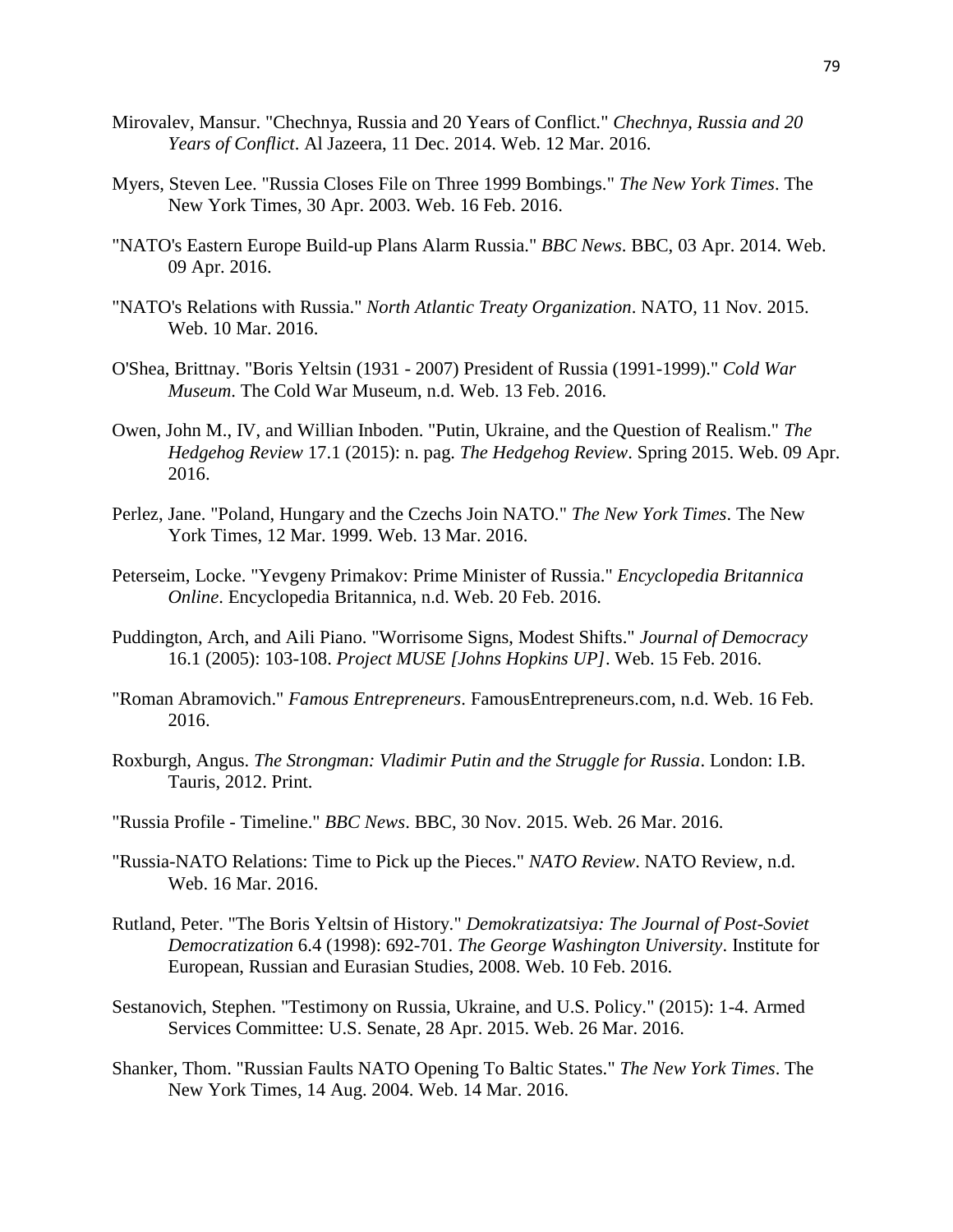- Shevtsova, Liliia Fedorovna. "The Limits of Bureaucratic Authoritarianism." *Journal of Democracy* 15.3 (2004): 67-77. *Project MUSE [Johns Hopkins UP]*. Web. 15 Feb. 2016.
- Shinar, Haim. "The Oligarchs and Democratization in Russia During Yeltsin's Presidency (1991- 2000)." *SSRN Electronic Journal SSRN Journal* (2012): 1-71. Web. 20 Jan. 2016.
- Smith, Julianne. "The NATO-Russia Relationship: Defining Moment or Deja Vu?" (2003): n. pag. *CSIS*. Center for Strategic and International Studies, Nov. 2008. Web. 16 Mar. 2016.
- Steele, Jonathan. "Putin Still Bitter over Orange Revolution." *The Guardian*. Guardian News and Media, 05 Sept. 2005. Web. 13 Mar. 2016.
- Tagliabue, John, and Celestine Bohlen. "Accusations of Bribery in the Kremlin Mount Up." *The New York Times*. The New York Times, 08 Sept. 1999. Web. 16 Feb. 2016.
- "Tatyana Borisovna Yumasheva." *Russian Mafia*. RuMafia, n.d. Web. 9 Feb. 2016.
- Thorp, Gene. "Rebels Make Gains during Cease-fire." *Washington Post*. The Washington Post, 1 Oct. 2014. Web. 10 Apr. 2016.
- Tsypkin, Mikhail. "Russia's Failure." *Journal of Democracy* 17.3 (2006): 72-85. *Project MUSE [Johns Hopkins UP]*. Web. 15 Feb. 2016.
- "The Ukraine Crisis and NATO-Russia Relations." *NATO Review*. NATO Review, n.d. Web. 26 Mar. 2016.
- "Ukraine Protests." *GlobalSecurity.org*. GlobalSecurity.org, Jan. 2014. Web. 09 Apr. 2016.
- "Ukraine's Yanukovych Is Sworn in as President." *Kyiv Post*. Kyivpost.com, 5 Feb. 2010. Web. 15 Mar. 2016.
- Usackas, Vygaudas. "NATO's Open Door Policy." *Lithuania and NATO*. The Institute for Strategic Studies Ministry of Defense, Republic of Slovenia, 17 Sept. 1999. Web. 10 Mar. 2016.
- "Valentin Borisovich Yumashev." *Russian Mafia*. RuMafia, n.d. Web. 9 Feb. 2016.
- "Vilnius Group." *Ministry of Foreign Affairs of the Republic of Latvia*. Ministry of Foreign Affairs of the Republic of Latvia, 2 Dec. 2014. Web. 12 Apr. 2016.
- "Vladimir Putin." *Vladimir Putin – Personal Website*. Russian Presidential Executive Office, n.d. Web. 13 Feb. 2016.
- "Vladimir Putin: Russia's Action Man President." *BBC News*. BBC, 3 Dec. 2015. Web. 15 Mar. 2016.
- Walt, Stephen M. "What Putin Learned From Reagan." *ForeignPolicy.com*. Foreign Policy, 17 Feb. 2015. Web. 16 Mar. 2016.